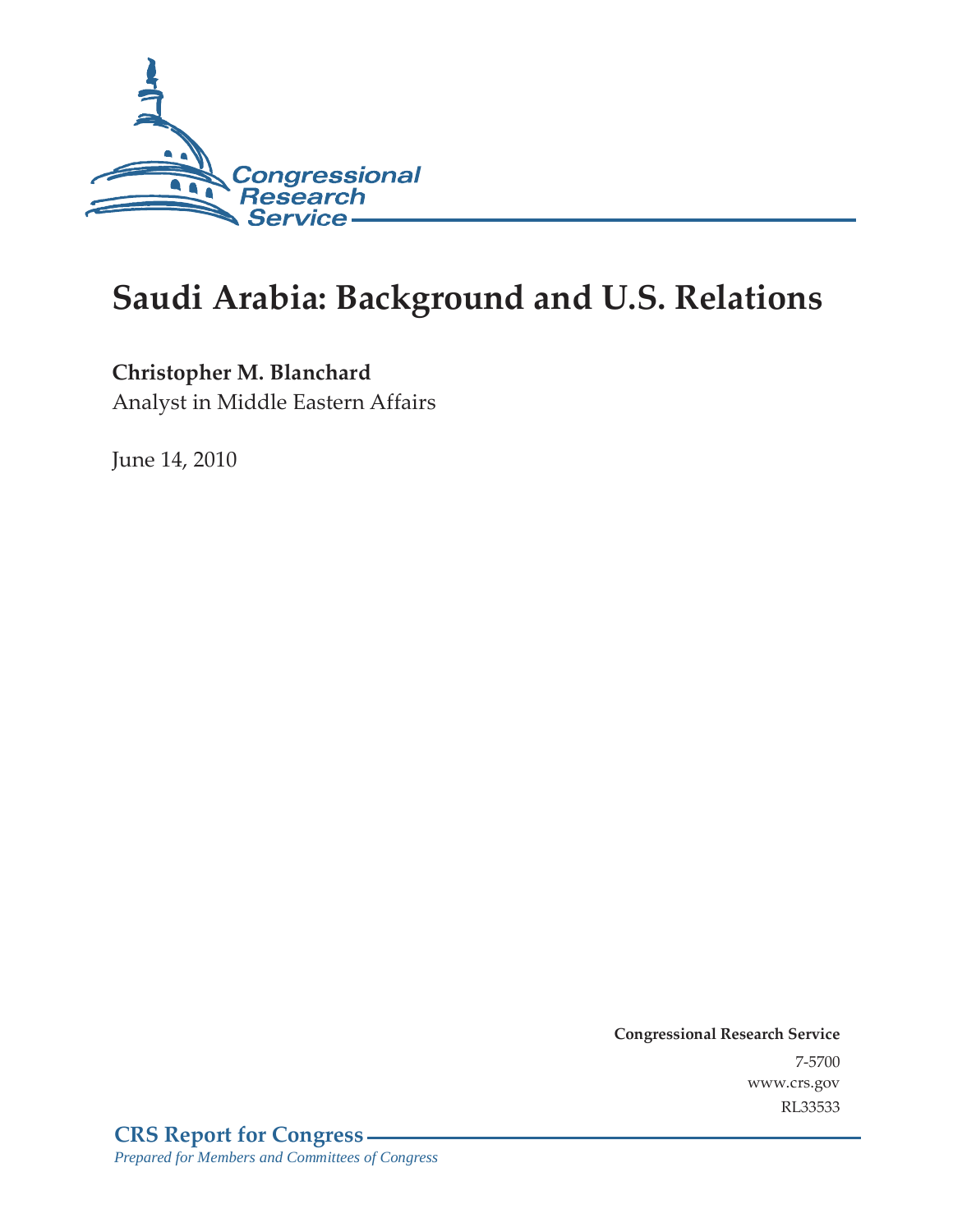# **Summary**

The kingdom of Saudi Arabia, ruled by the Al Saud family since its founding in 1932, wields significant political and economic influence as the birthplace of the Islamic faith and by virtue of its large energy reserves. Since 2005, King Abdullah bin Abd al Aziz Al Saud has sought to strengthen Saudi relations with European and Asian counterparts and has worked to build and lead an Arab consensus on regional security issues such as Lebanon and the Israeli-Palestinian conflict. Domestic reforms under King Abdullah have codified royal succession rules, begun restructuring the justice system, and updated some educational curricula and practices. An Al Qaeda-inspired terrorist campaign inside the kingdom appears to have ebbed as security improvements and anti-extremism campaigns have been implemented. However, Saudi authorities remain focused on the threat of a resurgence in domestic terrorism. In March 2010, officials announced the arrest of over 110 individuals suspected of continuing involvement in Al Qaeda activities. Robust energy export revenues in recent years strengthened the kingdom's regional and global economic position and are now providing Saudi leaders with resources to meet investment needs and fiscal challenges posed by the global economic downturn.

A close Cold War-era relationship between the United States government and the ruling Al Saud family was built on shared interests in securing Saudi oil production and in combating global Communism. Since the end of the Cold War, the emergence of the Al Qaeda terrorist threat and volatile regional security conditions in the Middle East have tested U.S.-Saudi relations. The direct participation of 15 Saudi nationals in the terrorist attacks of September 11, 2001, and the identification of several Saudi nationals and entities as alleged supporters of terrorism have called into question Saudi Arabia's reliability as an ally for some U.S. observers. Increased official counterterrorism cooperation and shared concerns about Iranian foreign policy have provided a new strategic logic for U.S.-Saudi security relations since 2003. Long-standing defense ties remain intact, and U.S. arms sales have continued, with over \$18.7 billion in potential Foreign Military Sales to Saudi Arabia approved by the executive branch and Congress since 2005.

While security cooperation has improved since 2003, the United States and Saudi Arabia continue to face a core challenge identified by the 9/11 Commission in its final report: defining a broader bilateral relationship that "leaders on both sides are prepared to publicly defend." The Obama Administration has continued to hold high-level consultations with key decision makers in the Saudi royal family on issues of mutual concern, including energy policy, finance, Israeli-Arab peace, Iran, trade, and counterterrorism. In conjunction with a May 2008 visit by President Bush to Saudi Arabia, the previous Administration announced new agreements relating to nuclear cooperation, infrastructure security training, and visas.

The Obama Administration has signaled its intention to engage the Saudi government as a strategic partner in efforts to promote regional stability and to defeat Al Qaeda. The  $111<sup>th</sup>$ Congress has considered foreign assistance requests for Saudi Arabia and prohibited the use of FY2010 funds for assistance to Saudi Arabia, subject to a national interest waiver authority granted to the Secretary of State. The Obama Administration is requesting \$360,000 in border security assistance and \$10,000 in International Military Education and Training (IMET) funding for Saudi Arabia in FY2011. This report provides background information about Saudi Arabia and analyzes current issues in U.S.-Saudi relations.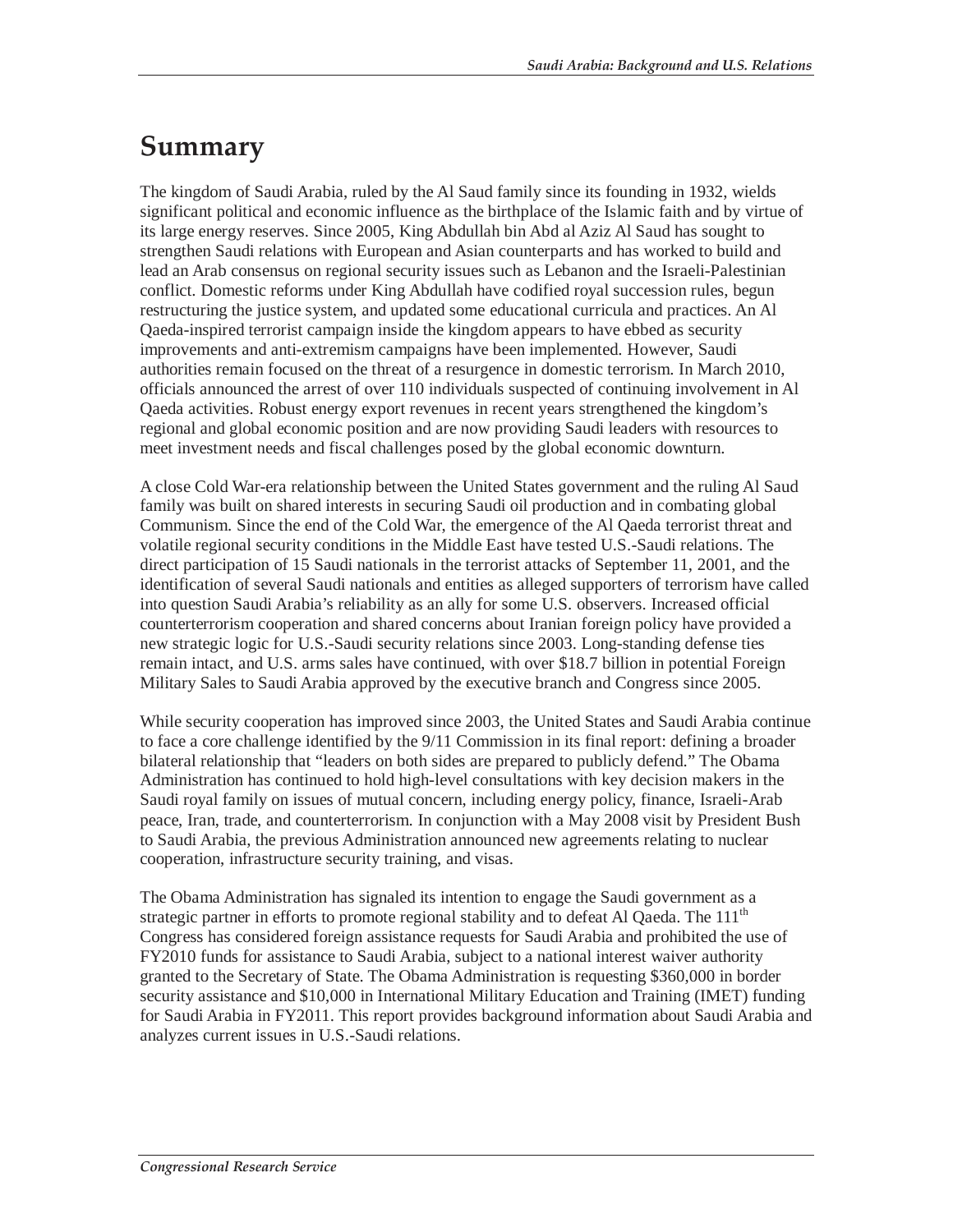# Contents

| U.S. Foreign Assistance to Saudi Arabia and Congressional Prohibitions 15      |  |
|--------------------------------------------------------------------------------|--|
|                                                                                |  |
|                                                                                |  |
|                                                                                |  |
|                                                                                |  |
|                                                                                |  |
|                                                                                |  |
|                                                                                |  |
|                                                                                |  |
|                                                                                |  |
|                                                                                |  |
|                                                                                |  |
|                                                                                |  |
| Office of Program Management Ministry of Interior - Facilities Security Forces |  |
|                                                                                |  |
|                                                                                |  |
|                                                                                |  |
|                                                                                |  |
|                                                                                |  |
|                                                                                |  |
|                                                                                |  |
|                                                                                |  |
|                                                                                |  |
|                                                                                |  |
|                                                                                |  |
|                                                                                |  |
|                                                                                |  |
|                                                                                |  |
|                                                                                |  |
|                                                                                |  |
|                                                                                |  |
|                                                                                |  |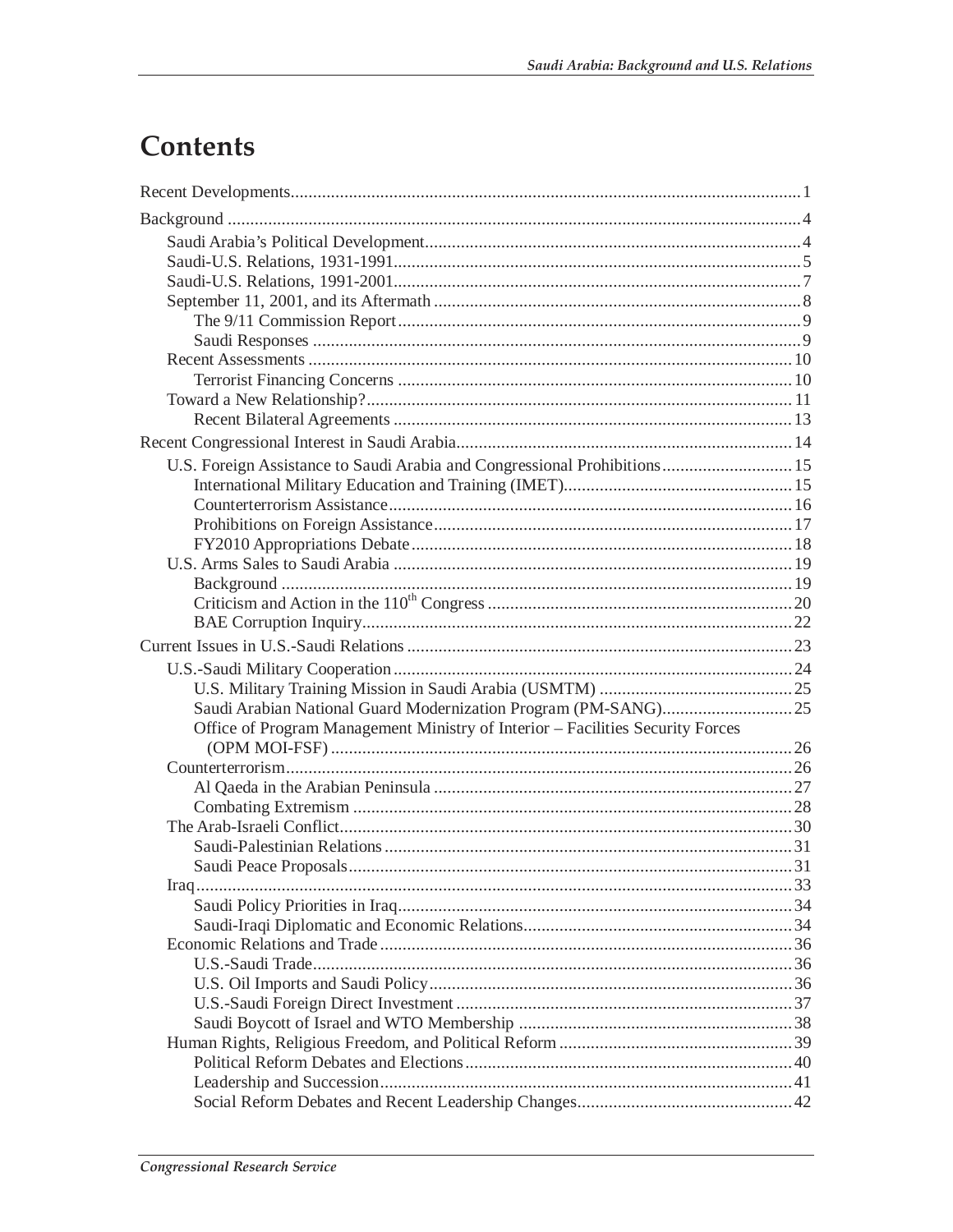# **Figures**

## **Tables**

## **Appendixes**

## **Contacts**

|--|--|--|--|--|--|--|--|--|--|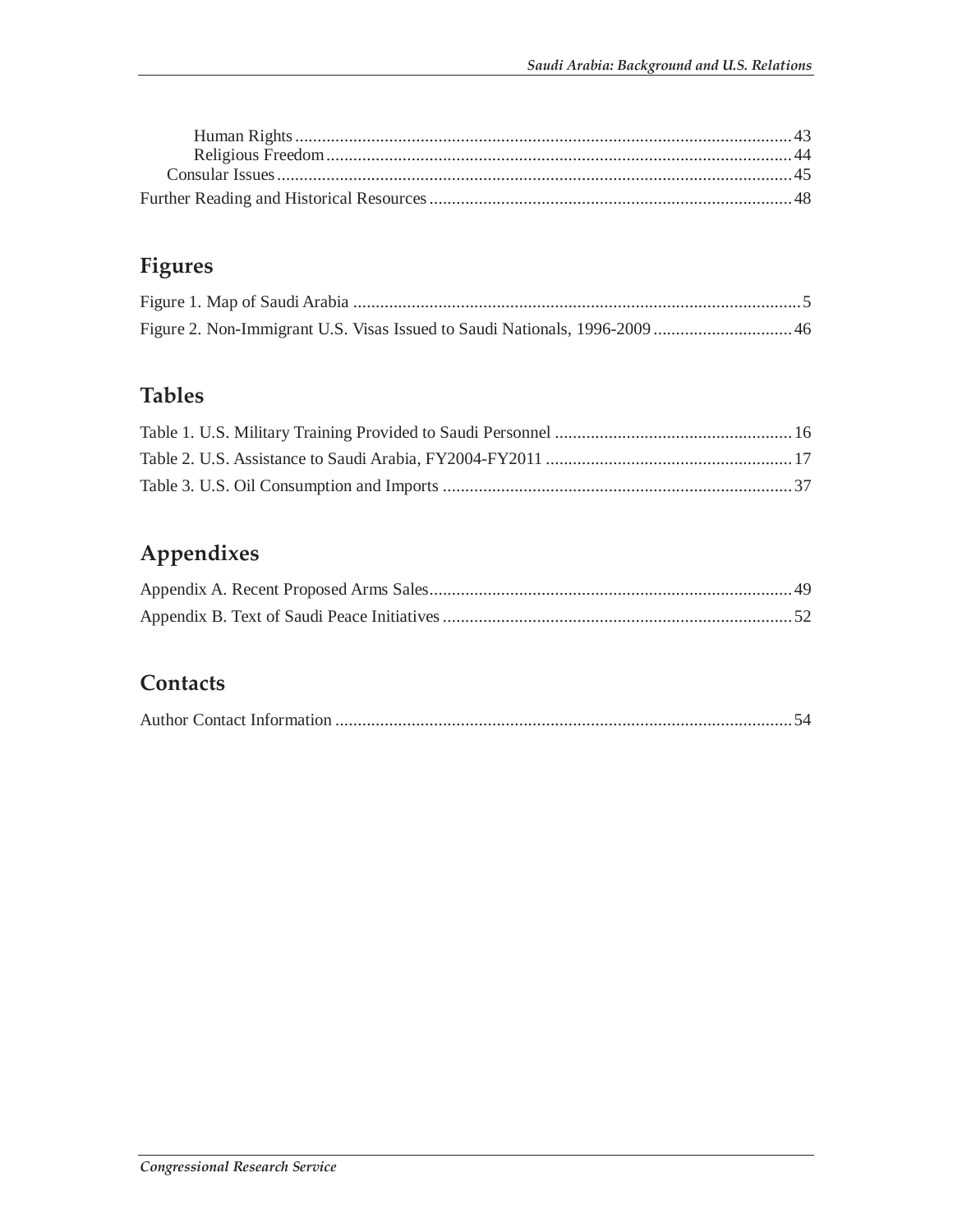# **Recent Developments**

In December 2009, the House and Senate approved the FY2010 Consolidated Appropriations Act (H.R. 3288, P.L. 111-117). Section 7041 of the act prohibits the obligation or expenditure of funds appropriated by the act for Saudi Arabia, subject to a national interest waiver authority granted to the Secretary of State. The Obama Administration estimates that it will obligate \$8,000 for International Military Education and Training (IMET) funds and \$200,000 in border security assistance (Nonproliferation, Anti-terrorism, Demining, and Related Programs - NADR) funding for Saudi Arabia in FY2010. As of May 25, 2010, the Secretary of State had not issued a waiver for FY2010 funds. The Administration is requesting \$10,000 in IMET funds and \$360,000 in NADR funds to continue current programs in FY2011. IMET assistance makes Saudi Arabia eligible to purchase other U.S. military training at reduced rates using its own funds. The conference report for H.R. 3288 (H.Rept. 111-366) requires the Administration to report to Congress within 180 days (by June 14, 2010) on the net savings this eligibility provides to Saudi Arabia and other IMET recipients.

Saudi Arabia has hosted a number of Iraqi political leaders in the wake of Iraq's March 2010 national elections. President Jalal Talibani, Vice President Tariq al Hashimi, Kurdistan Regional Government President Massoud Barzani, Iraqiya list leader Iyad Allawi, Iraq Supreme Islamic Council leader Ammar al Hakim, and Al Sadr trend political council chairman Karrar al Khafaji all have visited Riyadh for consultations with Saudi officials. Saudi Arabia has yet to name an ambassador to Baghdad, and debt relief discussions remain unresolved. In light of longstanding Saudi concerns about instability and Iranian influence in Iraq, most observers expect that the outcome of coalition and cabinet formation negotiations in Baghdad will shape directly Saudi decisions about the future of the bilateral relationship. In response to accusations of Saudi financial and political support for the Iraqiya list in the recent election, Foreign Minister Prince Saud al Faisal bin Abdelaziz Al Saud said, "We support all Iraqis, and Iraq's unity, independence and sovereignty over its territory, and we maintain the same distance from all politicians." Most observers believe that Saudi Arabia would prefer to see a non-sectarian government emerge in Iraq that would help to balance Iran's influence in the region and that would not threaten its Arab neighbors.

Saudi Arabia's brief war with Yemen's Al Houthi rebel movement drew to a close in February 2010, ending months of air strikes and ground combat operations on the border between the southern Saudi province of Jizan and the northern Yemeni province of Sa'da. The Yemeni military had been battling the rebels for months in the latest and most intense round of fighting in a civil war that has resurfaced over years in spite of periodic cease-fire agreements. Over 130 Saudi military personnel were killed and hundreds more were injured in the fighting, which began in November 2009. The conflict was a major test of Saudi air and ground combat capabilities, which have been developed in recent years with the support of U.S. training and equipment purchased by the Saudi government through the U.S. Foreign Military Sales program. Saudi forces reportedly captured hundreds of alleged Al Houthi fighters during operations to prevent infiltration attacks and enforce a security zone along the border.

The fighting was the latest example of a trend that has seen Saudi Arabia drawn more closely into the affairs of its problematic southern neighbor, as Yemen's government upholds an uncertain ceasefire with the rebels amid continuing attacks from Al Qaeda in the Arabian Peninsula and ongoing demonstrations by separatists in southern Yemen. The threat that Al Qaeda in Yemen poses to Saudi Arabia was vividly illustrated by a failed assassination attempt in August 2009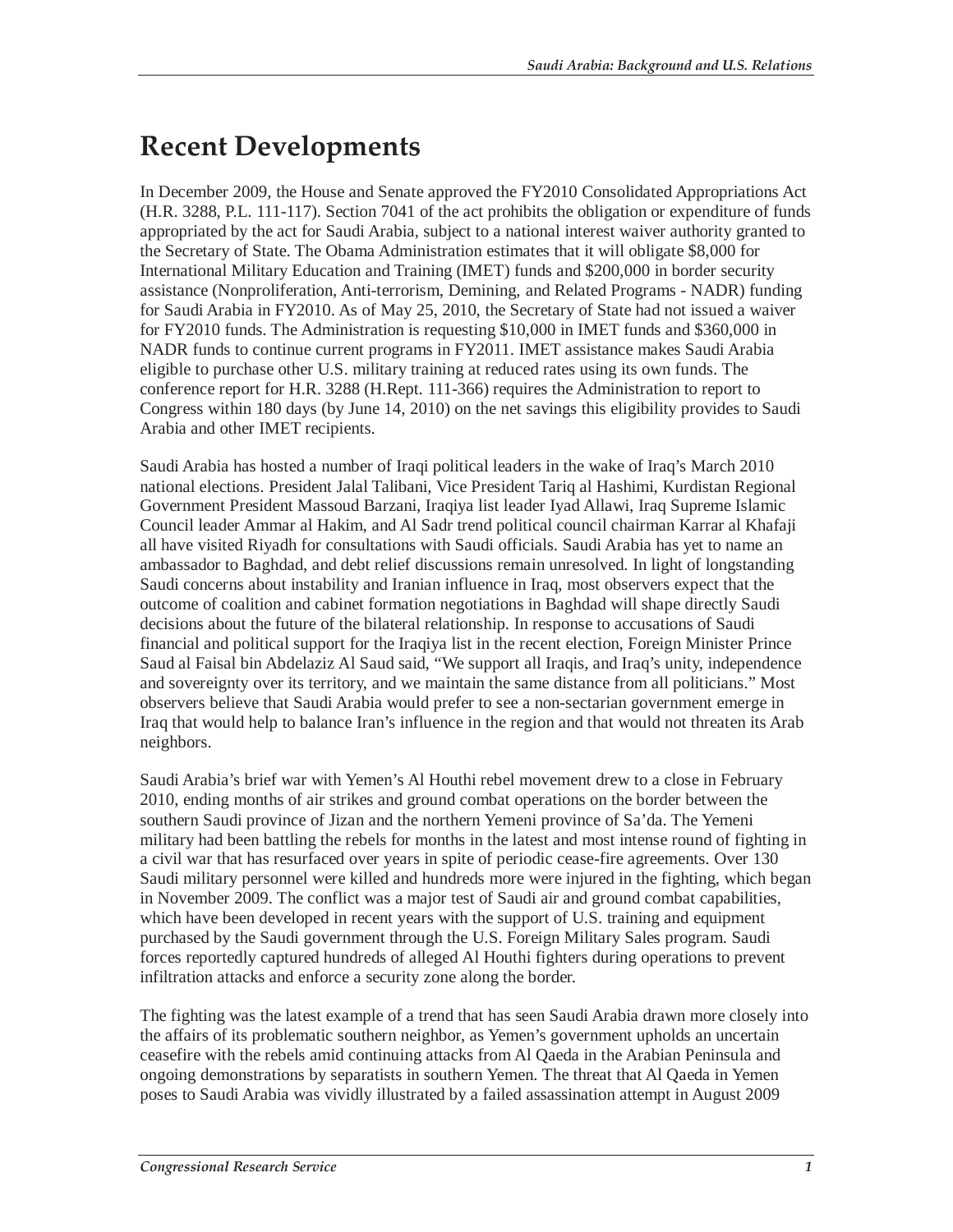against Assistant Interior Minister Prince Mohammed bin Nayef bin Abdelaziz Al Saud, the director of the kingdom's counterterrorism campaign. The March 2010 arrest of over 110 alleged Al Qaeda operatives in the kingdom, including twelve individuals described as squads of suicide bombers, reportedly prevented attacks on energy infrastructure in the kingdom. The death of young Saudi AQAP leader Nayef al Qahtani was announced in Yemen in mid-May 2010; Saudi authorities welcomed the announcement and noted that Al Qahtani had served as an important link between AQAP operatives in Yemen and the group's supporters in the kingdom.

The attempted Christmas Day 2009 airliner bombing in the United States created new urgency for U.S. plans to provide increased security assistance to the Yemeni government. The kingdom hosted a donors conference for Yemen in February 2010 and announced \$115 million in new loans for Yemen to support education, infrastructure and health care projects. In 2006, Saudi Arabia pledged \$1 billion in loans and grants for Yemen; officials continue to negotiate agreements to disburse those funds.

Saudi Crown Prince and Minister of Defense and Aviation Sultan bin Abd al Aziz Al Saud returned to the kingdom on December 9, 2009, after a yearlong absence during which he was treated for an undisclosed chronic illness—widely believed to be cancer—and spent most of the year recuperating in Morocco. During the Crown Prince's absence, King Abdullah bin Abd al Aziz named long-serving Interior Minister Prince Nayef bin Abd al Aziz to serve as Second Deputy Prime Minister, a position seen as a potential stepping stone to the position of Crown Prince and heir to the Saudi throne. Some observers express concern about the potential policy implications of Prince Nayef's conservative political and religious views, while others emphasize the constraints imposed on Saudi leaders by the kingdom's consensus-driven leadership system and by global and domestic economic conditions.

In February 2010, Secretary of State Hillary Clinton visited Saudi Arabia for consultations with Saudi leaders. In remarks with the Secretary, Saudi Foreign Minister Saud al Faisal bin Abd al Aziz Al Saud noted that Saudi leaders "appreciate the prompt movement of the U.S. Administration to resuscitate the [Israeli-Palestinian] peace process and to treat the major issue of conflict within the framework of the two-state solution which aims at an autonomous and viable Palestinian state." He added that "The kingdom believes in the importance of launching the peace process comprehensively to treat all the main issues of the conflict simultaneously, according to specific terms of reference and a clear-cut time schedule taking into account that the step-by-step policy and the confidence-building strategy have failed to accomplish their objectives." Saudi officials continue to vocally and vehemently criticize Israeli settlement activity, particularly in the environs of Jerusalem. At the March 2010 Arab League in Sirte, Libya, the foreign minister called for a "clear Arab movement… to address the campaign of Judaization and desecration of the Arab and Islamic heritage in the city of Al Quds {Jerusalem)."

The kingdom launched the King Abdullah City for Nuclear and Renewable Energy in April 2010, to oversee the country's planned development of nuclear energy production and meet rising domestic consumption needs. Like other oil exporting states in the region, Saudi Arabia has signaled its intention to develop alternative energy generation methods to preserve its oil resources as an export revenue source. Saudi Arabia signed a Memorandum of Understanding on Civil Nuclear Energy Cooperation with the United States in 2008 in which it signaled its intent to forego domestic uranium enrichment or fuel reprocessing in favor of procuring nuclear fuel from market sources.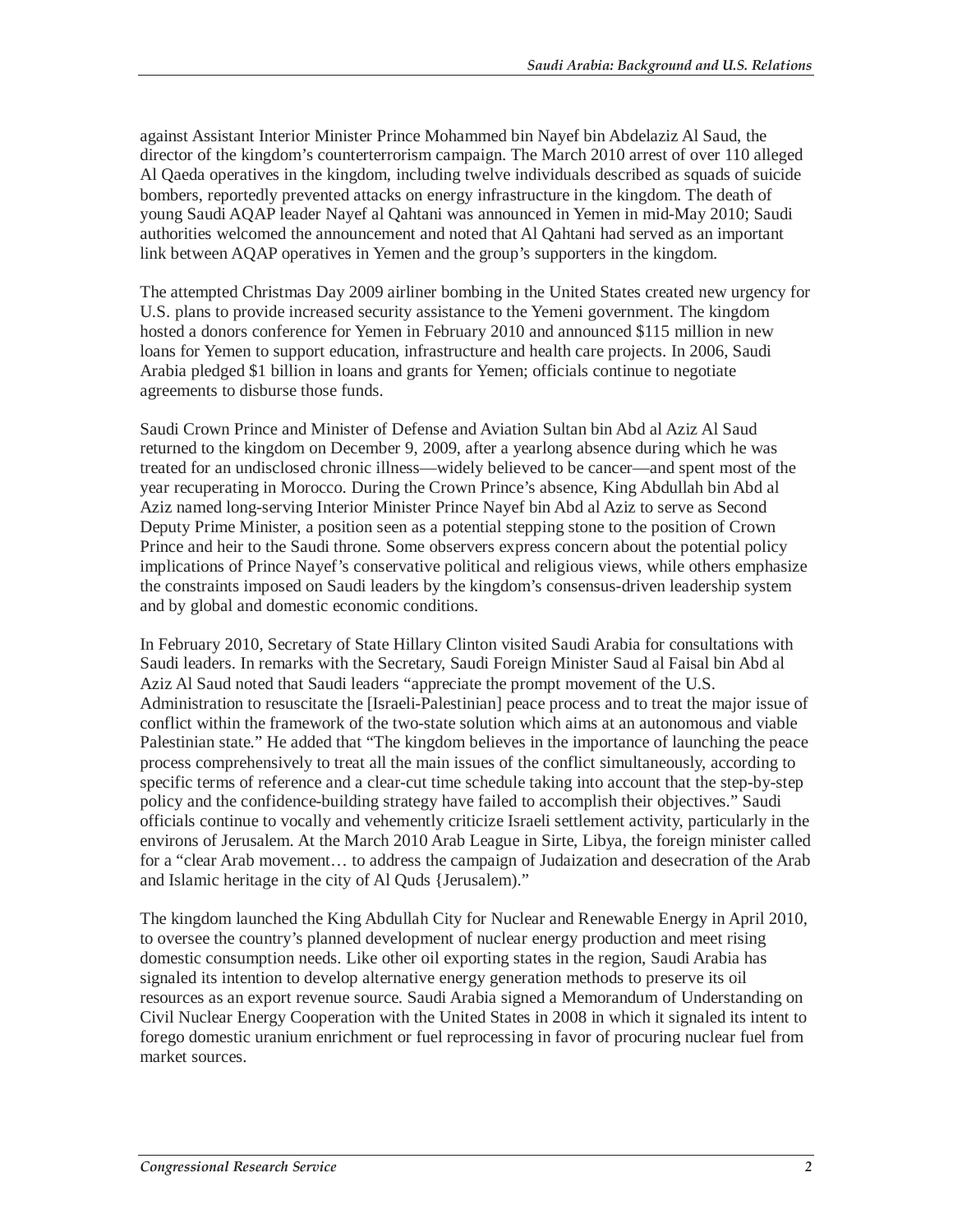Also in April, Saudi Intelligence Director Prince Muqrin bin Abd al Aziz Al Saud attended the Nuclear Security Summit in Washington, DC, and pledged the kingdom's support for a zone free of weapons of mass destruction in the Middle East. In his remarks, Prince Muqrin argued that "Israel's possession of nuclear weapons constitutes a fundamental obstacle to the achievement of security and stability in the Middle Eastern region." With regard to Iran, he stated that Saudi Arabia "welcomes the international endeavors to find a peaceful solution to this crisis through dialogue in such a way as to guarantee the right of Iran and other states in the region to the peaceful use of nuclear energy in accordance with the procedural safeguards, and under the supervision, of the International Atomic Energy Agency." He warned of the dangers and ultimate futility of a nuclear arms race in the region and signaled support for recent changes in U.S. nuclear policy.

Massive flooding in the western city of Jeddah killed over 120 Saudis in November 2009 and damaged thousands of homes and vehicles. The government's response in recent months has raised some Saudi's hopes for increased government responsiveness and support for official accountability. Over 50 officials were detained in the wake of the flooding and investigations into alleged administrative corruption and its role in the disaster are ongoing. Prince Khaled al Faisal bin Abd al Aziz Al Saud, the governor of Mecca, has overseen the special investigative committee looking into the matter. In May 2010, King Abdullah issued a royal decree calling for the referral of suspects for prosecution and issuing orders to a number of ministries and regional bodies to address factors that led to the floods and to make infrastructure improvements to curb future flooding threats. The decree was welcomed and praised by many Saudi observers.

Saudi Shiites in the Eastern Province have protested the arrest of a number of activists and the closure of a number of mosques in recent months. Sectarian tensions have risen in the kingdom in the wake of clashes between Shiite worshipers and religious police and security forces in the city of Medina in February 2009. Both King Abdullah and Shiite leaders such as Shaykh Hassan al Saffar appear to remain committed to the dialogue process dialogue that has prevailed in recent years. However, there appears to be potential for further confrontation between activist elements of the Shiite community and conservative members of the Sunni security and religious establishment in the Eastern Province, particularly with regard to Shiite demands for permits for new mosques and attempts at more public expressions of their faith.

Saudi public debate has focused intensely on issues of women's rights, education, and religious extremism in recent months, fueled by events and statements by clerics, journalists, and activists. Outspoken criticism of the alleged extremism of some religious clerics, clerical condemnations of gender mixing and certain media practices, and debate among women about their role and rights in society appear frequently, if not daily, in Saudi media. Many outside observers have noted marked differences in the intensity and frequency of public debate on these issues and argue that the government no longer has the ability it once held to effectively stifle public discourse on sensitive social matters, even as its control over security and political activity has tightened in recent years. By all accounts, certain so-called "red lines" still exist, most notably with regard to the ruling family and calls for fundamental political change. The boundaries of debate on religious and social issues now appear more fluid, though government officials, including the king, have called for moderation in the tone of public remarks and writing by citizens.

The 2009 State Department report on human rights in Saudi Arabia (released March 2010) notes both severe problems and improvements in human rights conditions. Restrictions on civil liberties and religious freedom, allegations of torture, and political detention were reported along with the implementation of judicial reforms and improvements in women's education.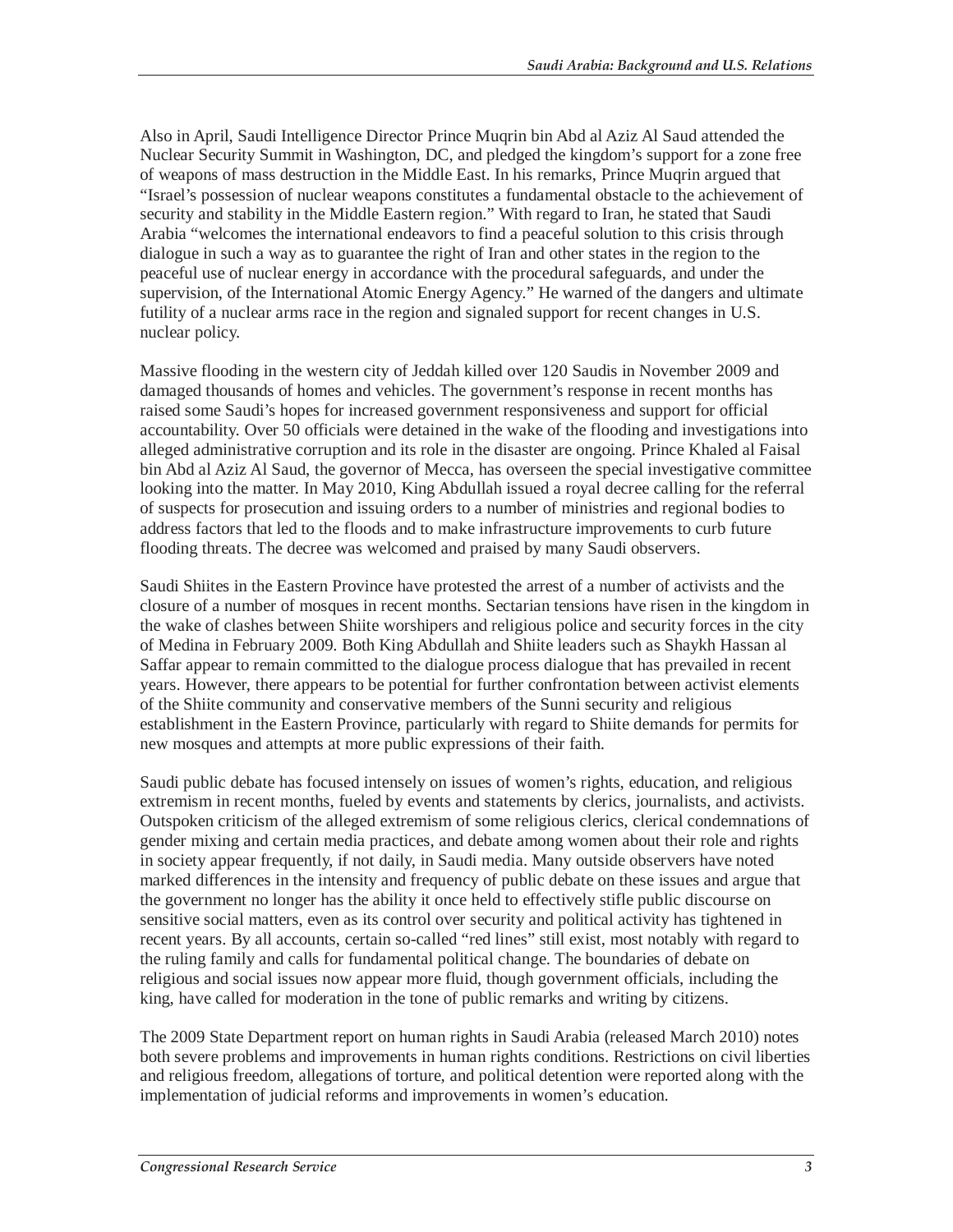# **Background**

## **Saudi Arabia's Political Development**

As the birthplace of the Islamic religion in 622 A.D. and as the home of Islam's two holiest sites (the cities of Mecca and Medina), the Arabian Peninsula has long occupied a position of importance within the broader Middle East. However, with the establishment of Arab empires

based in Damascus and Baghdad in the centuries following the Prophet Mohammed's death, the peninsula sank into disunity and its relative political influence gradually declined. In the  $16<sup>th</sup>$ century, much of the Arabian Peninsula came under the nominal rule of the Ottoman Empire, although tribal leaders effectively controlled most of the region. In the mid-eighteenth century, an alliance developed between an influential eastern family, the Al Saud, and the leaders of a puritanical religious movement known by outsiders as Wahhabism, after its founder, Mohammed ibn Abd Al Wahhab. The Al Saud-Wahhabi alliance built two states in the Arabian peninsula during the next century that eventually collapsed under pressure from outside powers and inter- and intra-family rivalries. $<sup>1</sup>$ </sup>

During the first quarter of the  $20<sup>th</sup>$  century, a chieftain of the Al Saud family, Abd al Aziz ibn Abd al Rahman Al Saud (commonly referred to as Ibn Saud) overcame numerous tribal rivals with the support of his Wahhabi allies and, at times, the British government. By 1932, King Abd al Aziz had unified most of the Arabian Peninsula by

#### **Saudi Arabia in Brief**

Population (2009): 28,686,633 (includes 5,576,076 non-nationals) Growth rate: 1.85%

 Area: 1,960,582 sq.km. (756,985 sq.mi.); just over one fifth the size of the United States

 Ethnic Groups: (native Saudis only) Arab 90%; Afro-Asian 10%

 Religion: (native Saudis only) Sunni 85-95%, Shiite 5- 15%

Literacy (2003): 78.8% (male 84.7%, female 70.8%)

 GDP (purchasing power parity, 2009): \$585.8 billion; growth rate: 0.2%

External Public Debt (2009 est.): \$72.4 billion

Inflation (2009 est.): 5.0%

 Unemployment (2009): 11.6% (Saudi males); some estimates range up to 25%

Sources: International Monetary Fund (IMF); U.S. Department of Commerce; U.S. Central Intelligence Agency (CIA) World Factbook; Economist Intelligence Unit; and Saudi Arabian Monetary Agency (SAMA).

force under his rule, and declared the establishment of the Kingdom of Saudi Arabia. Five of his sons—Kings Saud, Faisal, Khaled, Fahd, and Abdullah—have succeeded him as rulers of the third Saudi state during seven decades characterized by a rapid socioeconomic transformation of the country. A series of agreements, statements by successive U.S. administrations, arms sales, training arrangements, and military deployments have demonstrated a strong U.S. security commitment to the Saudi monarchy since the 1940s.

<sup>&</sup>lt;sup>1</sup> For more information about Mohammed ibn Abd al Wahhab, see CRS Report RS21695, *The Islamic Traditions of Wahhabism and Salafiyya*, by Christopher M. Blanchard. For an account of the earlier Al Saud states see Alexei Vassiliev, *History of Saudi Arabia*, New York University Press, 2000.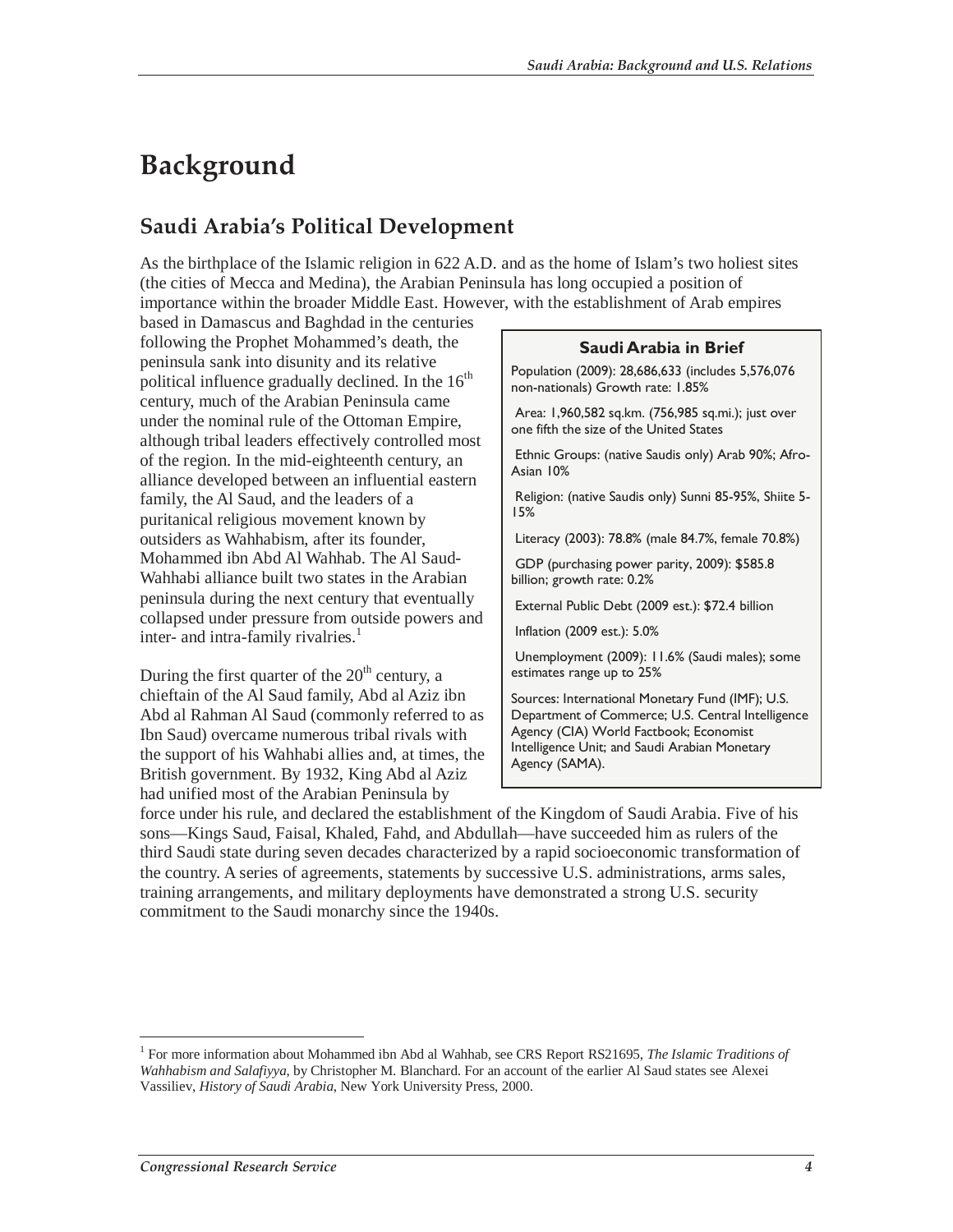

**Figure 1. Map of Saudi Arabia** 

**Source:** Map Resources Adapted by CRS. (March 2008)

## **Saudi-U.S. Relations, 1931-1991**

Saudi-U.S. diplomatic relations were established on the foundation of military, political, and commercial understandings developed during and immediately following the Second World War. The United States recognized King Abd Al Aziz as the ruler of Hejaz and Nejd (the western and central regions of the peninsula) in 1931. However, prior to 1942, the United States did not have resident diplomatic representatives in the kingdom. From the early 1930s through 1945, U.S.- Saudi relations were shaped significantly by the awarding in 1933 of an oil exploration concession to the California Arabian Standard Oil Company [CASOC, the forerunner of the Arabian American Oil Company (Aramco), itself the forerunner of today's Saudi Aramco)].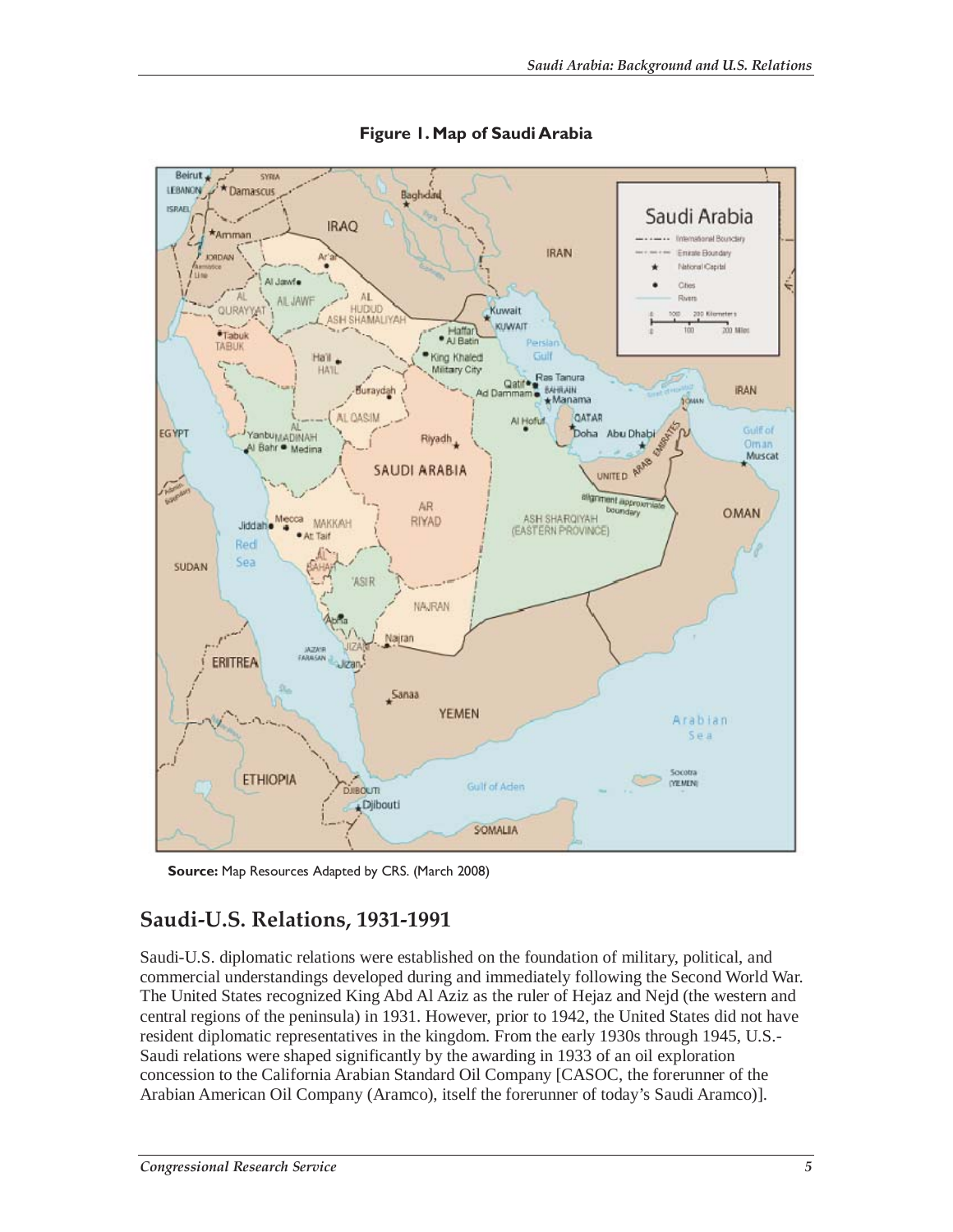CASOC's discovery in 1938 of substantial oil reserves in eastern Saudi Arabia and subsequent private and public U.S. efforts to manage and defend oil production operations during the war years led to a deepening of bilateral relations. The United States gradually replaced the United Kingdom as the chief external political and economic supporter of the Saudi government during this period. $<sup>2</sup>$ </sup>

Many observers of U.S.-Saudi relations identify a February 14, 1945, meeting between President Franklin Delano Roosevelt and King Abd al Aziz aboard the U.S.S. Quincy as the starting point for the more robust U.S.-Saudi political relationship that developed thereafter.<sup>3</sup> The construction of a U.S. military airfield at Dhahran and the provision of U.S. military planning and training assistance from the mid-1940s onward formed the basis for bilateral military cooperation during the early postwar era. Aramco operations and oil exports, U.S. contributions to the establishment of the Saudi financial system,<sup>4</sup> and the involvement of U.S. contractors in the development of the kingdom's infrastructure were the key pillars of bilateral economic and commercial relations during this period.

Saudi Arabia and the United States pursued some common national security objectives from the 1950s onward, in spite of recurring differences of opinion over regional issues, the most significant of which was the Arab-Israeli conflict. The Saudi and U.S. governments' divergent responses to Arab-Israeli conflicts in 1948, 1967, and 1973 created conditions that severely tested bilateral relations. Nevertheless, the Truman, Eisenhower, Kennedy, Johnson, and Nixon Administrations each viewed the Saudi monarchy as an ally in relation to other nationalist and socialist governments in the region and as a bulwark against the spread of Communism in the Gulf region and beyond.

The October 1973 Arab-Israeli war brought latent tensions in U.S.-Saudi relations to the surface and altered the prevailing political and economic dynamics of the relationship. Saudi leaders responded to U.S. support for Israel during the war by instituting an oil embargo and oil production cuts. In the United States, the oil shocks produced inflation, new concern about foreign investment from oil producing countries, and open speculation about the advisability and feasibility of militarily seizing oil fields in Saudi Arabia or other countries.<sup>5</sup> In the wake of the embargo, both Saudi and U.S. officials worked to re-anchor the bilateral relationship on the basis of shared opposition to Communism, renewed military cooperation, and through economic

<sup>2</sup> See Aaron David Miller, *Search for Security: Saudi Arabian oil and American foreign policy, 1939-1949*, University of North Carolina Press, Chapel Hill, 1980; and, Simon Davis, "Keeping the Americans in line? Britain, the United States and Saudi Arabia, 1939-45: Inter-Allied Rivalry in the Middle East Revisited," *Diplomacy & Statecraft*, Volume 8:Number 1, 1997, pp. 96 -136.

<sup>&</sup>lt;sup>3</sup> See Memorandum of Conversation Between King of Saudi Arabia (Abdul Aziz Al Saud) and President Roosevelt, February 14, 1945, Aboard the U.S.S. "Quincy". Foreign Relations of the United States (FRUS), 1945, Volume VIII, pp. 2-3, 7-9. See also, "Texts of Letters Exchanged by Ibn Saud and Roosevelt," *New York Times*, October 19, 1945, pg. 4.

<sup>4</sup> Arthur N. Young, *Saudi Arabia: The Making of a Financial Giant*. New York University Press, 1983; and, Oral History Interview with Arthur N. Young, Pasadena, California February 21, 1974 by James R. Fuchs, Harry S. Truman Library, available at http://www.trumanlibrary.org/oralhist/young.htm.

<sup>5</sup> See, for example, Miles Ignotus, "Seizing Arab Oil," *Harper's Magazine*, March 1975; and, Congressional Research Service, "Oil Fields as Military Objectives: A Feasibility Study," Committee Print Prepared for the House Committee on International Relations Special Subcommittee on Investigations, August 21, 1975.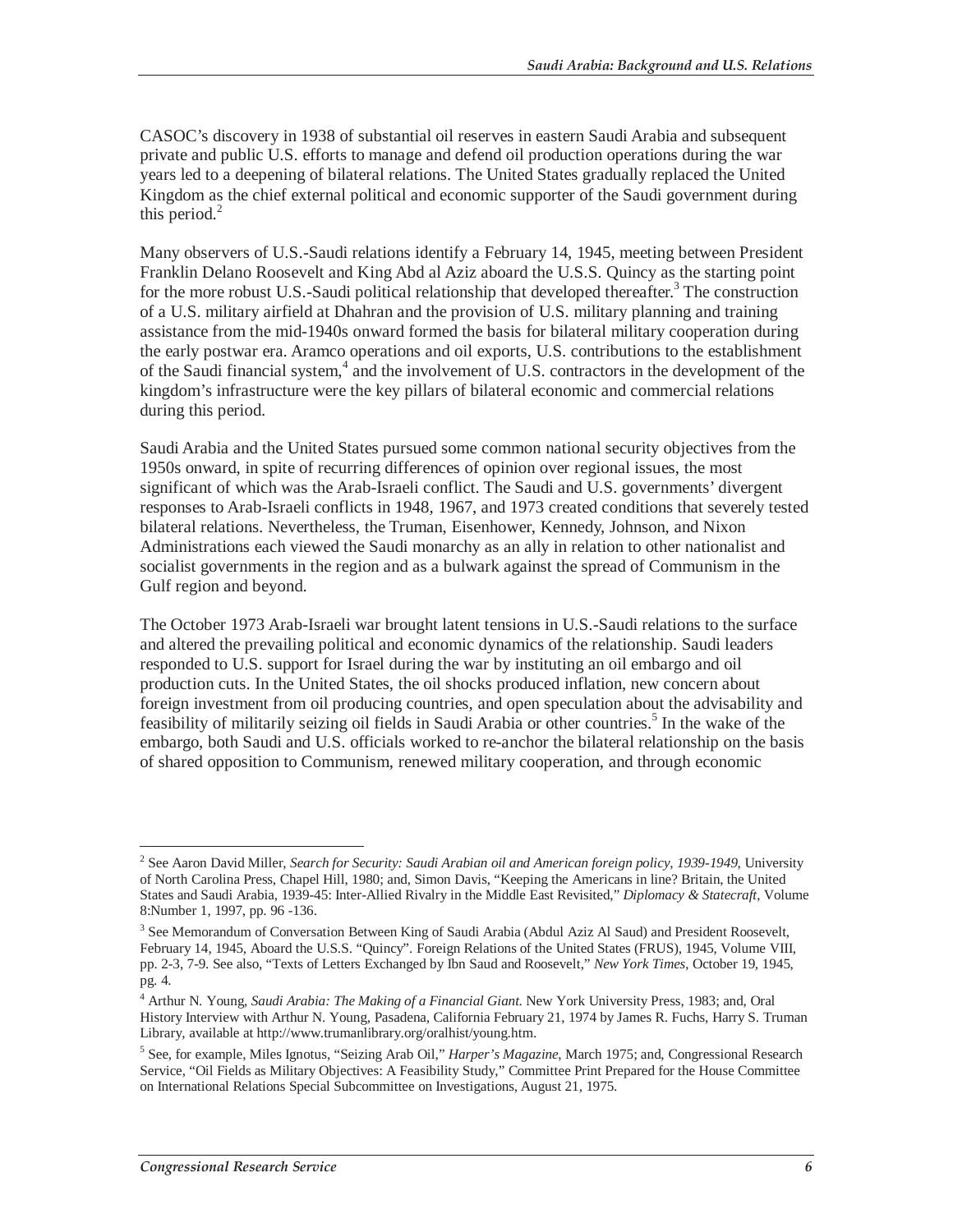initiatives that promoted the recycling of Saudi petrodollars to the United States via Saudi investment in infrastructure, industrial expansion, and U.S. securities.<sup>6</sup>

During the Carter and Reagan Administrations, the Saudi Arabian government supported anti-Communist causes around the world in efforts that often ran parallel to or that were coordinated with U.S. policy.<sup>7</sup> The 1979 Iranian revolution and the Soviet invasion of Afghanistan helped fuel a decade of collaborative U.S.-Saudi foreign policy efforts, including shared support for anti-Soviet mujahidin fighters in Afghanistan and for Saddam Hussein's war against Iran. The 1991 Persian Gulf War placed Saudi Arabia in the role of host for U.S. combat troops and military equipment involved in operations to evict Iraqi forces from Kuwait. The continued presence of U.S. troops in Saudi Arabia during the 1990s was cited as a serious provocation by some Saudi opposition figures and extremists, including Al Qaeda leader Osama Bin Laden, whose supporters, allies, and affiliates have since attacked the United States, Saudi Arabia, and others around the world.

## **Saudi-U.S. Relations, 1991-2001**

The end of the Cold War eliminated the shared anti-Communist interests that had helped define U.S.-Saudi security relations since the late 1940s. Continuing interests in preventing conflict from threatening the political status quo in the Persian Gulf region and from interrupting the continued flow of Saudi oil to international markets remained strong. U.S.-Saudi differences over the Arab-Israeli conflict and other regional issues also persisted. The Clinton Administration's policy of "dual containment" of both Iraq and Iran was supported in part by U.S. military personnel based in Saudi Arabia, 24 of whom were killed and hundreds of whom were injured in two terrorist bombings in Riyadh in 1995 and Dhahran in 1996. $\degree$ 

Inside the kingdom, Saudi political activists sought to reopen domestic debates over fiscal policy, constitutional government, and foreign policy that had been largely proscribed by the government since the 1950s and 1960s. Following the 1991 Gulf War, citizens submitted several petitions to King Fahd calling for reform, and several Islamist opposition figures who were critical of the Saudi government were imprisoned. The pan-Islamic solidarity movement that drove Saudi involvement in Afghanistan during the 1980s continued to inspire international activism among Saudis, as private Saudi citizens, Saudi government charitable committees, and international Islamic charity organizations based in the kingdom funneled financial and material support to a range of Muslim groups around the world. This included support for entities and individuals engaged in or victimized by nationalist conflicts in Chechnya, Afghanistan, Bosnia, Kashmir, Kosovo, and the West Bank and Gaza. At times, this support complicated U.S. policy and peacemaking efforts in those regions and, whether directly or indirectly, contributed to the

 $\overline{a}$ 

<sup>&</sup>lt;sup>6</sup> These economic initiatives were coordinated in part through the U.S.-Saudi Arabian Joint Commission on Economic Cooperation, which was established in 1974. See Joint Statement on Saudi Arabian-United States Cooperation, June 8, 1974, 26 UST 1689.

 $<sup>7</sup>$  This included Saudi funding of anti-Communist groups that were prohibited from receiving U.S. foreign assistance by</sup> Congress, such as the Nicaraguan Contras. See Independent Counsel, Court Record, "U.S. Government Stipulation on Quid Pro Quos with Other Governments as Part of Contra Operation," April 6, 1989, available at http://www.gwu.edu/ ~nsarchiv/NSAEBB/NSAEBB210/index.htm; and Rachel Bronson, *Thicker than Oil: America's Uneasy Partnership with Saudi Arabia*, Oxford University Press, 2006, pp.168-190.

<sup>&</sup>lt;sup>8</sup> See The 9/11 Commission Report, p. 60, and House National Security Committee Staff Report, "The Khobar Towers Bombing Incident," August 14, 1996.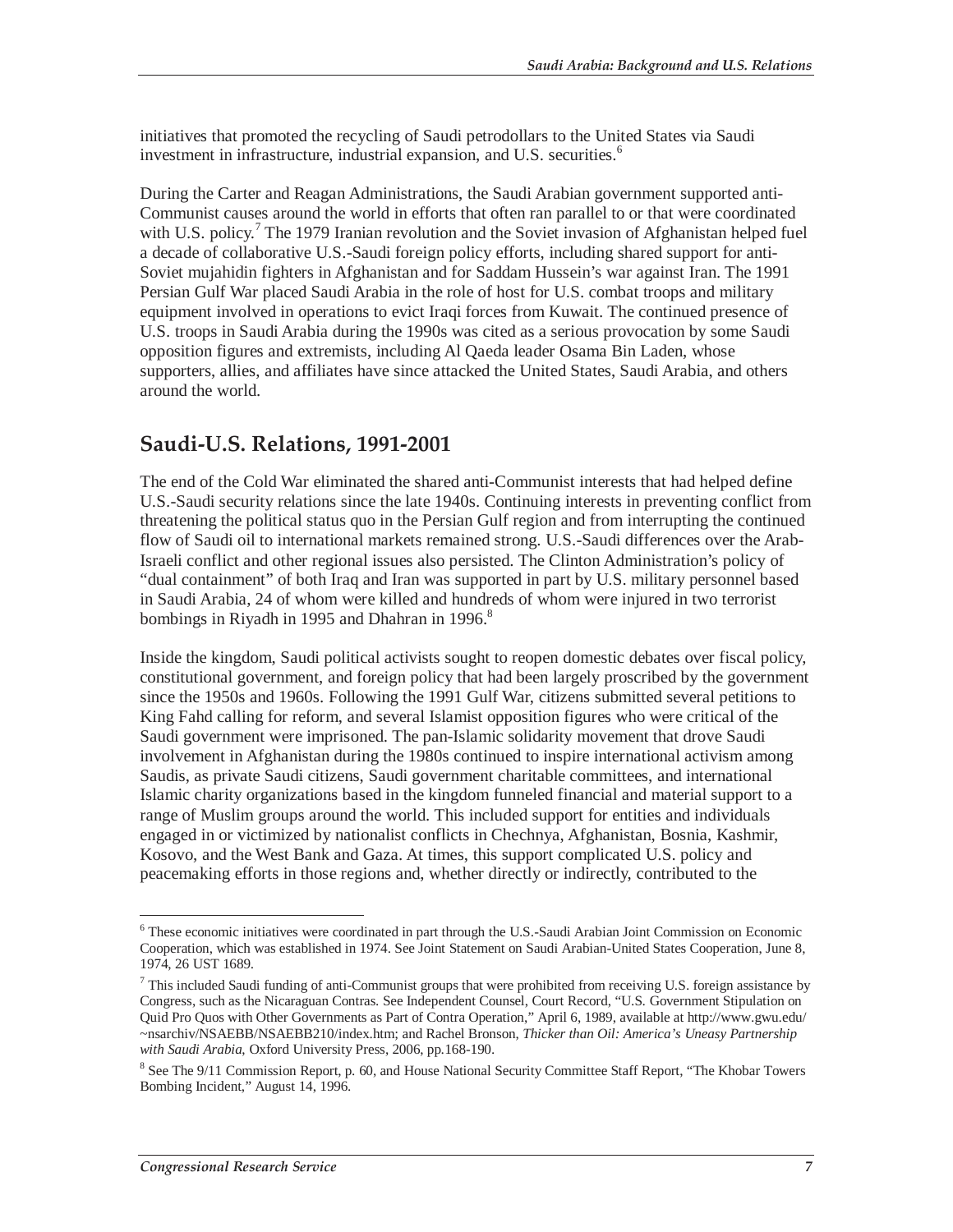development and sustainment of a transnational network of violent activists, some of whom were affiliated with Al Qaeda. U.S. policy makers' concern about these trends predated the September 11, 2001, terrorist attacks, as evidenced by Clinton Administration's efforts to secure Saudi cooperation with regard to Saudi detainees and citizens suspected of supporting international terrorism.<sup>9</sup>

As the first post-Cold War decade of U.S.-Saudi relations came to a close, the bilateral relationship remained strong in traditional areas such as defense cooperation, but showed signs of weakness in other areas. Political ties were challenged by the lingering effects of anti-U.S. terrorist attacks, disagreements over the resurgence of Israeli-Palestinian fighting from late-2000 onward, and basic incompatibilities in some U.S. and Saudi figures' expectations concerning political reform and human rights in the kingdom.

## **September 11, 2001, and its Aftermath**

The direct participation of 15 Saudi nationals in the September 11, 2001, terrorist attacks kindled strong criticism in the United States of Saudi involvement in terrorism or of Saudi laxity in acting against terrorist groups. The attacks constituted the most serious challenge to U.S.-Saudi relations since the 1973-1974 oil embargo, and some analysts have since contended that Al Qaeda planners may have chosen a large number of Saudi participants for the attacks in an attempt to damage U.S.-Saudi relations. Saudi officials have acknowledged the deeply negative effect the attacks had on Saudi Arabia's relations with the United States.10 Al Qaeda leader Osama Bin Laden is a Saudi national, although Saudi authorities revoked his citizenship in 1994.

Some critical commentators have gone as far as to accuse Saudi government officials of responsibility for the September 11 attacks through design or negligence. Others have taken a longer-term view and argued that Saudi policy decisions over several decades directly or indirectly supported the development of certain types of religious extremism and international terrorism, which now threaten citizens of the United States, Saudi Arabia, and other countries. In particular, many critics of Saudi policies have cited reports that the Saudi government permitted or encouraged fund raising in Saudi Arabia by some charitable religious groups and foundations that espoused extremist ideologies or were linked to or exploited by Al Qaeda and other terrorist groups. As noted above, this trend emerged as an outgrowth of a pan-Islamic solidarity movement in Saudi Arabia that began under King Faisal in the 1960s and 1970s and was embraced by the United States in the 1980s as an asset during the anti-Soviet struggle in Afghanistan.<sup>11</sup>

 $\overline{a}$ <sup>9</sup> For example, the final report of the National Commission on Terrorist Attacks Upon the United States (the 9/11 Commission) highlights a series of unsuccessful U.S. government efforts to gain access to a senior Al Qaeda financial operative who had been detained by Saudi Arabia in 1997. The report credits the Saudi government with assisting U.S. officials in interviewing members of the bin Laden family in 1999 and 2000.

<sup>&</sup>lt;sup>10</sup> Current Saudi Ambassador to the United States Adel Al Jubeir famously characterized the revelation that 15 Saudi nationals had participated in the attacks as "a disaster" and argued that "Bin Laden, at that moment, had made in the minds of Americans Saudi Arabia into an enemy." See *PBS Frontline*, "House of Saud," February 8, 2005. Available at http://www.pbs.org/wgbh/pages/frontline/shows/saud/.

<sup>&</sup>lt;sup>11</sup> Saudi antipathy to Communism was based largely on the view that the Soviet Union's atheistic official ideology posed a direct threat to Saudi Arabia and Muslims globally. See Steve Coll, *Ghost Wars: The Secret History of the CIA, Afghanistan, and Bin Laden, From the Soviet Invasion to September 10, 2001*, Penguin Press: New York, 2004. See also footnote 70 below.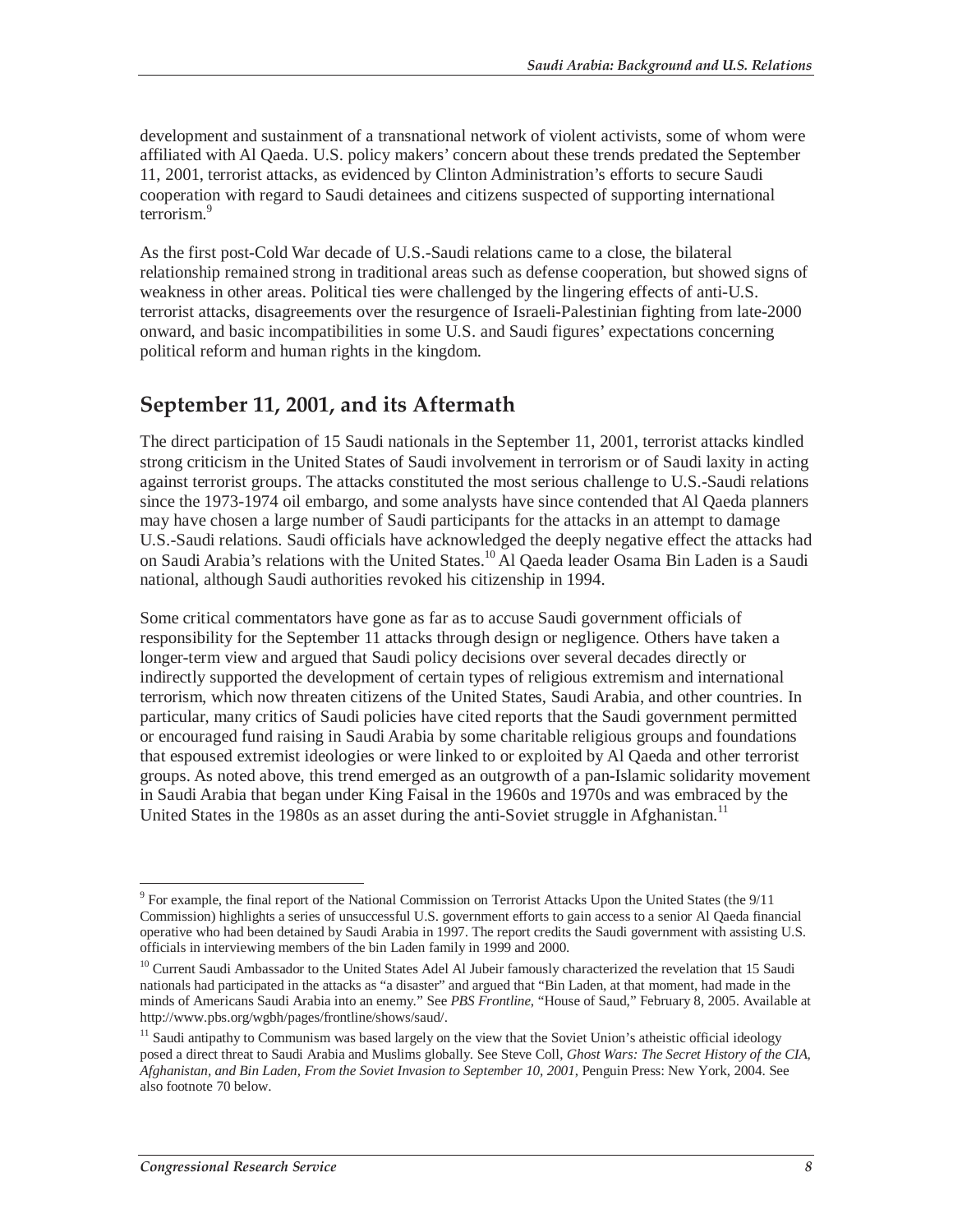Nevertheless, by the 1990s, Osama bin Laden and other Saudi dissidents had increased their criticism of the Saudi government's domestic and foreign policies and its close relationship with the United States. Bin Laden and his followers declared war on the United States in 1996, ostensibly to secure the withdrawal of U.S. troops from the Arabian Peninsula and the broader Middle East.<sup>12</sup> Following September 11, 2001, Bin Laden sought to justify the attacks as a response to what he and his supporters perceived to be anti-Islamic U.S. policies in the Middle East and other regions. However, Al Qaeda rhetoric condemning secular democracy, U.S. society, and aspects of Western culture leads many observers to question the notion that Bin Laden and other Al Qaeda figures were then or are now motivated by political concerns that can be distinguished from a broader religious or cultural agenda. Al Qaeda attacks in the kingdom following the withdrawal of thousands of U.S. troops in 2003 created further doubts about Al Qaeda's stated motives.

#### **The 9/11 Commission Report**

In its final report, released on July 23, 2004, the U.S. National Commission on Terrorist Attacks upon the United States (the 9/11 Commission) described Saudi Arabia as having been "a problematic ally in combating Islamic extremism." However, the Commission found "no evidence that the Saudi government as an institution or senior Saudi officials individually funded" Al Qaeda. According to the report, Saudi Arabia "was a place where Al Qaeda raised money directly from individuals and through charities," and indicates that "charities with significant Saudi government sponsorship," may have diverted funding to Al Qaeda. The report takes note of long-standing cooperative relations between the U.S. and Saudi governments, growing misunderstandings at the popular level, and the U.S. government's desire for Saudi officials to do more to fight terrorism. The report acknowledged increased Saudi efforts in that regard after mid-2003, when terrorists began attacking targets in Saudi Arabia with more frequency.<sup>13</sup>

#### **Saudi Responses**

The Saudi government has denied any knowledge of or involvement with the September 11, 2001, attacks and has focused intensely since 2003 on combating the domestic terrorist threat from Al Qaeda in the Arabian Peninsula (AQAP). Members of this group and others inspired by its activities have carried out a number of attacks on civilians, government officials, foreigners, and oil facilities in the kingdom. Saudi officials maintain that they are working closely with the United States against Al Qaeda and its supporters, whom officials on both sides say are targeting both the Saudi regime and the United States. Saudi efforts to confront and control extremist religious beliefs and practices continue, but remain complicated by the ruling regime's historically close relationship with Saudi Arabia's conservative clerical community and by the beliefs and activism of some Saudi citizens (see "Combating Extremism" below).

 $\frac{1}{1}$ <sup>12</sup> See CRS Report RL32759, *Al Qaeda: Statements and Evolving Ideology*, by Christopher M. Blanchard.

<sup>&</sup>lt;sup>13</sup> The Commission concluded that the Saudi government had become "locked in mortal combat with Al Qaeda."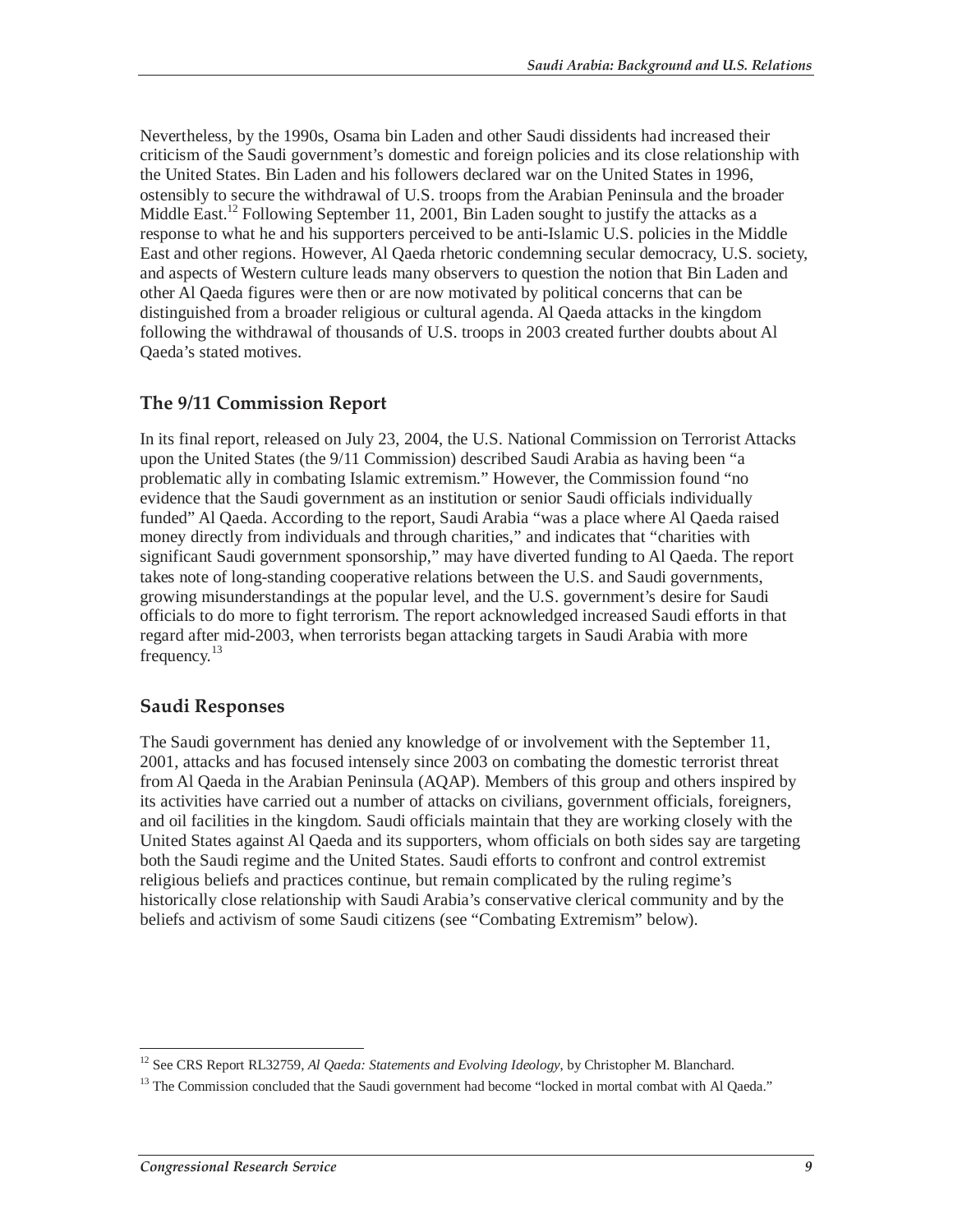## **Recent Assessments**

U.S. government statements have generally complimented Saudi cooperation with U.S. counterterrorism initiatives since 2003, while sometimes suggesting that the Saudi government can and should do more, particularly with regard to terrorist threats beyond Saudi borders. In its most recent *Country Reports on Terrorism, 2008* (published April 30, 2009), the U.S. Department of State praised improvements in Saudi counterterrorism practices, credited Saudi cooperation with U.S. counterterrorism efforts as "significant," and characterized Saudi anti-extremism initiatives as "aggressive." The report also stated that "Saudi Arabia needs to continue to take steps to exercise oversight of fundraising activities in the Kingdom and Saudi charitable activities abroad."

Bush Administration officials routinely praised Saudi domestic counterterrorism efforts, led by Assistant Interior Minister for Security Affairs Prince Mohammed Bin Nayef (see "Counterterrorism" below). Saudi Arabia established a terrorist suspect rehabilitation program and sought to promote it as a model for regional governments. However, questions about the utility of the program in dealing with hardened terrorists have arisen after several participants have rejoined Al Qaeda outside of the kingdom.

### **Terrorist Financing Concerns**

Terrorist financing concerns have proven to be a persistent point of contention.<sup>14</sup> From 2003 onward, Saudi Arabia has established new entities and laws designed specifically to combat terrorist financing in accordance with U.S. and international standards. The 2007 Country Report on Terrorism in Saudi Arabia praised Saudi authorities for arresting dozens of terrorist financing suspects and for enacting new declaration requirements for the cross-border transfer of cash and other high value items. Nevertheless, U.S. counterterrorism officials have continued to express alarm about alleged terrorist financing activities involving Saudi nationals. For example, in April 2008, Undersecretary of the Treasury for Terrorism and Financial Intelligence Stuart Levey stated before the Senate Finance Committee, stating that, Saudi Arabia is "serious about fighting Al Qaeda in the kingdom, and they do," but that "the seriousness of purpose with respect to the money going out of the kingdom is not as high." Undersecretary Levey further stated that, at the time, "Saudi Arabia today remains the location from which more money is going to terror groups and the Taliban—Sunni terror groups and the Taliban—than from any other place in the world.<sup>"15</sup> On February 2, 2009, the Obama Administration announced that Undersecretary Levey would continue to serve in his position.

Other U.S. government entities have offered general praise for Saudi efforts, while acknowledging there remains work to be done. In response to questions for the record submitted by Senate Select Committee on Intelligence in February 2009, Director of National Intelligence Admiral Dennis Blair stated:

Al Qaeda and other terrorist organizations continue to seek and obtain funding from private Saudi donors, but Riyadh's aggressive efforts to identify and disrupt financial facilitators-- particularly those associated with Al Qaeda---probably have impeded these efforts… Saudi

<sup>-</sup><sup>14</sup> See CRS Report RL32499, Saudi Arabia: Terrorist Financing Issues, by Christopher M. Blanchard.

<sup>&</sup>lt;sup>15</sup> Testimony of U.S. Department of the Treasury Undersecretary for Terrorism and Financial Intelligence Stuart A. Levey before the Senate Finance Committee, April 1, 2008.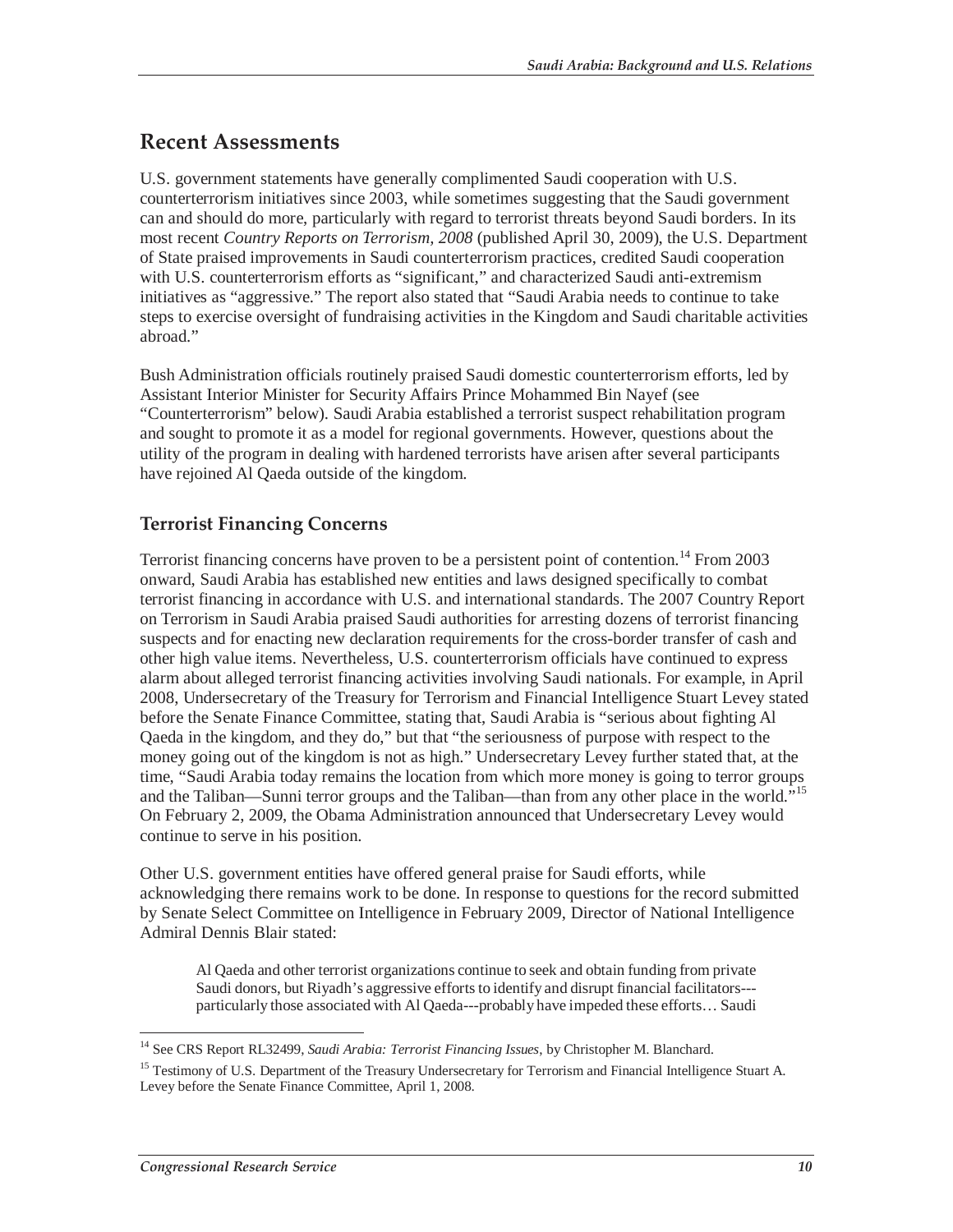Arabia aggressively targets Al Qaeda-associated financial facilitators, but has historically taken little action against the supporters of other groups that play into Riyadh's domestic and foreign policy calculations, and do not pose a direct threat to the kingdom.<sup>16</sup>

The 2009 U.S. State Department International Narcotics Control Strategy Report on money laundering concludes that Saudi Arabia "continues to be a significant jurisdictional source for terrorist financing worldwide" and notes that the Saudi government "continues to take aggressive action to target direct threats to the Kingdom, but could do more to target Saudi-based support for extremism outside of Saudi's borders." Specifically the report calls on Saudi authorities to "hold terrorist financiers publicly accountable through prosecutions and full implementation of United Nations Security Council obligations" and "to establish a charities oversight mechanism that also oversees 'multilateral organizations' and enhances its oversight and control of Saudi entities with overseas operations." The 2010 report did not include an entry for Saudi Arabia.

Saudi officials insist that their efforts to combat terrorist financing are intensive and robust and are not limited to actions taken against entities or individuals that pose internal threats to the kingdom. In December 2008, the Saudi Arabian Monetary Agency (SAMA) issued new bank account regulations that appear to significantly strengthen the rules regarding charitable organizations, including so-called 'multilateral organizations' that have been of concern to U.S. terrorist financing officials.<sup>17</sup>

A September 2009 Government Accountability Office (GAO) report found that:

U.S. and Saudi officials also report progress on efforts to prevent financial support to extremists, citing, for example, the Saudi government's regulations on sending charitable contributions overseas, and the arrest and prosecution of individuals providing support for terrorism. However, U.S. officials remain concerned about the ability of Saudi individuals and charitable organizations to support terrorism outside of Saudi Arabia, and noted limited Saudi enforcement capacity and terrorists' use of cash couriers as challenges.<sup>18</sup>

## **Toward a New Relationship?**

Following the last severe test of U.S.-Saudi relations in the early 1970s, Saudi and U.S. officials engaged in a multi-track effort to re-anchor the bilateral relationship on a range of joint military and economic commitments. Official political relations recovered and remained close, but a degree of public mistrust persisted on both sides. Several contentious debates regarding proposed U.S. arms sales to Saudi Arabia in the 1980s and 1990s demonstrated this mistrust; some Members of Congress and others made evident their doubts about Saudi Arabia's reliability as an ally, and some Saudi officials questioned the reliability of U.S. commitments to Saudi Arabia.

Saudi support for the coalition response to the Iraqi invasion of Kuwait in 1990 helped mitigate some of those mutual doubts, but created conditions that ultimately made it more challenging for officials on both sides to publicly defend the bilateral relationship. Saudi officials faced withering

<sup>-</sup><sup>16</sup> Office of the Director of National Intelligence, Questions for the Record submitted to the Senate Select Committee on Intelligence, February 12, 2009.

<sup>&</sup>lt;sup>17</sup> Saudi Arabia Monetary Agency, Rules Governing the Opening of Bank Accounts and General Operational Guidelines in Saudi Arabia, Third Update, December 2008.

<sup>&</sup>lt;sup>18</sup> GAO-09-883, U.S. Agencies Report Progress Countering Terrorism and Its Financing in Saudi Arabia, but Continued Focus on Counter Terrorism Financing Efforts Needed, September 2009.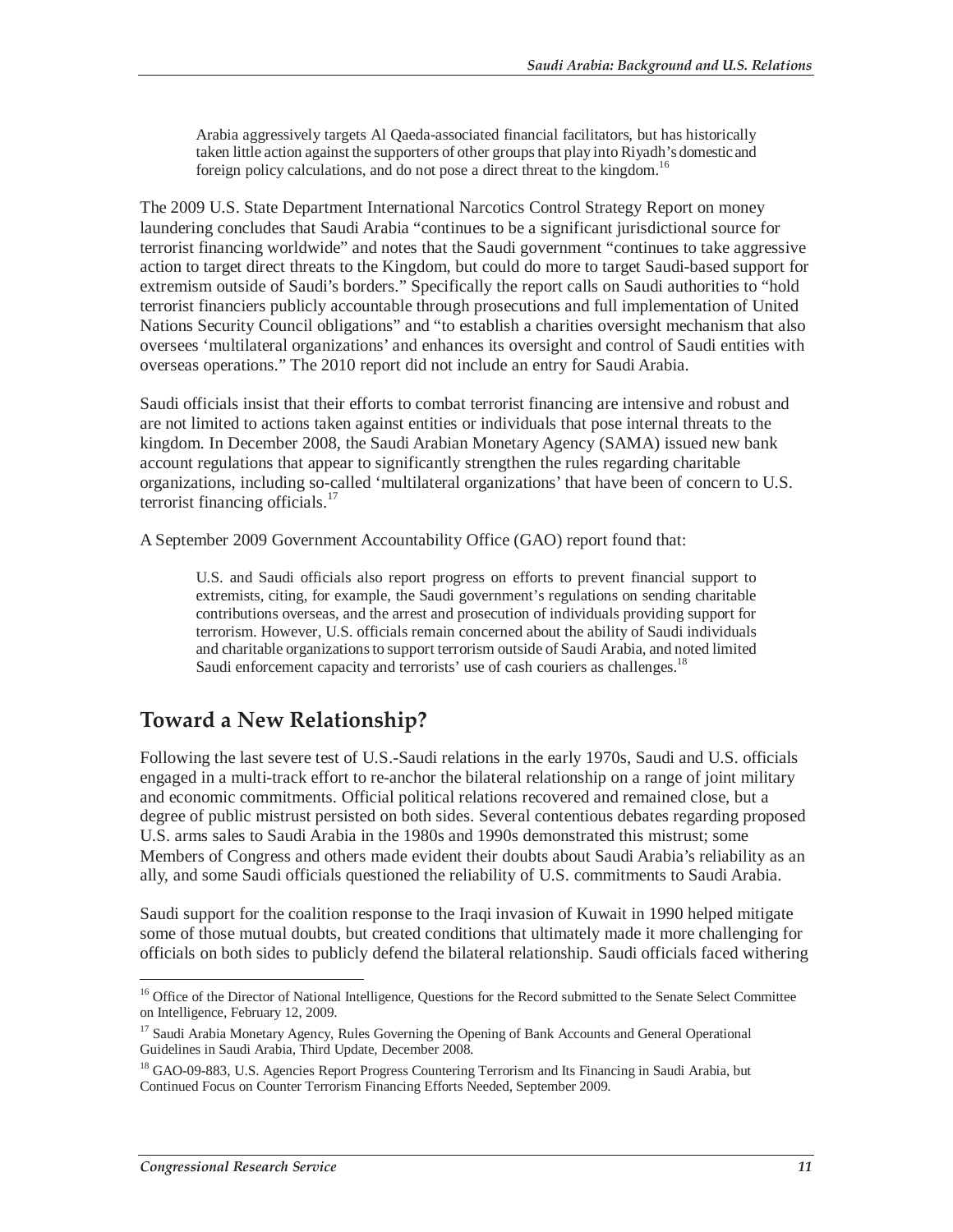criticism from some quarters for inviting foreign military forces into the kingdom, for hosting U.S. troops after the end of major combat operations against Iraq, and for continuing to cooperate with the United States diplomatically, in spite of U.S. airstrikes on Iraq and ongoing U.S. support for Israel. The Bush and Clinton Administrations sought to justify continuing military cooperation and arms sales initiatives with Saudi Arabia for strategic reasons amid growing U.S. concern about human rights and political reform in the kingdom, terrorist attacks on U.S. forces stationed there, and increasing U.S. awareness that some Saudi citizens were espousing religious extremism and supporting international terrorism.

The September 11, 2001, terrorist attacks compounded the effects of these negative factors in both the official and broader public spheres. The 9/11 Commission Report recommendations directly addressed the resulting challenges which continue to complicate the U.S.-Saudi official relationship:

The problems in the U.S.-Saudi relationship must be confronted, openly. The United States and Saudi Arabia must determine if they can build a relationship that political leaders on both sides are prepared to publicly defend—a relationship about more than oil. It should include a shared commitment to political and economic reform, as Saudis make common cause with the outside world. It should include a shared interest in greater tolerance and cultural respect, translating into a commitment to fight the violent extremists who foment hatred.<sup>19</sup>

Under the Bush Administration, the Saudi and U.S. governments sought to maintain the mutual strategic benefits of existing cooperative arrangements while managing the potential negative side effects of policy differences and working level disagreements. In 2005, the United States and Saudi Arabia established a cabinet-level strategic dialogue to address issues of mutual importance. Six associated working groups met "as needed" to discuss (1) counterterrorism; (2) military affairs; (3) energy; (4) economic and financial affairs; (5) partnership, education, exchange, and human development; and  $(6)$  consular affairs.<sup>20</sup>

The relative strengthening of Iran as a regional power since 2001 has helped provide a new strategic logic for official U.S.-Saudi cooperation. However, U.S. military engagement in Iraq and Afghanistan, fluctuating oil prices, and dilatory Saudi action on some reform and counterterrorism issues continued to complicate public relations. In May 2008, one former U.S. Ambassador to Saudi Arabia characterized the state of U.S.-Saudi relations as reflecting "an odd disconnect," in which, in his view, there has been

"recognition on the part of the governments in both countries that this is a very important relationship. But in both cases, the public is extremely negative. Saudi Arabia has been successfully vilified in American politics, and the United States is now extraordinarily unpopular in Saudi Arabia."<sup>21</sup>

Efforts to restore and redefine U.S.-Saudi partnership continued during the term of the  $110<sup>th</sup>$ Congress. Section 2043 of P.L. 110-53 (the Implementing the 9/11 Commission

<sup>&</sup>lt;sup>19</sup> National Commission on Terrorist Attacks Upon the United States, Final Report, p. 374.

<sup>&</sup>lt;sup>20</sup> H.Con.Res. 202 (referred to the House Committee on Foreign Affairs on August 3, 2007) called on the Administration to create an additional working group to address human rights.

<sup>&</sup>lt;sup>21</sup> Ambassador Chas Freeman, President of the Middle East Policy Council, served as U.S. Ambassador to Saudi Arabia from 1989 to 1992. Tabassum Zakaria, "Analysis—Saudi smile likely for Bush on oil plea, not more," *Reuters*, May 12, 2008.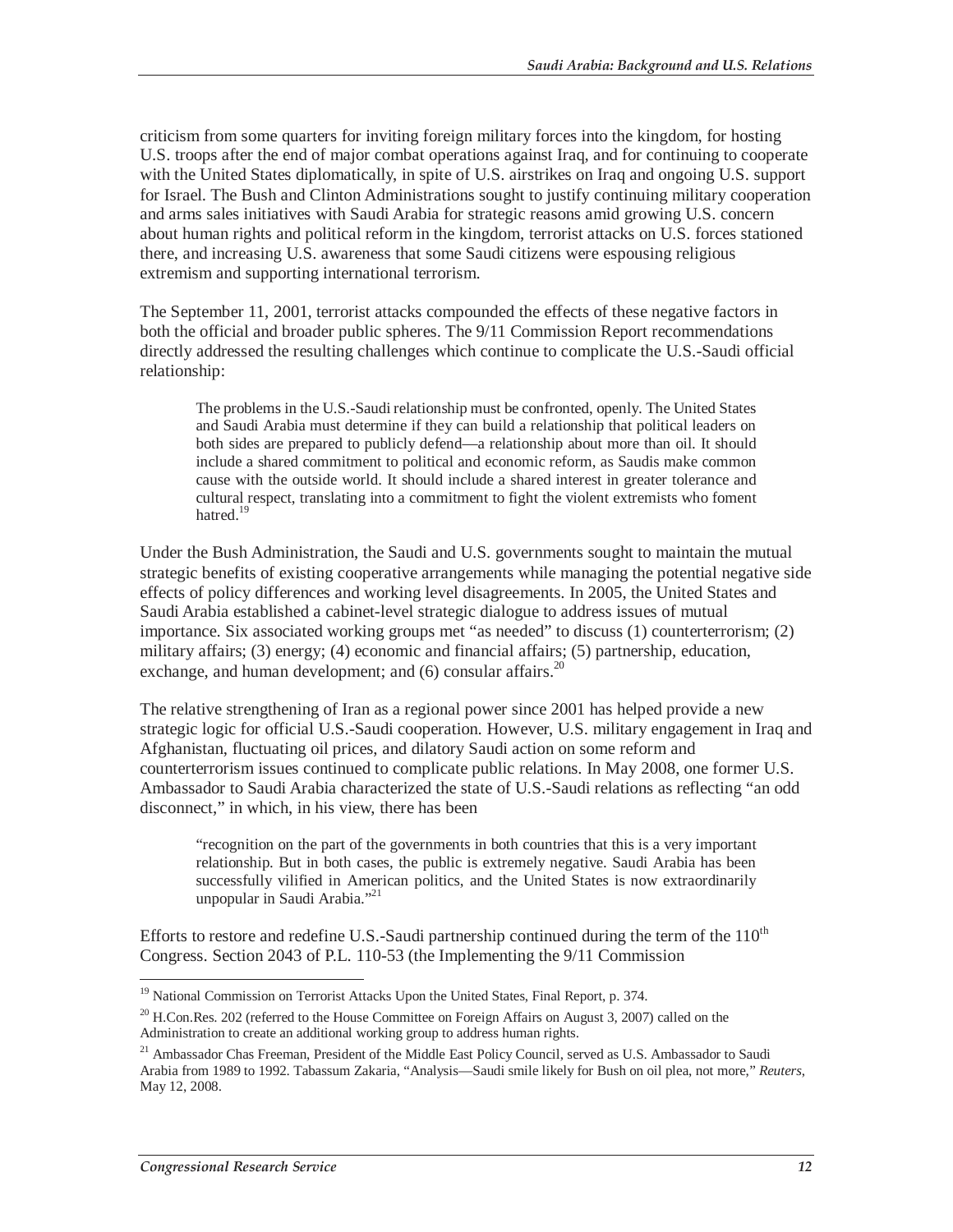Recommendations Act of 2007) required the Bush Administration to report on the long-term strategy of the United States to work with the Saudi government to facilitate political, economic, and social reforms, including greater religious freedom, and to combat terrorism, including efforts to prevent and prohibit terrorist financing by Saudi institutions and citizens. The report was transmitted to the Congress on January 30, 2008, and described a "multi-dimensional" U.S. approach to achieving goals for relations with Saudi Arabia.<sup>22</sup>

The extent to which the Obama Administration and the  $111<sup>th</sup>$  Congress will seek to reinforce that strategy or chart a new course for U.S.-Saudi relations remains to be seen. In October 2009, U.S. Ambassador to Saudi Arabia James Smith emphasized his views on the importance of "taking down walls" in the bilateral relationship and expanding U.S.-Saudi partnerships in education, trade, and investment. Addressing the 2009 National Council on U.S.-Arab Relations Policymakers Conference in Washington, DC, Ambassador Smith argued:

…it is not 2001. It is not 2003. And it is not 2004. So if you are an American and you formed an opinion about Saudi Arabia or Saudis in the aftermath of 9/11, it is time to rethink your position. If you are a Saudi and you formed an opinion about the United States and Americans in the aftermath of 9/11 it is time to rethink your opinion. That was eight years  $ago.<sup>23</sup>$ 

#### **Recent Bilateral Agreements**

On the eve of President Bush's May 2008 visit to Riyadh to commemorate the  $75<sup>th</sup>$  anniversary of the establishment of U.S.-Saudi relations, then-U.S. National Security Adviser Stephen Hadley argued that the U.S.-Saudi relationship was in "pretty good shape."<sup>24</sup> In conjunction with President Bush's visit, his Administration announced a series of agreements designed to strengthen bilateral relations in key areas:

- **Civil Nuclear Cooperation**—Both governments signed a Memorandum of Understanding on Civil Nuclear Energy Cooperation under which the United States agreed to "assist the Kingdom of Saudi Arabia to develop civilian nuclear energy for use in medicine, industry, and power generation and will help in development of both the human and infrastructure resources in accordance with evolving International Atomic Energy Agency guidance and standards."<sup>25</sup>
- **Enhanced Security Arrangements**—Saudi Arabia agreed to join the Global Initiative to Combat Nuclear Terrorism and the Proliferation Security Initiative, both of which are multilateral initiatives aimed at reducing the threats posed by weapons of mass destruction proliferation, terrorism, and related activities. A White House statement released prior to President Bush's visit indicated that "the United States and Saudi Arabia have agreed to cooperate in safeguarding the kingdom's energy resources by protecting key infrastructure, enhancing Saudi border security, and meeting Saudi Arabia's expanding energy needs in an

<sup>-</sup>22 U.S. Department of State, *U.S. Strategy Toward Saudi Arabia*, Report Pursuant to Section 2043c of the Implementing the Recommendations of the 9/11 Commission Act, P.L. 110-53, January 30, 2008.

<sup>&</sup>lt;sup>23</sup> Ambassador James Smith, Remarks to Arab-U.S. Policymakers Conference, Washington, DC, October 15, 2009.

<sup>24</sup> Tabassum Zakaria, "Analysis—Saudi smile likely for Bush on oil plea, not more," *Reuters*, May 12, 2008.

<sup>&</sup>lt;sup>25</sup> U.S. Department of State, Office of the Spokesman, "Media Note: U.S.-Saudi Arabia Memorandum of Understanding on Nuclear Energy Cooperation," May 16, 2008.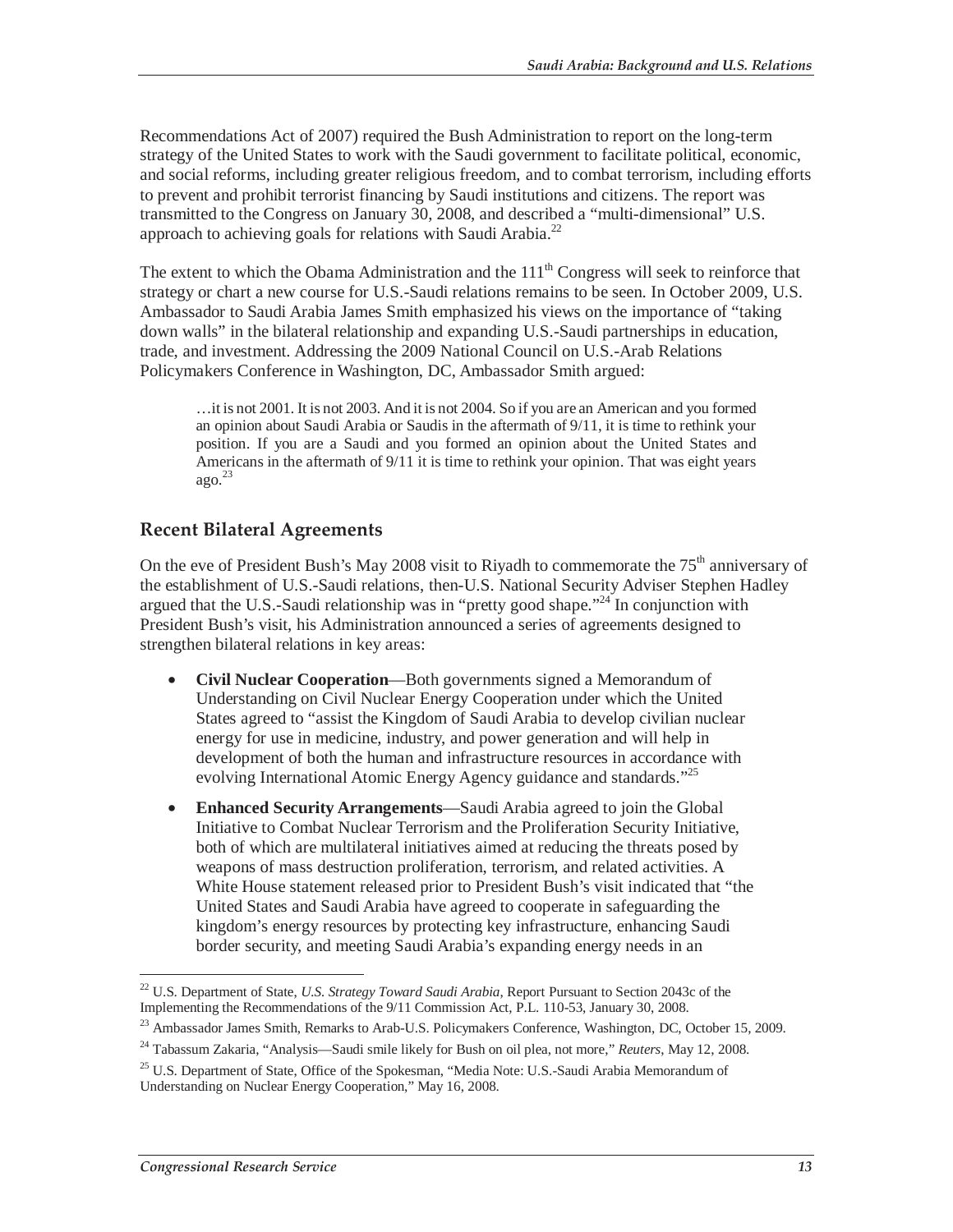environmentally responsible manner."<sup>26</sup> Under Secretary of State for Political Affairs William Burns said in April 2009 that the United States and Saudi Arabia are working to launch a training program that will provide Saudi security forces with expertise to protect critical energy infrastructure.<sup>27</sup> See "Office of Program Management Ministry of Interior – Facilities Security Forces (OPM MOI-FSF)" below.

• **Reciprocal Visa Policies**—Both governments agreed to issue business and tourist visas to each others' citizens on reciprocal terms: valid for five years, with multiple entries. Both governments also agreed to issue student visas valid for the duration of the student's study program, up to a maximum of five years, without two-year renewal requirements. The number of non-immigrant visas issued to Saudi nationals has returned to its pre-9/11 level, with over 50,000 issued in 2009. See "Consular Issues" below for more information.

# **Recent Congressional Interest in Saudi Arabia**

The September 11 terrorist attacks created an atmosphere of skepticism about U.S.-Saudi relations that has characterized much of the discourse in Congress on Saudi Arabia since late 2001. During the 107<sup>th</sup> and 108<sup>th</sup> Congresses, some Members of Congress frequently criticized what they perceived to be Saudi policies that may have contributed to the development of terrorist threats to the United States and other countries. In the 109<sup>th</sup> Congress, some Members' perspectives evolved to reflect a degree of solidarity with Saudi citizens in the face of Al Qaeda terrorist attacks inside Saudi Arabia, amid persistent concerns about the Saudi government's counterterrorism policies, reform efforts, and positions toward Iraq and the Israeli-Palestinian conflict. Many Members of Congress have acknowledged Saudi domestic counterterrorism efforts as significant, while continuing to raise questions about Saudi efforts to combat religious extremism and to support U.S. counterterrorism and regional policies.

During the 110<sup>th</sup> Congress, issues of mutual interest to Members of Congress and Saudi Arabian officials included the conflict in Iraq, Iran's nuclear technology development efforts, Saudi political and economic reform efforts, Saudi oil policies, counterterrorism cooperation, and new initiatives to revive dormant Israeli-Arab peace negotiations. These issues, along with Afghanistan, Pakistan, and security cooperation have remained at the top of the agenda for U.S. and Saudi leaders during the term of the  $111<sup>th</sup>$  Congress. Since January 2009, the Obama Administration and the  $111<sup>th</sup>$  Congress have continued the established patterns of foreign assistance, security cooperation, and arms sales described below, and Members of Congress have continued to express varied views on the future of U.S.-Saudi relations.

<sup>-</sup><sup>26</sup> The White House, Office of the Press Secretary, "Fact Sheet: Strengthening Diplomatic Ties with Saudi Arabia," May 16, 2008.

<sup>&</sup>lt;sup>27</sup> Remarks of Under Secretary of State William Burns, New America Foundation Conference – "U.S.-Saudi Relations in a World Without Equilibrium," Washington, D.C., April 27, 2009.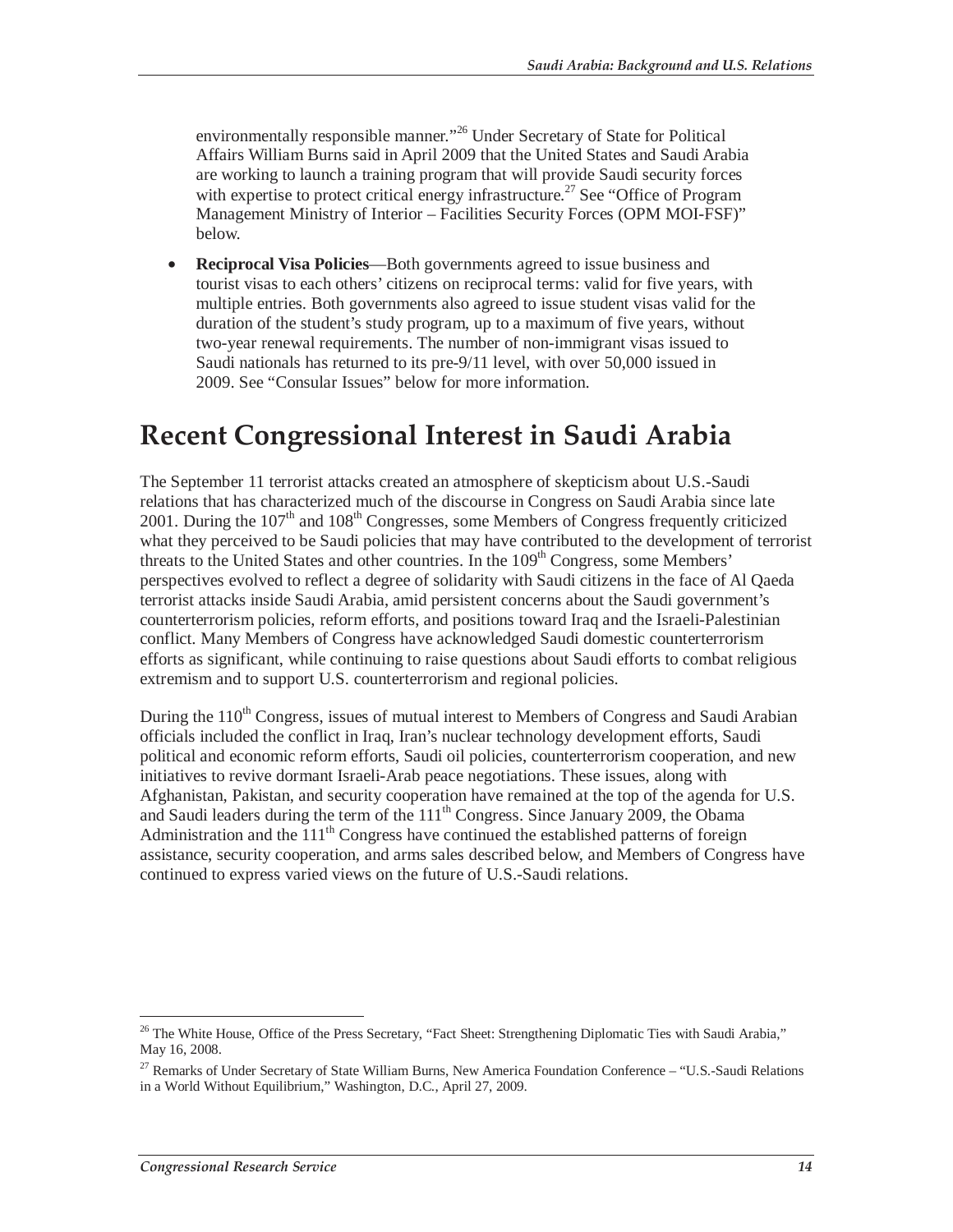## **U.S. Foreign Assistance to Saudi Arabia and Congressional Prohibitions**

U.S. foreign assistance programs for Saudi Arabia have been a consistent point of contention between some Members of Congress and the Bush and Obama Administrations since 2001. Some Members of Congress have criticized the provision of U.S. foreign assistance to Saudi Arabia by arguing that robust Saudi oil revenues make U.S. assistance unnecessary or by citing security and terrorism concerns about Saudi government policies. Others have argued that security-related support for the Saudi Arabian government is necessary and important in order to help Saudis confront the threat of Al Qaeda terrorism in their country, to protect Saudi infrastructure critical to ensuring global oil supplies, to secure Saudi support for U.S. counterterrorism priorities overseas, to bolster Saudi Arabia against a potential threat from Iran, and to ensure continuing U.S. access to and cooperation with the Saudi armed forces.

From 1946 through 2007, the United States provided Saudi Arabia with \$333.1 million (current dollars) in foreign assistance funding, of which \$294.8 million was military assistance and \$38.3 million was economic assistance.<sup>28</sup> Significant U.S. military training and advisory programs in Saudi Arabia have continued in various forms since the mid-1940s. Currently, these programs include the United States Training Mission to Saudi Arabia (USMTM, established 1953) and the Saudi Arabian National Guard Modernization Program (PM-SANG, established 1973). The costs of these training programs are paid by the Saudi government through Foreign Military Sales purchases (see "U.S.-Saudi Military Cooperation" below).

#### **International Military Education and Training (IMET)**

The Bush Administration and Obama Administration annually have requested limited funding for a small International Military Education and Training (IMET) program for Saudi Arabia since FY2003. Like its predecessor, the Obama Administration supports Saudi IMET participation because it reduces the cost to the Saudi government of other training purchases<sup>29</sup> and provides a range of benefits for U.S.-Saudi military to military relations. According to the U.S. Department of Defense and U.S. Department of State:

Providing minimal IMET to Saudi Arabia permits them to purchase military training at the significantly reduced Foreign Military Sale (FMS) incremental rate ensuring a continued high level of Saudi attendance at U.S. military institutions; enhances technical capabilities; exposes all levels of Saudi military personnel and their families to U.S. values, ideas, and policies; and increases awareness of international norms of human rights, the principle of civilian control of the military, and the rule of law. $30$ 

<sup>-</sup><sup>28</sup> U.S. Agency for International Development [USAID], U.S. Overseas Loans and Grants, Obligations and Loan Authorizations. Available at http://qesdb.usaid.gov/gbk/.

 $29$  Section 21(c) of P.L.90-629, the Arms Export Control Act (AECA), states that IMET recipient countries are eligible to purchase non-IMET training at reduced cost. Section 108(a) of P.L. 99-83 amended the AECA to provide this reduced cost benefit to IMET recipients. The U.S. Defense Security Cooperation Agency (DSCA) implements the authority provided in P.L. 99-83 to apply a lower cost to U.S. military training purchased by Saudi Arabia and other IMET recipient countries through the Foreign Military Sales (FMS) program. At present, the "incremental rates" applied to the FMS training purchases of IMET recipient countries are calculated according to the terms outlined in Department of Defense Financial Management Regulation (FMR), Volume 15, Chapter 7 (Sections 0711 and 0712).

<sup>&</sup>lt;sup>30</sup> U.S. Department of Defense and U.S. Department of State Joint Report to Congress on Foreign Military Training In (continued...)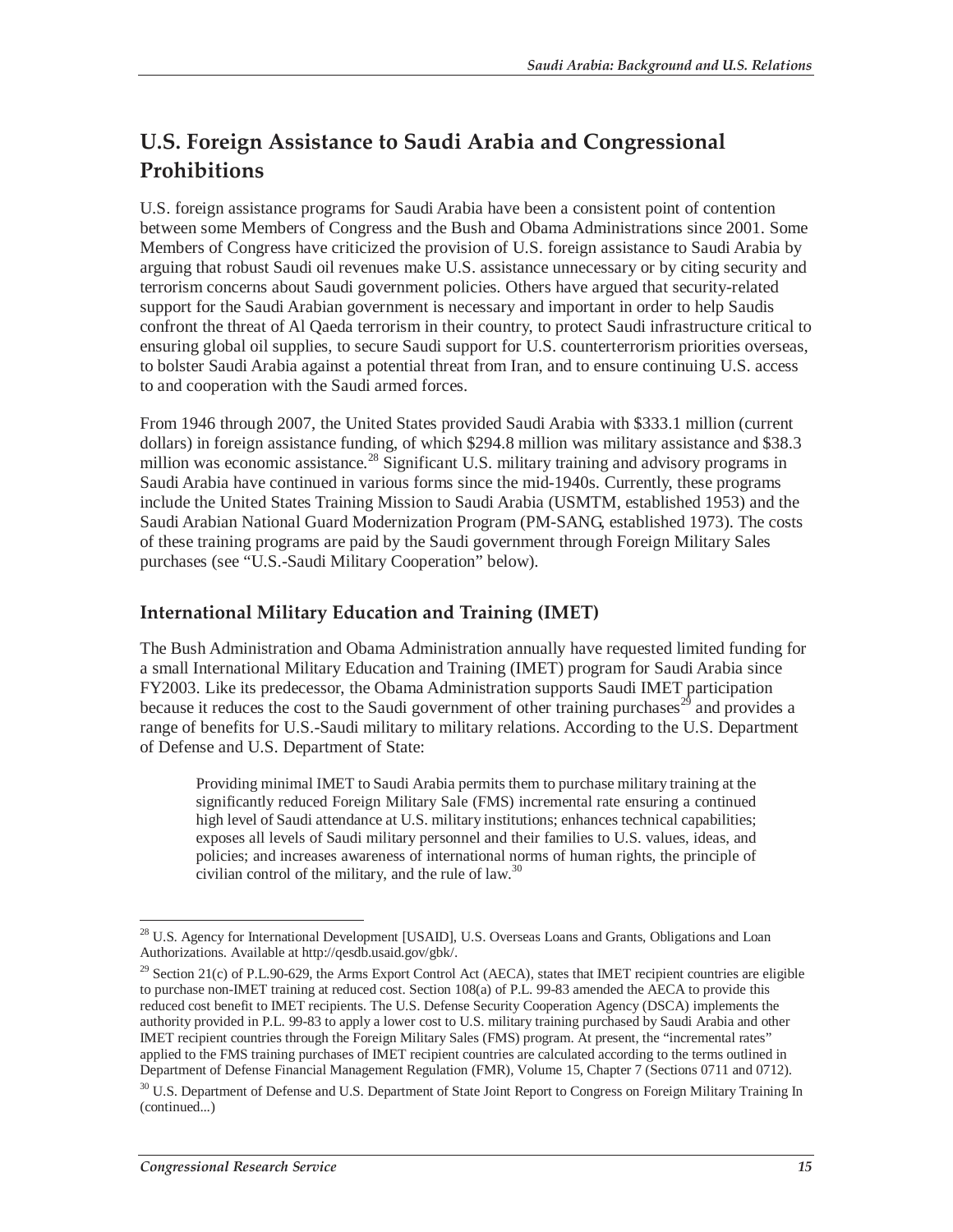The Obama Administration requested \$65,000 in IMET funds for Saudi Arabia in FY2010, but estimates that it will provide only  $$8,000$ <sup>31</sup> For FY2011, the Administration is requesting \$10,000 in IMET for the kingdom.

**Table 1** displays the number of Saudi students receiving U.S. military training from FY2002 through FY2007, with the total dollar value of the training purchased by the Saudi government (see below). For FY2003 through FY2007, this total value includes courses purchased using nominal amounts of IMET assistance. The value of IMET-funded training is provided in **Table 2** below. The net value of the reduction in cost for other non-IMET training purchased by Saudi Arabia and other IMET recipient countries through the Foreign Military Sale (FMS) program is not regularly reported by the Defense Security Cooperation Agency (DSCA). However, the conference report on the FY2010 Consolidated Appropriations Act (H.R. 3288, H.Rept. 111-366) requires the Administration to report on these net savings within 180 days (by June 14, 2010).

| Table 1. O.S. Finital y it alling I rovided to Saudi Fersonnel |               |               |               |               |               |               |  |  |
|----------------------------------------------------------------|---------------|---------------|---------------|---------------|---------------|---------------|--|--|
|                                                                | <b>FY2002</b> | <b>FY2003</b> | <b>FY2004</b> | <b>FY2005</b> | <b>FY2006</b> | <b>FY2007</b> |  |  |
| <b>Students Trained</b>                                        | 1.110         | 1.664         | 596           | 416           | 524           | 849a          |  |  |
| <b>Value</b><br>(\$ million)                                   | \$57.4        | \$20.2        | \$21.1        | \$11.2        | \$8.9         | \$39.2        |  |  |

**Table 1. U.S. Military Training Provided to Saudi Personnel** 

**Source:** U.S. Department of Defense and U.S. Department of State Joint Reports to Congress on Foreign Military Training, FY2002-FY2008. Available at http://www.state.gov/t/pm/rls/rpt/fmtrpt/.

a. Of these students, one was trained via the IMET program, and over 700 were trained via Foreign Military Sales training purchased by Saudi Arabia.

#### **Counterterrorism Assistance**

The Obama Administration has requested \$400,000 in export control and related border security funds (Non-proliferation, Anti-terrorism, Demining and Related programs account, NADR-EXBS) for Saudi Arabia in FY2010 (see **Table 2** below). The Administration now estimates it will reduce its obligation to \$200,000 in NADR to continue U.S. programs to improve Saudi border enforcement capabilities, specifically as a means of combating weapons of mass destruction and small arms trafficking. The Bush Administration requested and Congress appropriated similar funds for Saudi Arabia from FY2001 through FY2003. The assistance supported a program to improve Saudi export laws and enforcement procedures. Anti-terrorism assistance (NADR-ATA) was provided in FY2005 in the form of VIP protection courses for Saudi security officers along with counterterrorism financing assistance (NADR-CTF). Assistance in FY2006 funded crisis management training and counterterrorism financing courses related to bulk cash smuggling. The Bush Administration obligated \$300,000 in NADR-ATA funding for

<u>.</u>

<sup>(...</sup>continued)

Fiscal Years 2006 and 2007, Volume I, August 2007. Available at http://www.state.gov/t/pm/rls/rpt/fmtrpt/2007/.

<sup>&</sup>lt;sup>31</sup> According to the State Department Congressional Budget Justification for FY2010, "U.S. assistance will encourage Saudi Arabia's continued participation in U.S. military, education and training programs. This level of funding permits the Saudi government to purchase military training in the United States at considerably lower cost than is charged countries that are not eligible for military, education and training funds. Military training enhances interoperability with U.S. forces, promotes military professionalism and respect for human rights. It also builds Saudi defensive capacities, and reinforces the importance of a strong, cooperative political and military relationship between American and Saudi military officers."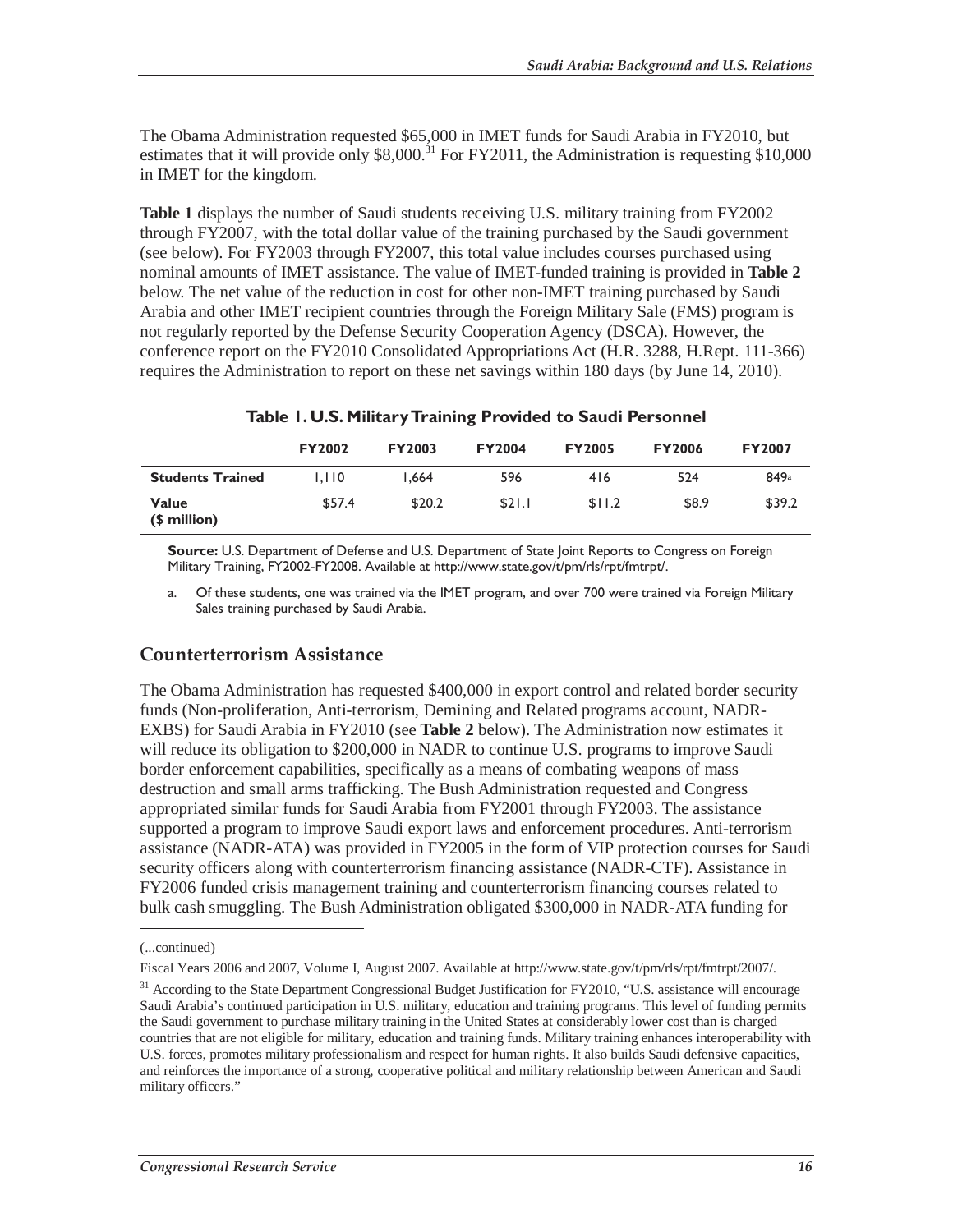Saudi Arabia for FY2007 and requested \$100,000 for FY2008, which was planned, in part, to support Saudi efforts to establish a national counterterrorism center. For FY2009, the Bush Administration requested \$350,000 in NADR-EXBS.

| (\$ thousand)            |               |         |           |               |  |  |  |
|--------------------------|---------------|---------|-----------|---------------|--|--|--|
|                          | <b>FY2004</b> | FY2005a | FY2006a   | <b>FY2007</b> |  |  |  |
| <b>IMET</b> <sup>b</sup> | \$23.5        | \$6.9   | \$20.3    | \$19.0        |  |  |  |
| <b>NADR-EXBS</b>         | ۰             | ۰       | ۰         |               |  |  |  |
| NADR-ATA                 | ۰             | 760c    | \$1,387.0 | \$300.0       |  |  |  |
| NADR-CTF                 | ٠             | \$200.0 | \$189.0   | ۰             |  |  |  |
| <b>Annual Total</b>      | \$23.5        | \$966.9 | \$1,576.0 | \$319.0       |  |  |  |

#### **Table 2. U.S. Assistance to Saudi Arabia, FY2004-FY2011**

|                          | <b>FY2008</b> | <b>FY2009</b> | <b>FY2010 Estimate</b> | <b>FY2011</b><br><b>Request</b> |
|--------------------------|---------------|---------------|------------------------|---------------------------------|
| <b>IMET</b> <sup>b</sup> | $-d$          | \$11.0        | \$8.0                  | \$10.0                          |
| <b>NADR-EXBS</b>         | ٠             | \$350.0       | \$200.0                | \$360.0                         |
| NADR-ATA                 | \$99.0        | ۰             | ۰                      |                                 |
| NADR-CTF                 | ٠             | ٠             | ۰                      |                                 |
| <b>Annual Total</b>      | \$113.0       | \$361.0       | \$208.0                | \$370.0                         |

**Sources:** U.S. Department of State - Congressional Budget Justifications for Foreign Operations FY2004- FY2010; and, U.S. Department of Defense and U.S. Department of State Joint Report to Congress on Foreign Military Training, Fiscal Years 2002-2007.

- a. The Administration requested \$24,000 in IMET and \$100,000 in NADR-CTF funds for FY2006. In late 2005, \$25,000 in no-year funds were obligated for IMET programming for Saudi Arabia.
- b. FY2003-FY2006 IMET figures contained in the Joint Reports to Congress on Foreign Military Training, Fiscal Years 2002-2006. FY2007 IMET figure based on FY2007 Country Aid Allocation Report by Account (653a Report), June 2007.
- c. FY2007 Country Aid Allocation Report by Account (653a Report), June 2007.
- d. On September 20, 2007, the Bush Administration notified the Congress of its intention to use \$15,800 in unobligated no-year IMET funds appropriated in 2002 to support the IMET program with Saudi Arabia. See Executive Communication 3416. A letter from the Director, Defense Security Cooperation Agency, transmitting notification of the intention to use unobligated X-year IMET funds appropriated in fiscal year 2002 for Saudi Arabia, pursuant to the Foreign Operations, Export Financing and Related Programs Appropriations Act, 2002, P.L. 107-115; jointly to the Committees on Foreign Affairs and Appropriations.

#### **Prohibitions on Foreign Assistance**

During congressional consideration of appropriations for FY2004 through FY2008, several proposals to prohibit the extension of U.S. foreign assistance to Saudi Arabia were considered and adopted by Congress.<sup>32</sup> As the total amount of U.S. assistance to Saudi Arabia has been relatively

<sup>&</sup>lt;sup>32</sup> The prohibition on FY2006 foreign assistance to Saudi Arabia contained in Section 582 of P.L. 109-102 was carried forward in subsequent continuing appropriations resolutions for FY2007 (P.L. 110-5) and FY2008 (P.L. 110-92). On (continued...)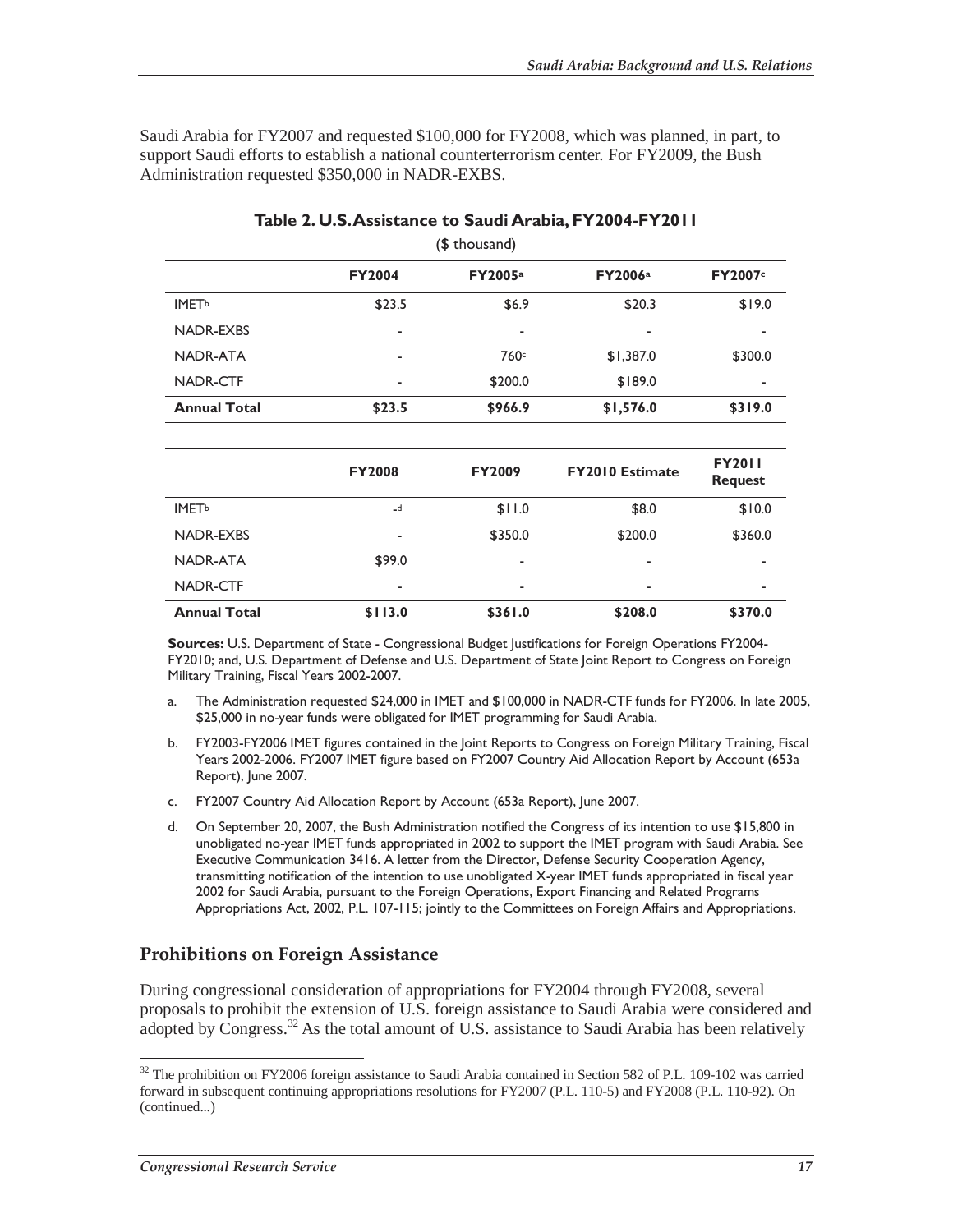minuscule in recent years, the practical effect of the prohibitions was to rescind Saudi Arabia's eligibility for certain counterterrorism and border security assistance as well as its ability to purchase U.S. military training at a reduced cost, absent the issuance of presidential waivers or the assertion of existing executive authority. As noted above, some supporters of the prohibitions raised questions regarding Saudi Arabia's reliability as a counterterrorism partner, while opponents of the assistance bans argued that the provisions would unnecessarily jeopardize continuance of cooperative diplomatic and security efforts with a long-standing regional ally. Each legislative proposal has differed in its cited reasons for prohibiting aid as well as whether or not it provided national security waiver authority for the President.<sup>33</sup>

Section 697 of Division J of P.L. 110-161, the FY2008 Consolidated Appropriations Act, prohibited the use of funds appropriated by the act for assistance to Saudi Arabia, but provides waiver authority for the President. President Bush did not issue a waiver applicable to the FY2008 funds appropriated by P.L. 110-161. The FY2008 prohibition was originally carried forward under the terms of the Continuing Appropriations Resolution, 2009, P.L. 110-329. However, the Omnibus Appropriations Act, 2009 (P.L. 111-8) did not contain such a prohibition for FY2009 funds.

#### **FY2010 Appropriations Debate**

The assistance prohibition debate resurfaced during consideration of FY2010 appropriations legislation. When reported from committee, Section 7041 of the House version of the FY2010 Foreign Operations Appropriations bill (H.R. 3081) would have prohibited the obligation or expenditure of funds appropriated by the act for Saudi Arabia unless the Obama Administration certified Saudi counterterrorism cooperation. On July 9, 2009, the House adopted an amendment (H.Amdt. 309) by a vote of 297 to 135 (Roll no. 519) that withdrew the certification exception. During floor debate on July 9, 2009, Representative Anthony Weiner, the sponsor of the amendment and several amendments adopted in previous years seeking to prohibit assistance to Saudi Arabia, argued that the inclusion of the waiver provision undermined the expressed will of Congress regarding funds appropriated to the president.<sup>34</sup> Opponents of the amendment argued that a complete prohibition on assistance could undermine U.S.-Saudi security relations and would unduly tie the hands of the Obama Administration.

<sup>(...</sup>continued)

June 9, 2006, the House adopted H.Amdt. 997 to H.R. 5522 (Foreign Operations Appropriations Act, FY2007) by a vote of 312-97 (Roll no. 244); this amendment would have prohibited U.S. assistance to Saudi Arabia during FY2007 and contained no presidential waiver. On October 19, 2007, President Bush certified that Saudi Arabia was "cooperating with efforts to combat international terrorism" and waived the prohibition on the use of funds appropriated in P.L. 109-102 and in the continuing appropriations resolutions for FY2007 (P.L. 110-5) and FY2008 (P.L. 110-92) for foreign assistance to Saudi Arabia. (See Presidential Determination Relating to Assistance for Saudi Arabia (No. 2008-5), October 19, 2007.)

<sup>&</sup>lt;sup>33</sup> For example, the House version of the FY2008 Foreign Operations Appropriations bill (Section 699N of H.R. 2764 EH) would have prohibited the use of appropriated FY2008 funds for assistance to Saudi Arabia, including under authority granted to the President by Section 571 or 614 of the Foreign Assistance Act of 1961. It did not provide waiver authority for the President. The Senate version of the bill did not include a similar provision. See H.Amdt. 389, adopted by voice vote on June 21, 2007. For consideration see Congressional Record (CR), June 22, 2007 (H6941- H6942); for text, (H6941-H6942).

<sup>&</sup>lt;sup>34</sup> Congressional Record, House of Representatives, July 09, 2009, pp. H7895-H7897.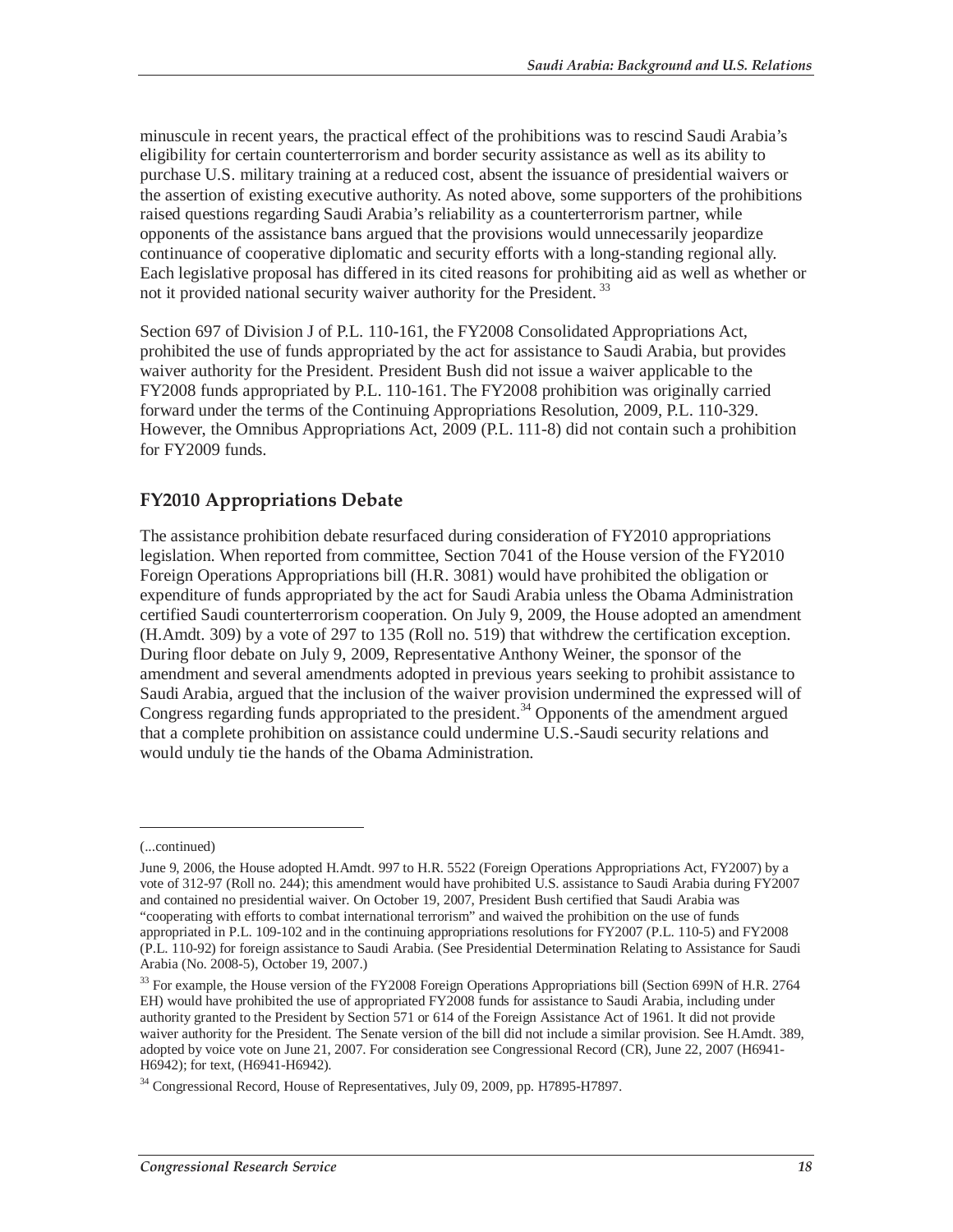The Senate Committee on Appropriations reported a version of the FY2010 Foreign Operations Appropriations bill (S. 1434) that did not prohibit assistance to Saudi Arabia. The conference agreement on the FY2010 Consolidated Appropriations Act included the assistance prohibition language from the House bill, but reinstated a national interest waiver authority for the Secretary of State (Section 7041 of P.L. 111-117).

Other related legislation in the  $111<sup>th</sup>$  Congress includes the Prohibit Aid to Saudi Arabia Act of 2009 (H.R. 792, introduced February 2, 2009), which would prohibit any and all "funds appropriated or otherwise made available pursuant to an Act making appropriations for the Department of State, foreign operations, and related programs" from being "obligated or expended to finance directly any assistance or reparations to Saudi Arabia."

## **U.S. Arms Sales to Saudi Arabia**

#### **Background**

-

The United States has long been Saudi Arabia's leading arms supplier. From 1950 through 2006, Saudi Arabia purchased and received from the United States weapons, military equipment, and related services through Foreign Military Sales (FMS) worth over \$62.7 billion and foreign military construction services (FMCS) worth over \$17.1 billion (figures in historical dollars). These figures represent approximately 19% of all FMS deliveries and 85% of all FMCS deliveries made worldwide during this period. The largest single recent U.S. foreign military sale to Saudi Arabia was a \$9 billion contract for 72 F-15S fighter aircraft. The contract was signed in May 1993, and delivery of the F-15S aircraft was completed in 1999.

The overthrow of Saddam Hussein's regime in Iraq removed the primary conventional military threat to Saudi Arabia's security. According to many military experts, Saudi Arabia enjoys some qualitative conventional military advantages over Iran, its larger, more populous neighbor and primary peer competitor in the Gulf region. These advantages are expected to grow, and key Saudi deficiencies in areas such as naval technology are expected to diminish as a multi-year Saudi defense investment initiative continues. Saudi officials have announced their intention to devote \$50-60 billion to upgrading existing weapons systems, improving command and control, and expanding the size, training, and capabilities of the Saudi armed forces.<sup>35</sup>

From January 2005 through January 2009, the Bush Administration and Congress approved a number of potential<sup>36</sup> U.S. military sales to Saudi Arabia with a possible combined value of over

<sup>&</sup>lt;sup>35</sup> A downward trend in Saudi arms procurement prevailed from the mid-1990s through 2003 as Saudi Arabia completed payments for many of its post-Gulf War purchases and the country faced strained finances. Higher oil prices, perceived regional threats, and counterterrorism requirements led Saudi officials to reassess their defense and security needs and procurement plans in light of recent developments. Purchases from the United States and other suppliers have increased accordingly. From 2004 through 2007, Saudi Arabia made arms agreements worth \$23.2 billion (in current dollars), including deals signed with four major European suppliers (\$16.9 billion) and the United States (\$5.2 billion). For more information, see CRS Report RL34723, *Conventional Arms Transfers to Developing Nations, 2000-2007*, by Richard F. Grimmett.

<sup>&</sup>lt;sup>36</sup> The Defense Security Cooperation Agency (DSCA) notifies Congress of the potential value of sales, because the final value of actual sales may change once congressional approval is granted and contracts are signed. DSCA officials report that the notified totals reflect an approximate upper limit of the potential value of a given sale. Author interview with DSCA officials, Arlington, Virginia, December 12, 2007.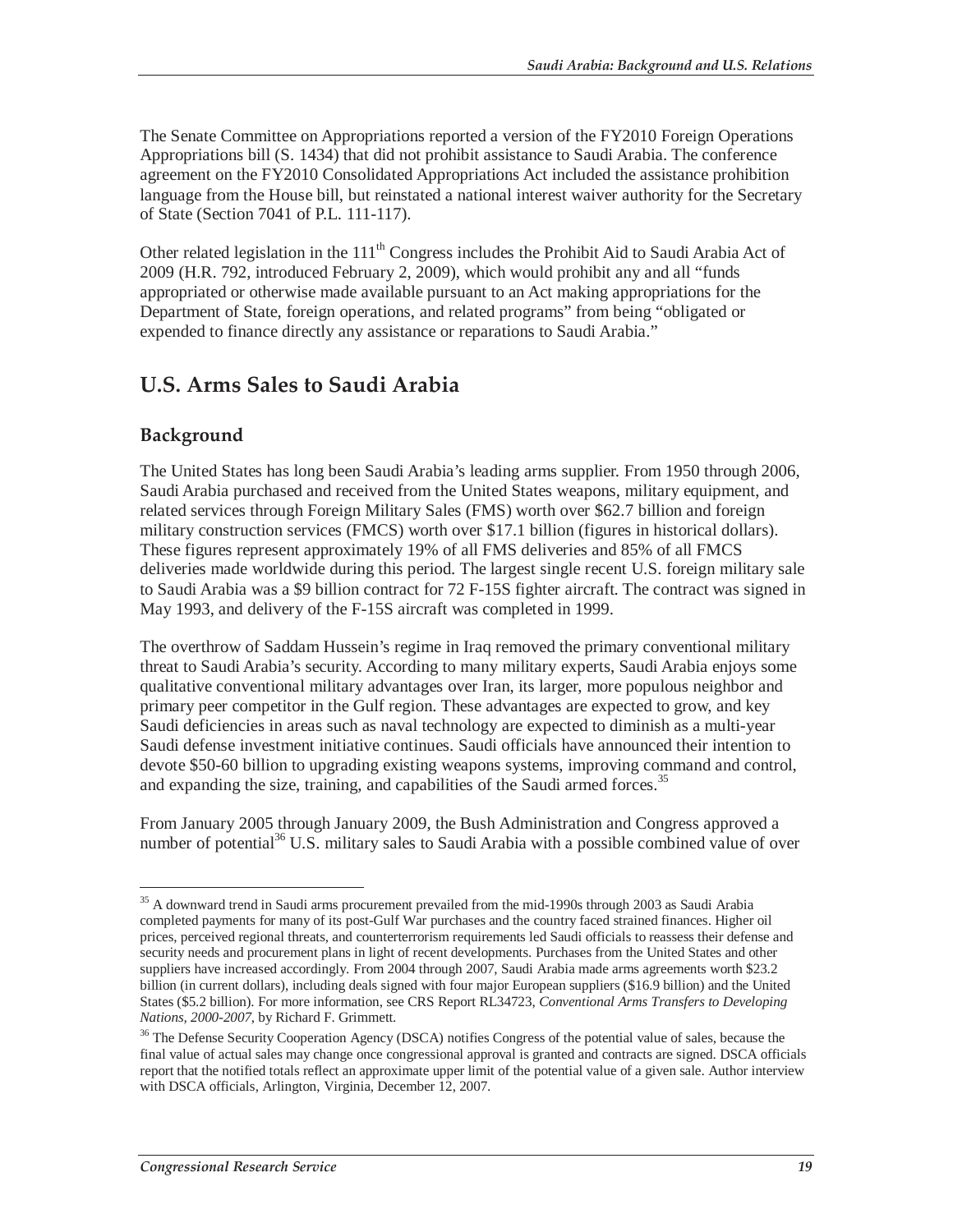\$16.7 billion.<sup>37</sup> For the period 2005 through 2008, the Defense Security Cooperation Agency reports that the United States and Saudi Arabia concluded FMS agreements worth \$11.2 billion, and the United States delivered \$4.4 billion in FMS purchased defense goods and services to Saudi Arabia.<sup>38</sup> Since January 2009, the Obama Administration has notified Congress of potential sales with a possible combined value of an additional \$2.2 billion. In spite of ongoing equipment and training improvements, some security analysts believe that Saudi Arabia will remain dependent on the United States to serve as the ultimate guarantor of its security from conventional external threats. Saudi armed forces successfully compelled Yemeni rebels to withdraw from Saudi territory in late 2009 and early 2010. Saudi Arabia has not indicated that it relied on any extraordinary U.S. material support or advisory assistance for the operation, although public accounts suggest that U.S. origin weaponry was used extensively during the campaign.

Unconventional threats from Iran, the threat of domestic terrorism, and the residual effects of continuing instability in Iraq, Yemen, and Pakistan now constitute the primary threats to Saudi national security. Counterterrorism, intelligence, and border security improvements are ongoing to respond to these threats, and the United States is seeking to improve the deterrent and defensive capabilities of Saudi and other Gulf Cooperation Council (GCC) militaries vis-à-vis Iran. The Bush Administration sought to coordinate these efforts with other GCC countries via a U.S. initiative known as the Gulf Security Dialogue.<sup>39</sup> However, the Obama Administration has continued to engage with Saudi Arabia on these security issues using established bilateral mechanisms (see below). U.S. and Saudi officials report that future arms sale requests and proposals will be determined by joint assessments of Saudi defense needs and regional security conditions. Recent arms sale proposals are detailed in the **Appendix A**.

#### **Criticism and Action in the 110th Congress**

Members of Congress have not initiated a coordinated bicameral legislative effort to block or significantly modify any U.S. arms sales to any of the GCC states since the early 1990s. However, some in Congress have expressed reservations about sale of sophisticated weaponry and armament packages to the Gulf states, including Saudi Arabia, in recent years. Debate in the  $110<sup>th</sup>$  Congress over weapons sales to the GCC states in general, and to Saudi Arabia in particular, largely mirrored past congressional debate over the sale of major weapons systems to these countries. As of May 2010, the  $111<sup>th</sup>$  Congress had not engaged in significant public debate over proposed arms sales to Saudi Arabia.

Nevertheless, some Members of Congress continue to express concern that sales of sophisticated weaponry to the GCC states have the potential to erode Israel's "qualitative military edge" (often referred to as QME) over its Arab neighbors if those states choose to join in any potential joint Arab military action against Israel. Section 201 of the Naval Vessel Transfer Act of 2008 (P.L. 110-429) requires the President to conduct "an empirical and qualitative assessment of the extent to which Israel possesses a qualitative military edge over military threats to Israel" by June 30, 2009, and every four years thereafter. The Act further amends Section 36 of the Arms Export

 $\frac{1}{2}$ <sup>37</sup> DSCA notification press releases are available at http://www.dsca.mil/PressReleases/36-b/36b\_index.htm.

<sup>38</sup> For more information, see CRS Report R40959, *U.S. Arms Sales: Agreements with and Deliveries to Major Clients, 2001-2008*, by Richard F. Grimmett.

<sup>&</sup>lt;sup>39</sup> For more information see CRS Report RL34322, *The Gulf Security Dialogue and Related Arms Sale Proposals*, by Christopher M. Blanchard and Richard F. Grimmett.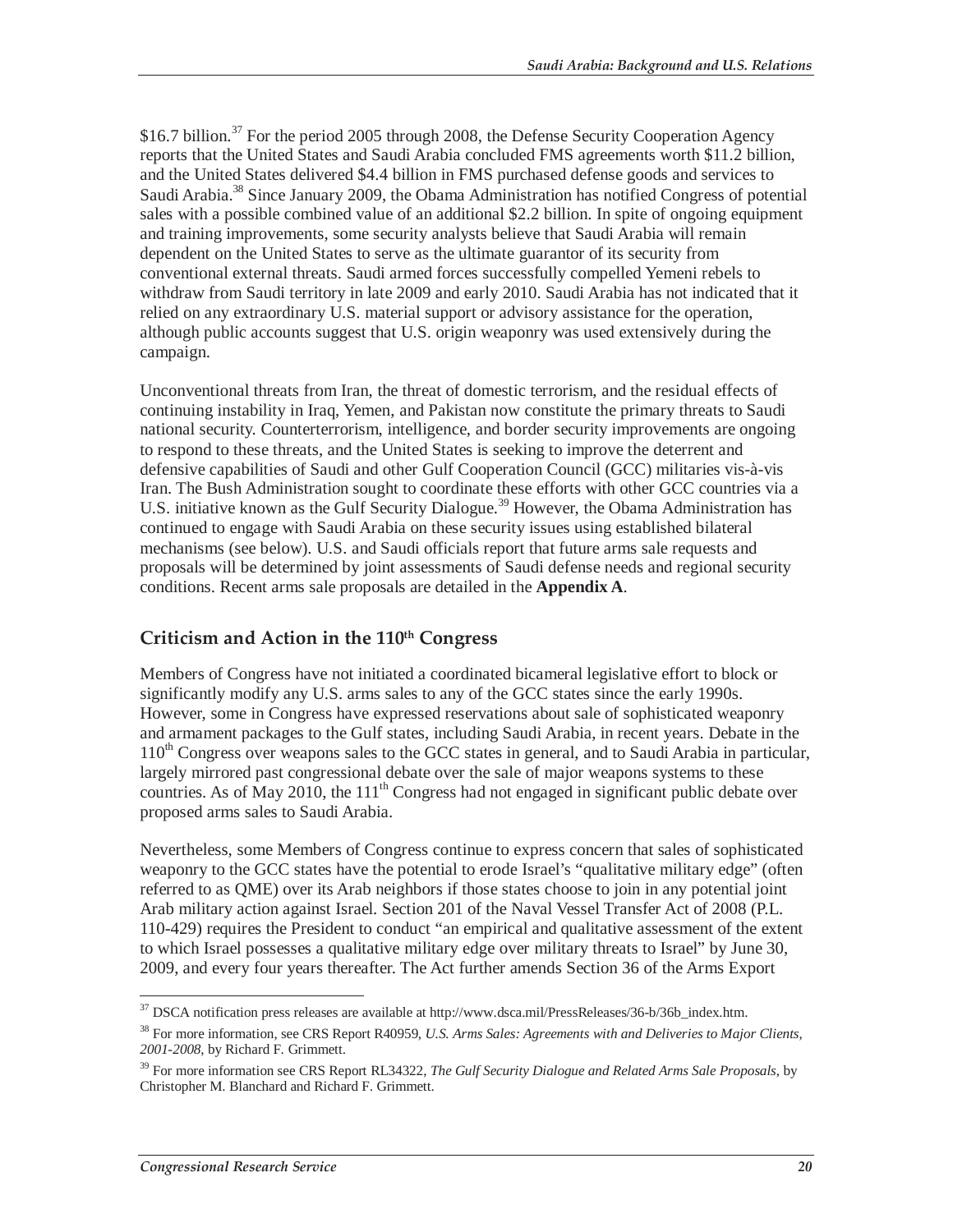Control Act to require certifications for proposed arms sales "to any country in the Middle East other than Israel" to include "a determination that the sale or export of the defense articles or defense services will not adversely affect Israel's qualitative military edge over military threats to Israel." The Act defines QME as follows:

the ability to counter and defeat any credible conventional military threat from any individual state or possible coalition of states or from non-state actors, while sustaining minimal damages and casualties, through the use of superior military means, possessed in sufficient quantity, including weapons, command, control, communication, intelligence, surveillance, and reconnaissance capabilities that in their technical characteristics are superior in capability to those of such other individual or possible coalition of states or non-state actors.

Others have expressed concerns about the fate of U.S. weaponry exports should currently allied Gulf governments suffer abrupt regime changes. Successive U.S. Administrations have maintained that Saudi Arabia and the other Gulf states are too dependent on U.S. training, spare parts, and technology to be in a position to use sophisticated U.S.-made arms against Israel or any other U.S. ally under current conditions or in the event of significant regime changes.<sup>40</sup> By all accounts, Saudi officials continue to view U.S. willingness to sell sophisticated military technology to Saudi Arabia as an indicator of the strength of U.S. commitments to Saudi security and the health of the broader bilateral relationship.

#### *Proposed Sale of Joint Direct Attack Munitions (JDAMs)*

On January 14, 2008, the Bush Administration formally notified Congress of a proposal to sell 900 Joint Direct Attack Munition (JDAM) bomb guidance kits to Saudi Arabia (Defense Security Cooperation Agency (DSCA) Transmittal No.  $08-18$ ). During the  $110<sup>th</sup>$  Congress, a joint resolution of disapproval (H.J.Res. 76) was introduced in the House to prohibit the proposed sale, but the resolution was not considered within the 30-day period specified by the Arms Export Control Act. In May 2008, a bill (S.J.Res. 32) disapproving of the proposed JDAM sale and three other proposed sales was introduced in the Senate. S.J.Res. 32 sought to link approval of four proposed arms sales to Saudi willingness to increase oil production.

As of September 2009, DSCA reported that Letters of Offer and Acceptance for the sale of JDAM warheads and bomb bodies to Saudi Arabia had been signed, along with a contract for 900 warheads scheduled for delivery in  $2011<sup>41</sup>$  Congress may take legislative action to modify or prevent the sale at any point up to the physical transfer of Foreign Military Sale items. In the Middle East region, to date, the United States has sold JDAM kits to Israel, the United Arab Emirates, and Oman. From August 2007 through January 2009, the Bush Administration notified Congress of proposals to sell 10,000 JDAM kits to Israel and 200 JDAM kits to the United Arab Emirates.

 $\overline{a}$ 40 Gopal Ratnam and Amy Svitak, "U.S. Would Keep Tight Rein on Missile Sold to Bahrain," *Defense News*, September 11, 2000. The U.S. Department of State and the Defense Security Cooperation Agency routinely offer briefings to Members of Congress and congressional and committee staff regarding proposed Foreign Military Sales to Saudi Arabia and other countries.

<sup>&</sup>lt;sup>41</sup> CRS analyst correspondence with DSCA officials, September 15, 2009.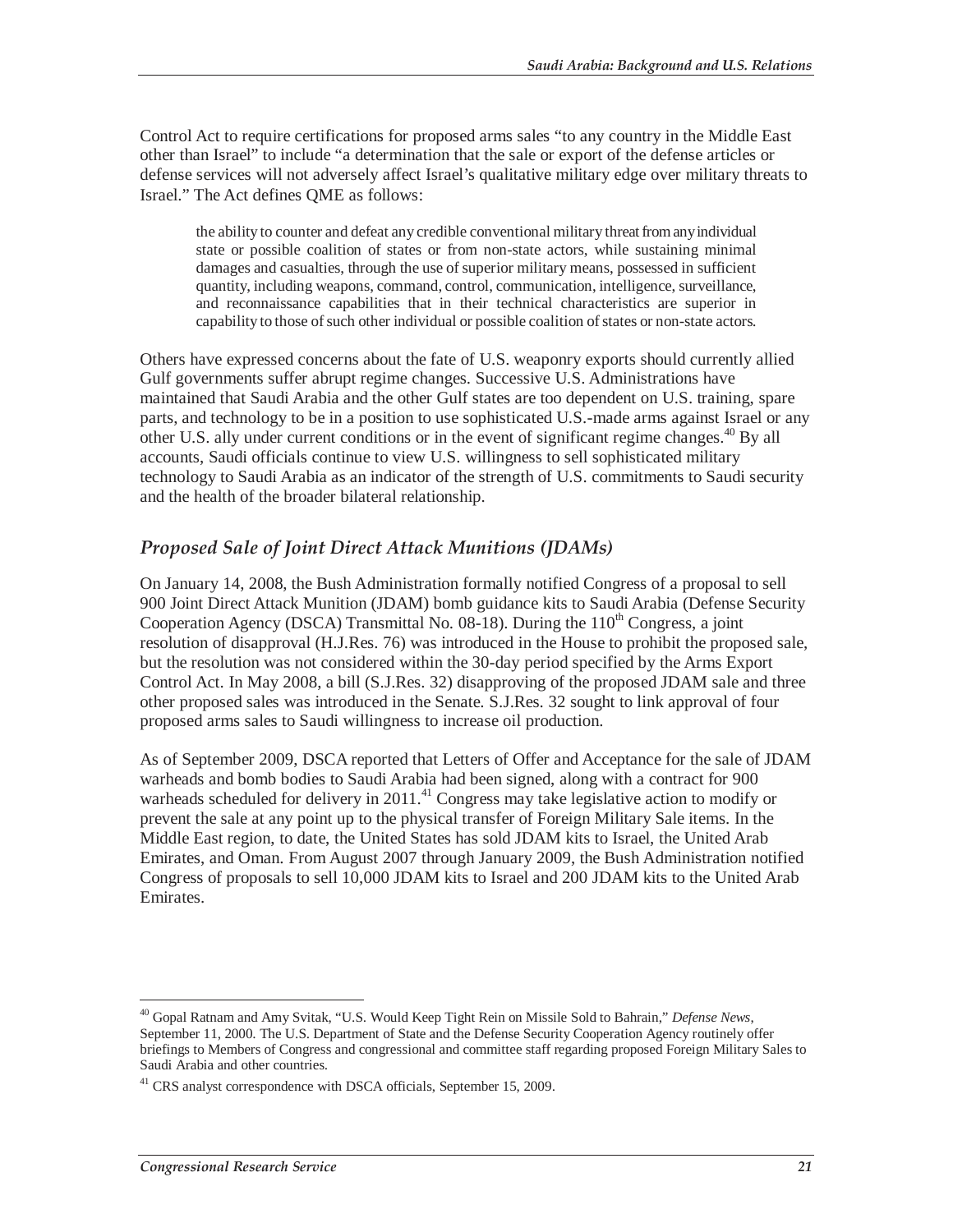### **BAE Corruption Inquiry**

In February 2010, the U.S. Department of Justice announced a \$400 million settlement in its long-running investigation of British defense contractor BAE Systems plc and its U.S. subsidiary BAE Systems Incorporated for "suspicious payments… in numerous jurisdictions around the world, including in the Kingdom of Saudi Arabia."<sup>42</sup> In accordance with the settlement, BAE pled guilty to violations of the Arms Export Control Act and International Traffic in Arms Regulations that stemmed from its failure to report to the U.S. State Department commission payments used to secure sales of items subject to U.S. export licenses.<sup>43</sup> The court filings note BAE's commitment as of the year 2000 for both it's U.S. and non-U.S. divisions to abide by the requirements of the Foreign Corrupt Practices Act (FCPA), but do not charge BAE with a violation of the FCPA in connection with past arms sales and commission payments to Saudi Arabia and other countries.<sup>44</sup>

BAE has agreed to a number of reform requirements as a condition of the settlement including a restatement of its commitment for all of its entities to abide by the terms of the FCPA. Some legal observers have characterized the Department's decision not to charge BAE with a violation of the FCPA as a "creative" solution to policy challenges that could have resulted if BAE were found guilty of violating the FCPA and subsequently prohibited from contracting with the United States government and military.<sup>45</sup> The Department of Justice noted in its sentencing memorandum that BAE Systems plc "is the world's second largest defense contractor and the fifth largest provider of defense materials to the United States government."

Courts in the United Kingdom are reviewing a parallel plea bargain and £30 million fine agreement struck between BAE and Britain's Serious Fraud Office (SFO) in February 2010. British press reports have long alleged that BAE executives made illegal payments to Saudi officials in support of a multi-billion dollar, decade-long arms-for-oil barter treaty known as Al Yamamah.<sup>46</sup> BAE officials and Saudi authorities have denied any wrongdoing and claim that any and all payments associated with the deal were legal and reflected commonly understood terms of government-to-government sale agreements between the United Kingdom and Saudi Arabia. BAE sales to other countries also were subject to SFO scrutiny.

<sup>-</sup><sup>42</sup> United States of America V. BAE Systems plc, United States' Sentencing Memorandum, Criminal No.: 1:10-Cr-035 (Jdb), February 22, 2010.

<sup>&</sup>lt;sup>43</sup> According to the Department of Justice, BAE "consistently failed to identify commissions paid to third parties to assist in securing the sales of defense articles that were the subject of export licenses… The undisclosed payments were tolerated or condoned up to the highest corporate levels." Ibid.

<sup>&</sup>lt;sup>44</sup> The Department of Justice sentencing memorandum states: "BAES made some third-party payments while aware that there was a high probability that par of the funds would be passed on to a foreign government official to influence a decision in favor of BAES. BAES made other payments aware that there was a high probability that the payments would be used to influence government decision makers in the purchase of defense materials. Regardless of the true identities of the ultimate recipients of the funds, BAES intentionally failed to create mechanisms to ensure its compliance with the FCPA and failed properly to identify and disclose to the State Department commission payments as required by the AECA and ITAR in connection with the sales and exports of defense articles and services." Ibid.

<sup>&</sup>lt;sup>45</sup> Sue Reisinger, "Don't Call It Bribery; A creative criminal plea means that BAE can still do business with the government," *Corporate Counsel*, Volume 12; Issue 5, May 1, 2010.

<sup>46</sup> Detailed press coverage of the allegations is available from the British newspaper *The Guardian* at http://www.guardian.co.uk/world/bae.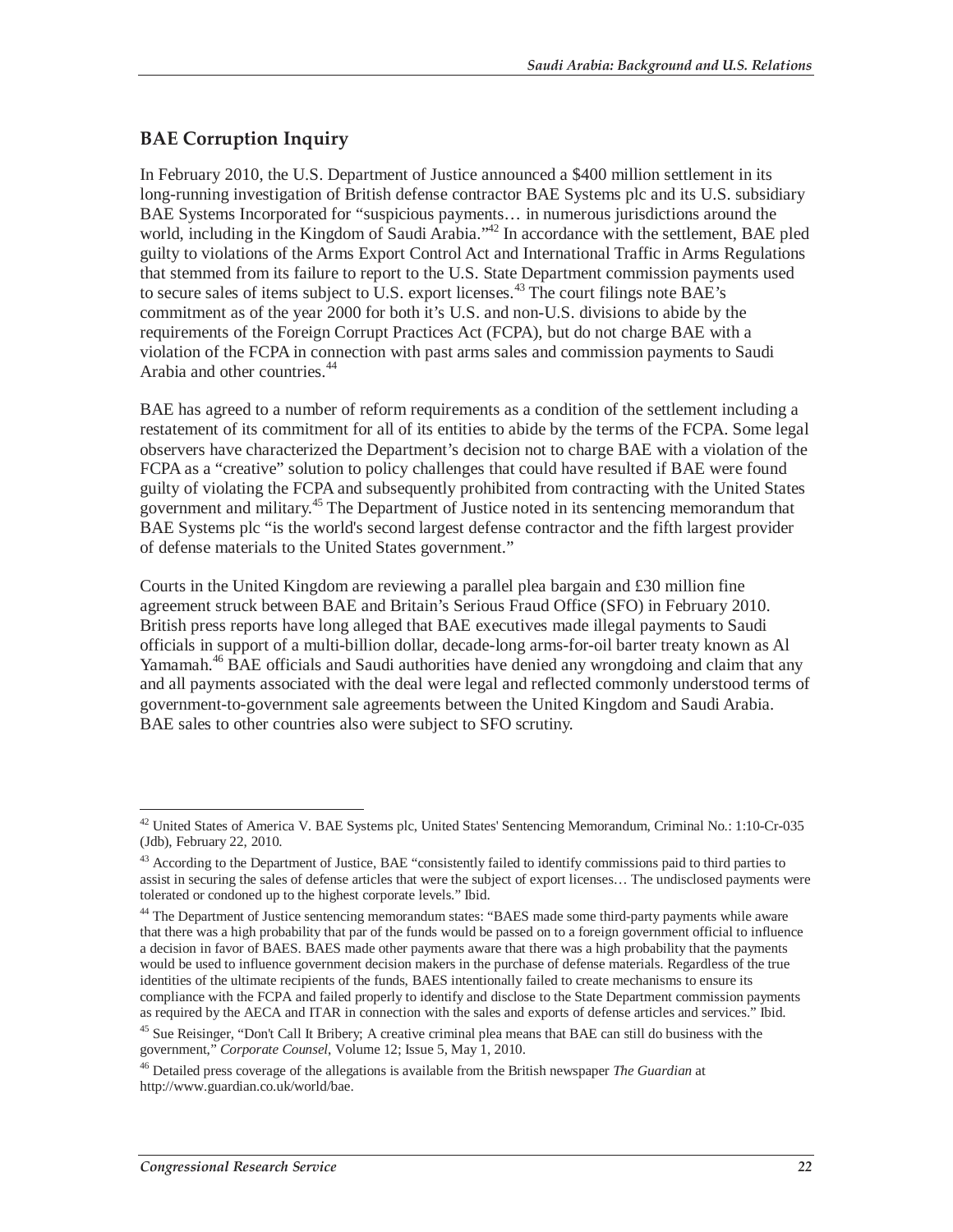The SFO dropped its original investigation into BAE-Saudi dealings in 2006 when ordered to do so by the government of then-Prime Minister Tony Blair.<sup>47</sup> The Blair government determined that the continuation of the SFO investigation, which was seeking access to Swiss bank records involving Saudi royal family members, constituted a threat to U.K. national security. This determination was based on alleged Saudi threats to withdraw terrorism-related intelligence cooperation or to cancel a then-pending arms sale agreement for U.K.-produced Typhoon aircraft if the SFO investigation did not cease.<sup>48</sup> Britain's High Court overturned the SFO decision to drop the case in April 2008 and criticized what it deemed the Blair government's willingness to "surrender" to alleged Saudi threats, which, in the court's view jeopardized "the integrity of the criminal justice system."49 The British government won its subsequent appeal of the High Court ruling, with the House of Lords finding that the SFO Director acted lawfully in suspending the investigation in light of an "ugly and obviously unwelcome threat."50

Former U.S. Federal Bureau of Investigation Director Louis Freeh, who serves as legal counsel for Prince Bandar bin Sultan, said in an April 2009 interview that his client did not receive or accept bribes related to the BAE transactions and argued that while the transactions under investigation may appear inconsistent with U.S. standards, each was audited and approved by relevant authorities in the Saudi government.<sup>51</sup>

# **Current Issues in U.S.-Saudi Relations**

Saudi-U.S. relations have grown increasingly complex as the number of policy challenges facing both countries has multiplied and as both countries' security and economic interests have become more intertwined. The United States remains the principal external actor in the Middle East region, but by most accounts, many regional policy makers, including those in Saudi Arabia, perceive potential U.S. influence to be limited by current U.S. military commitments in Iraq and Afghanistan. Saudi confidence in U.S. influence and guarantees reportedly has diminished, and the ability of the United States to simultaneously pursue a political and social reform agenda and a close strategic relationship with Saudi Arabia remains in question. Saudi Arabia has weathered economic strains and a dangerous domestic terrorism campaign and arguably has emerged as the most economically and politically powerful Arab state.<sup>52</sup> Over the long term, growing demand for

 $47$  In a personal minute to Attorney General in December 2006, Prime Minister Blair wrote "it is in my judgment very clear that the continuation of the SFO investigation into Al Yamamah risks seriously damaging Saudi confidence in the UK as a partner. It is also my judgment that such damage risks endangering UK national security, both directly in protecting citizens and service people, and indirectly through impeding our search for peace and stability in this critical part of the world."

<sup>&</sup>lt;sup>48</sup> SFO Director Robert Wardle has testified that in response to his inquiries about the alleged threats, he was told by the Saudi Ambassador to the United Kingdom that "British lives on British streets were at risk" if the investigation continued.

<sup>&</sup>lt;sup>49</sup> High Court of Justice (UK), Approved Judgment, Case No: CO/1567/2007, Neutral Citation Number: [2008] EWHC 714 (Admin), April 10, 2008. Available at http://media.ft.com/cms/7397bb16-06e8-11dd-b41e-0000779fd2ac.pdf.

<sup>50</sup> David Leigh, "Law lords: fraud office right to end bribery investigation: in BAE case," *The Guardian*, July 31, 2008; and, Lord Bingham, "Extracts: He was confronted by an ugly and unwelcome threat," *The Guardian*, July 31, 2008.

<sup>51</sup> Extended Interview With Louis Freeh, *PBS Frontline*, April 7, 2009, available at: [http://www.pbs.org/frontlineworld/stories/bribe/2009/04/louis-freeh-interview.html]; and, Tom Hamburger and Josh Meyer, "Freeh defends Saudi payments," *Los Angeles Times*, April 07, 2009.

<sup>52 &</sup>quot;Saudi Arabia is arguably the most powerful and influential country in the Arab world today." U.S. Department of State, *U.S. Strategy Toward Saudi Arabia*, Report Pursuant to Section 2043c of the Implementing the Recommendations of the 9/11 Commission Act, P.L. 110-53, January 30, 2008, p. 1.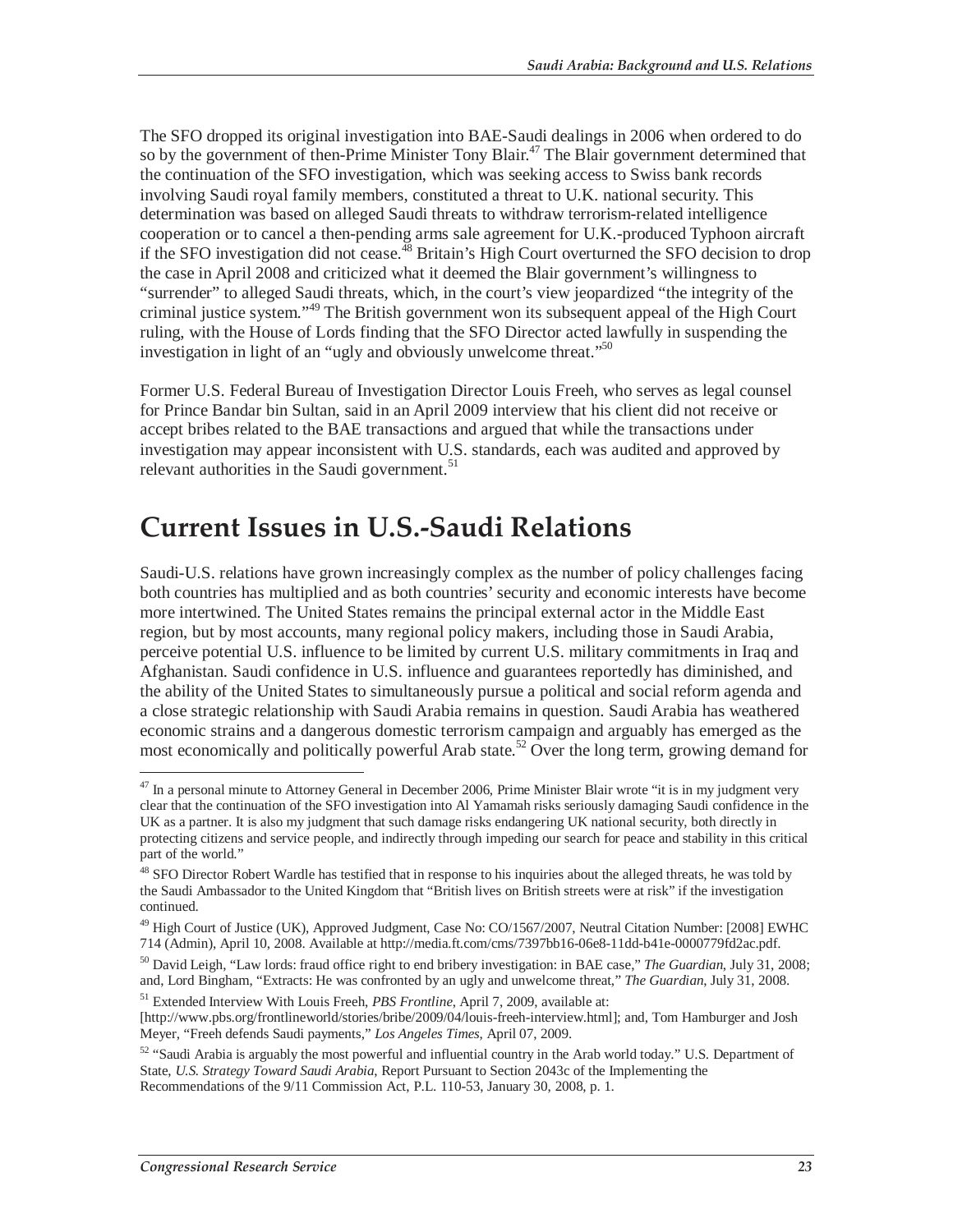oil in developing countries, declining oil reserves outside of the Persian Gulf region, and expanding Saudi oil revenues are likely to further raise Saudi Arabia's international profile and influence. U.S. national security interests with regard to Saudi Arabia are likely to persist, while U.S. efforts to achieve policy goals may be complicated by these trends. At present, formal U.S.- Saudi security and political relationships appear strong, in spite of differences in some areas. As noted above, the Obama Administration appears poised to promote U.S.-Saudi cooperation in education, trade, and investment while continuing to seek Saudi cooperation on global counterterrorism and regional security issues.

## **U.S.-Saudi Military Cooperation**<sup>53</sup>

Long-standing military training programs remain an important pillar of U.S.-Saudi relations. The United States has played an integral role in the development, training, and arming of the Saudi Arabian military since the 1940s, when U.S. military advisors first carried out a comprehensive assessment of the kingdom's defense requirements.<sup> $54$ </sup> Since the 1940s, a number of subsequent U.S. defense assessments, joint planning activities, and training programs have established close and cooperative relationships between the U.S. military services and their Saudi counterparts. The Saudi Arabian government has continually sought U.S. military technology and training as a guarantee of its national security, and Saudi authorities have pursued military procurement and modernization initiatives based on the recommendations of U.S. defense surveys.<sup>55</sup> In the late 1970s and early 1980s, the United States Army Corps of Engineers completed a series of massive military infrastructure construction projects across the kingdom; many U.S.-built facilities remain critical to the operations of Saudi security forces.

As noted above, the Iraqi invasion of Kuwait in 1990 and subsequent coalition efforts to evict Iraqi forces and enforce United Nations Security Council Resolutions provided the basis for the expanded U.S. military presence in Saudi Arabia that lasted from 1990 until 2003. Following the overthrow of the Saddam Hussein regime in 2003, the U.S. military withdrew almost all of the 5,000 troops that had been stationed in Saudi Arabia and moved its Combat Air Operations Center from Saudi Arabia to neighboring Qatar. Now, as before, between 200 and 300 U.S. military personnel remain in Saudi Arabia at any given time to administer long-standing U.S. training programs in conjunction with U.S. civilians and local hires. Almost all U.S. training for the Saudi armed forces is funded via Saudi government purchases through the Foreign Military Sales program. The existence of parallel U.S. training programs for different Saudi security forces reflects the relatively stove-piped nature of Saudi Arabia's security and defense establishment; anecdotal evidence suggests that different Saudi ministries and security forces do not operate jointly and may serve as sources of influence and patronage for members of the royal family.<sup>56</sup>

<sup>-</sup>53 A detailed account of the history of U.S.-Saudi military cooperation is contained in David E. Long, *The United States and Saudi Arabia: Ambivalent Allies*, Westview Press, Boulder and London, 1985, pp.33-72.

<sup>&</sup>lt;sup>54</sup> The survey was undertaken by Air Force Major General Richard O'Keefe. See Memorandum of Conversation, 890F.00/12-849, December 8, 1949, Washington, DC, FRUS, 1949, Volume VI, pp. 1625-7.

<sup>&</sup>lt;sup>55</sup> Prominent examples include the U.S. air defense survey of the country, which was completed in 1963, and the U.S. naval defense survey associated with the Saudi Naval Expansion Program (SNEP), which was completed in 1969.

<sup>56</sup> See Joshua Teitelbaum, "A Family Affair: Civil-Military Relations in Saudi Arabia," Draft Paper Presented to the Fourth Mediterranean Social and Political Research Meeting, Robert Schuman Centre for Advanced Studies, Florence, March 2003.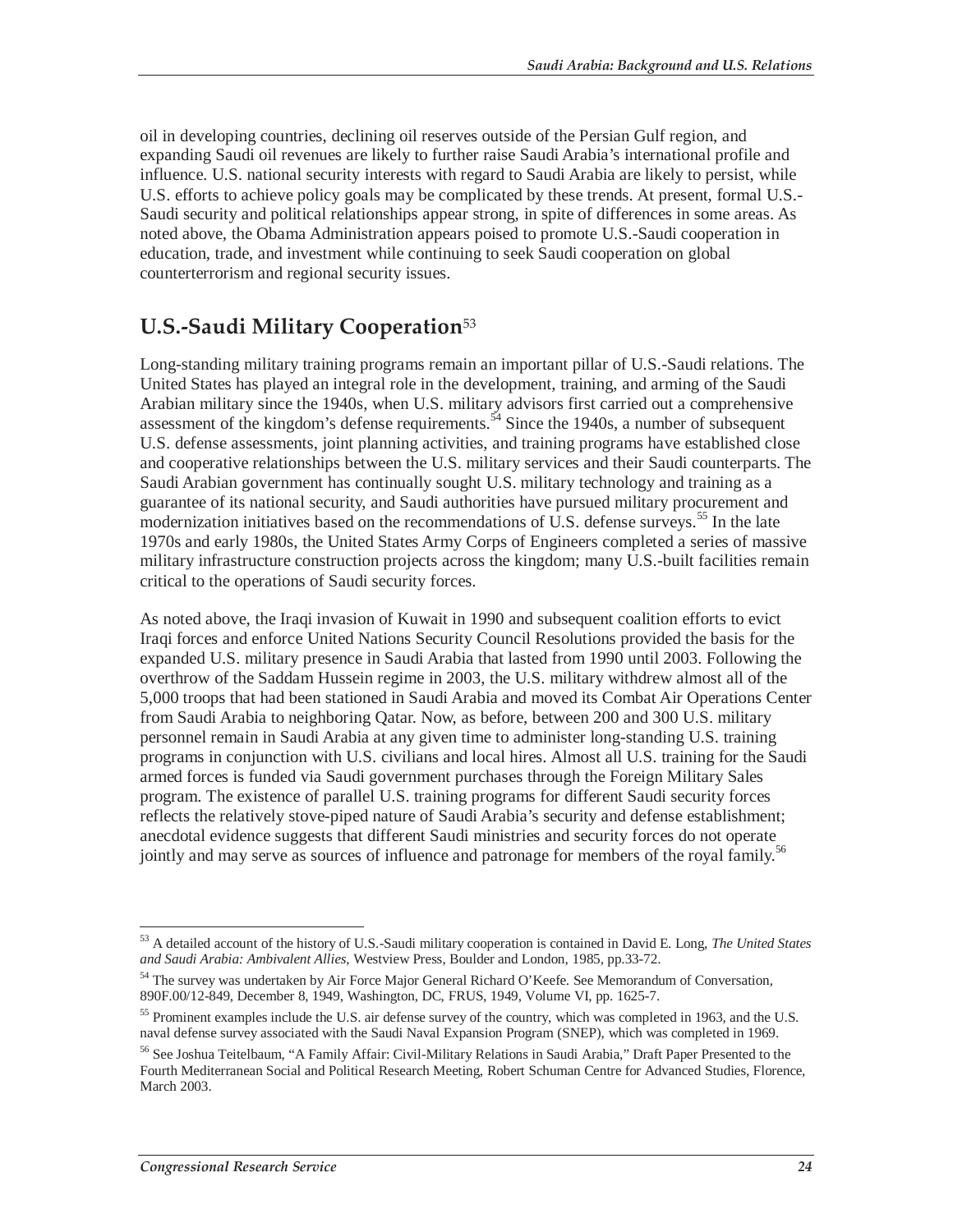### **U.S. Military Training Mission in Saudi Arabia (USMTM)**

The U.S. Military Training Mission in Saudi Arabia (USMTM) has served as the focal point for U.S.-Saudi military-to-military relations since its establishment in 1953. Through USMTM, the U.S. Department of Defense and the joint military services work with counterparts from the Saudi Ministry of Defense and Aviation (MODA) and Saudi armed forces, which are led by Crown Prince Sultan bin Abd al Aziz and his son Prince Khaled bin Sultan. The USMTM is a joint services training mission under the command of U.S. Central Command (CENTCOM) and works with the Saudi MODA "to assist and advise the Saudi Arabian Armed Forces with respect to the building of military equipment, plans, organization, administrative procedures, training methods, and the conduct of such training."<sup>57</sup> Organized in 1953 under the auspices of the U.S.-Saudi Mutual Defense Assistance Agreement,<sup>58</sup> the program is now administered according to the terms of a 1977 memorandum of understanding.<sup>59</sup>

#### **Saudi Arabian National Guard Modernization Program (PM-SANG)**

The Saudi Arabian National Guard (SANG), which operates separately from MODA forces, is led by King Abdullah bin Abd Al Aziz and his son, Prince Miteb bin Abdullah. The United States Army Security Assistance Command (USASAC) administers PM-SANG, which seeks to "develop, within the Saudi Arabian National Guard, the capability to unilaterally initiate, sustain, and operate modern military organizations and systems." According to USASAC, modernization support under the PM-SANG mission is "open-ended and includes training, supply, maintenance, operations, medical, construction, equipment fielding, equipment post fielding support, and a host of other related activities."<sup>60</sup> The program was chartered by and operates according to the terms of a 1973 memorandum of understanding.<sup>61</sup> The Vinnell Corporation, a subsidiary of the Northrop Grumman Corporation, is the primary U.S. contractor charged with training SANG units.<sup>62</sup> In 2004, terrorists shot and killed an American Vinnell employee based in Riyadh. In July 2008, the Bush Administration notified Congress of a potential sale to Saudi Arabia of "continued assistance in the modernization of the Saudi Arabian National Guard as well as associated equipment and services … for the period 1 January 2009 through 31 December 2013." The estimated potential cost is \$1.8 billion. The Obama Administration notified Congress in December 2009 of a potential sale of 2,700 TOW-2A anti-tank missiles to the SANG. The potential value of the sale is estimated at \$177 million. As of July 2008, there were 215 U.S. military personnel and 500 contractors in Saudi Arabia supporting PM-SANG.

<sup>-</sup>57 USMTM Mission Statement, available at http://www.usmtm.sppn.af.mil/.

<sup>&</sup>lt;sup>58</sup> Agreement Providing for a Military Assistance Advisory Group, June 27, 1953 (4 UST 1482; TIAS 2812; 212 UNTS 335). Terminated February 27, 1977, except that the provisions of paragraph 7 remain in force in respect to activities under the agreement of February 8 and 27, 1977 (28 UST 2409; TIAS  $\overline{8558}$ ).

<sup>&</sup>lt;sup>59</sup> Agreement Relating to a United States Military Training Mission in Saudi Arabia, February 27, 1977 (28 UST 2409; TIAS 8558).

<sup>60</sup> OPM-SANG, "Historical Perspective," available at https://www.opmsang.sppn.af.mil/.

<sup>&</sup>lt;sup>61</sup> Memorandum of Understanding Concerning the Saudi Arabian National Guard Modernization Program, March 19, 1973 (24 UST 1106; TIAS 7634).

 $62$  Information on VinnellArabia operations with the SANG is available at http://www.vinnell.com/ArabiaRecruiting/ recruiting.htm.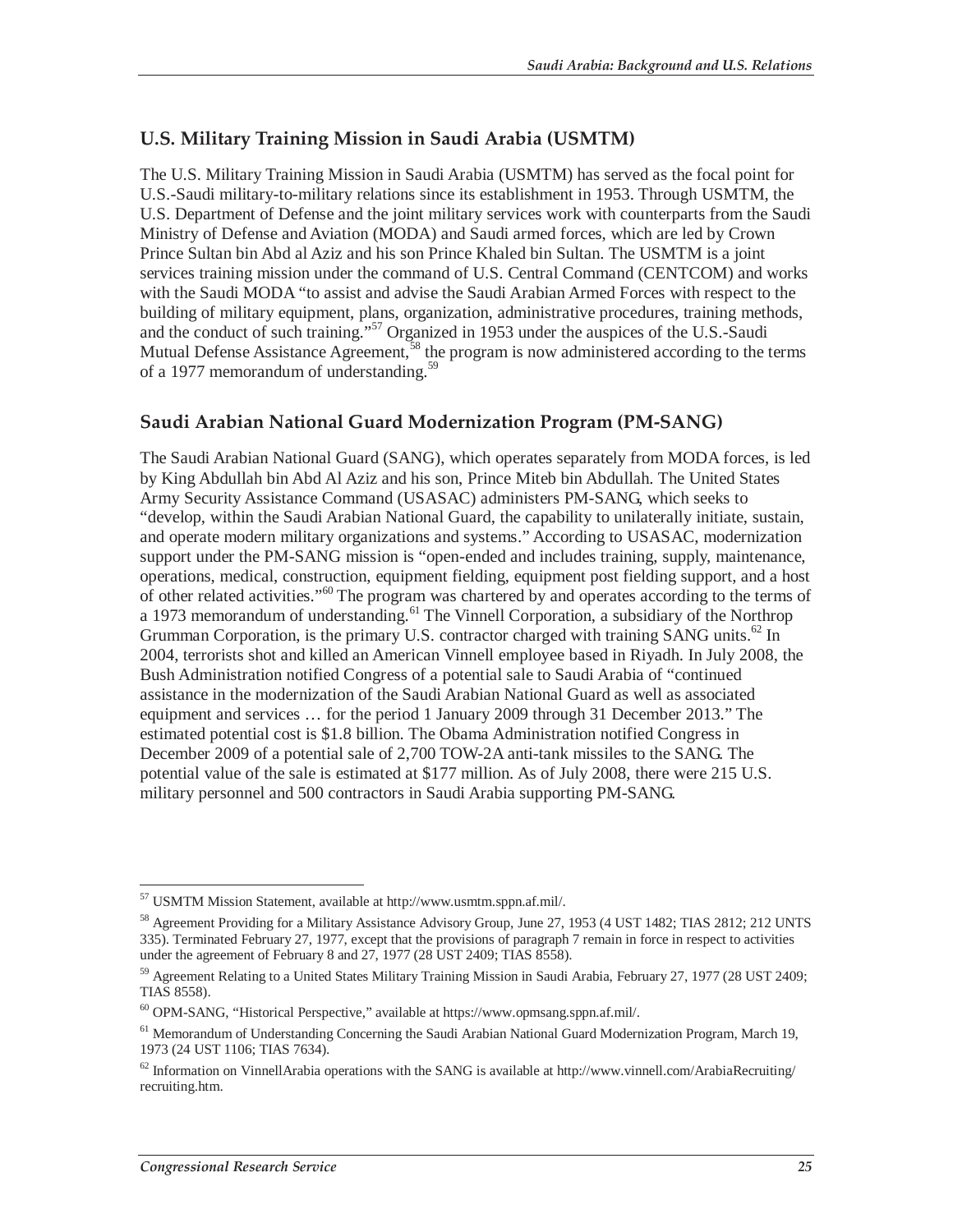### **Office of Program Management Ministry of Interior – Facilities Security Forces (OPM MOI-FSF)**

The newest U.S.-Saudi security cooperation program is administered by the U.S. Department of State and the U.S. military and seeks to improve the state of critical infrastructure (including energy infrastructure) protection in the kingdom. The MOI-FSF program implements the Technical Cooperation Agreement signed by the Bush Administration and the Saudi government in May 2008 to govern U.S. assistance "in the areas of critical infrastructure protection and public security, including border protection, civil defense capabilities, and coast guard and maritime capabilities."<sup>63</sup> A small team of military advisers associated with the MOI-FSF program deployed in early 2009 to begin an assessment mission that will make recommendations to the Ministry of Interior and U.S. Central Command (U.S. CENTCOM) for the development of Saudi Arabia's planned 35,000-person Facility Security Force. In the future, the OPM MOI-FSF will oversee U.S. contributions to the training and equipping of the FSF, which will be financed on a contract basis. The current commanding officer of U.S. forces engaged with the OPM MOI-FSF program is Brig. Gen. Robert G. Catalanotti. Retired Maj. Gen. Kenneth Bowra is the senior State Department officer for the program. In October 2008, then-U.S. Ambassador to Saudi Arabia Ford Fraker referred to the program as "probably the single biggest initiative for the U.S.-Saudi relationship," and predicted the value of contracts associated with the program could reach "tens of billions of dollars."64

## **Counterterrorism**

The Bush Administration's January 2008 *Strategy Toward Saudi Arabia* asserted that, "Victory for the United States in the global war on terrorism will be impossible without a partnership to dry up funds for terrorists and to combat Islamic extremism in the kingdom."65 Terrorism has long been an issue in U.S.-Saudi relations, and the strategy document constitutes the latest acknowledgment by U.S. officials of the roles that Saudi nationals play in both supporting and combating terrorism. U.S. policy makers sought the support of Saudi authorities throughout the 1970s and 1980s in combating various terrorist groups. However, after terrorist attacks on U.S. military facilities in Saudi Arabia in 1995 and 1996, the need for additional U.S.-Saudi counterterrorism cooperation grew more urgent.

Current counterterrorism issues include joint U.S.-Saudi efforts to eliminate threats posed by violent extremists in the kingdom as well as internationally. U.S. officials acknowledge significant Saudi domestic counterterrorism efforts and encourage the Saudi government to build upon the positive steps it has already taken to combat international terrorism. Both U.S. and Saudi officials have said the impetus for closer counterterrorism cooperation in recent years came from a series of terrorist attacks against Saudi, U.S., and other facilities in Saudi Arabia beginning in May 2003. One knowledgeable observer described the May 2003 attacks as "the inevitable wake up call" for Saudi leaders increasingly concerned over attempts by terrorists to target the Saudi

 $\overline{a}$ <sup>63</sup> Available at: [http://www.state.gov/documents/organization/109344.pdf].

<sup>64</sup> Saudi-US Relations Information Service, "Managing the Marriage: A Conversation with Ambassador Ford Fraker – Part 3," December 1, 2008.

<sup>65</sup> U.S. Department of State, *U.S. Strategy Toward Saudi Arabia*, Report Pursuant to Section 2043c of the Implementing the Recommendations of the 9/11 Commission Act, P.L. 110-53, January 30, 2008, p. 1.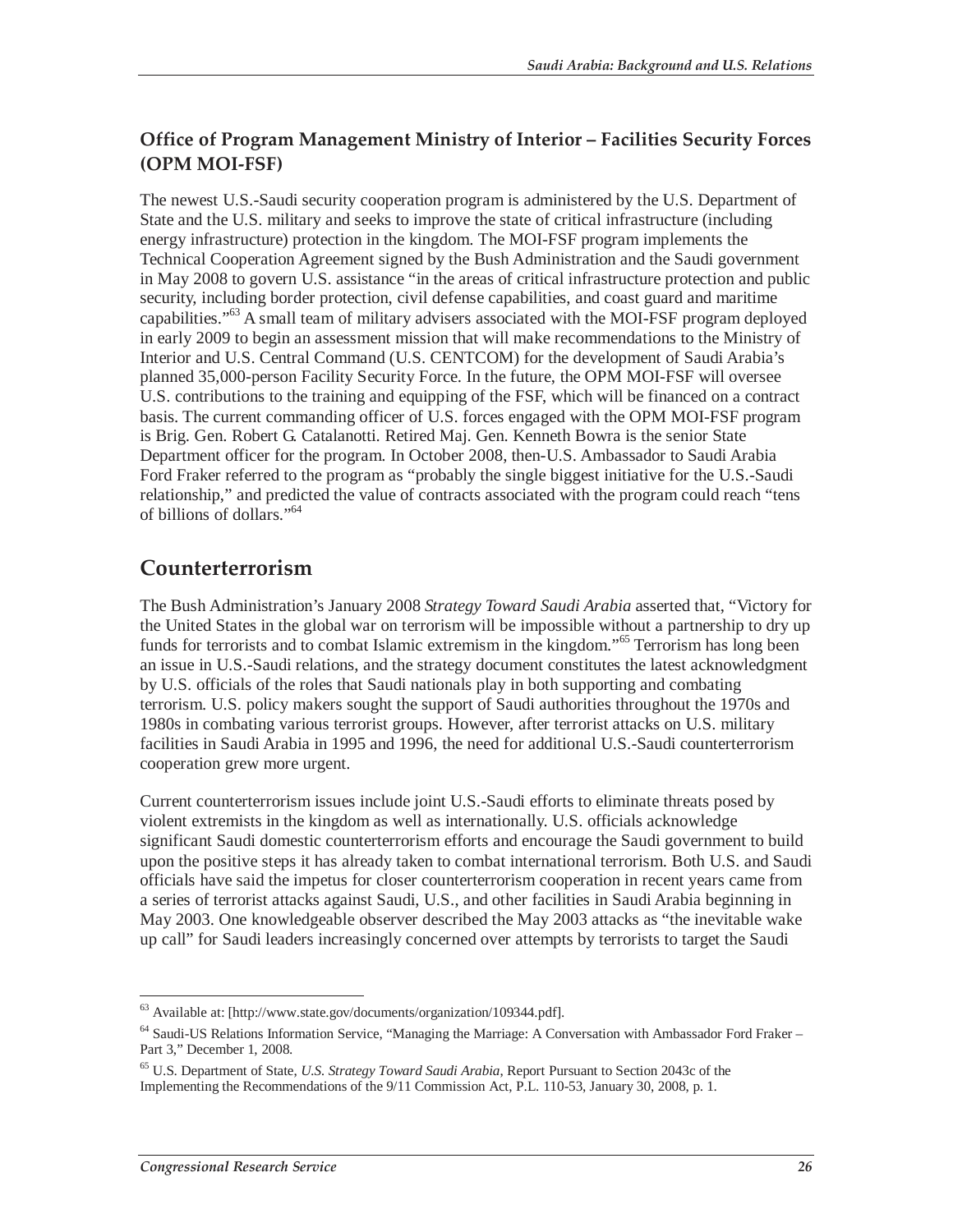regime.<sup>66</sup> According to the 9/11 Commission's final report, "[a]s in Pakistan, Yemen, and other countries, [Saudi] attitudes changed when the terrorism came home."

#### **Al Qaeda in the Arabian Peninsula**

Terrorism "came home" to Saudi Arabia gradually during the 1990s, although attacks against non-U.S. targets did not begin until May 2003. Saudi veterans of anti-Soviet fighting in Afghanistan (the "Afghan Arabs"), Saudi combatants from subsequent conflicts involving Muslims in other regions, and Saudi graduates of terrorist training camps based in Afghanistan returned to the kingdom during this period. Some eventually formed the core of an organization calling itself Al Qaeda in the Arabian Peninsula (AQAP), which launched a deadly campaign of terrorist attacks in cooperation with local allies in May 2003.<sup>67</sup> Saudi counterterrorism officials describe the AQAP terrorism campaign and the government's counterterrorism response as having three stages: $68$ 

- The "Momentum" Phase—From May 2003 through June 2004, Saudi counterterrorism officials faced an organized campaign of terrorist attacks planned and executed by a trained network of AQAP operatives. Saudi officials describe AQAP as having created a network of storage caches and safe houses based on the work of local and foreign operatives trained in document forgery, fund-raising, publishing, weapons and explosives use, and personal security techniques. Major attacks during this period included the May 2003 bombing of residential compounds in Riyadh and the May 2004 attack on a residential facility in Al Khobar. In June 2004, Saudi officials announced they had shot and killed Abd al Aziz al Muqrin, the then-leader of AQAP.
- The "Regrouping" Phase—From June 2004 through April 2005, Saudi officials report that AQAP operatives began working in smaller cells with new leaders in an attempt to reestablish themselves after the government's initial counterterrorism response. Incidents during this period included a number of attacks on Saudi security facilities and forces, many of which ended in the death or arrest of AQAP fighters. Major attacks during this period included December 2004 attacks on the U.S. Consulate in Jeddah and the Ministry of Interior headquarters in Riyadh. In April 2005, Saudi officials announced the death of AQAP leader Saud al Otaibi following a three-day gun battle in Al Qassim province.
- The "Fragmentation" Phase—From April 2005 to the present, Saudi officials report that the AQAP organization in the kingdom has become increasingly fragmented. According to Saudi counterterrorism officials, current terrorist threats in the kingdom are associated with less organized cells that lack central leadership and that do not exhibit the skills or training evident among AQAP operatives previously detained or killed. Nevertheless, this period has been characterized by high-profile attempted attacks, including an abortive attack in

 $\overline{a}$ 66 Judith Kipper quoted in Patrick E. Tyler, "Stability Itself Is the Enemy," *New York Times*, November 10, 2003.

 $67$  A detailed account of the development and leadership of AQAP is available in Thomas Hegghammer, "Terrorist Recruitment and Radicalization in Saudi Arabia," *Middle East Policy*, Vol. XIII, No. 4, Winter 2006, pp. 39-60.

<sup>&</sup>lt;sup>68</sup> Briefings from Saudi Ministry of Interior counterterrorism advisors, Riyadh, Saudi Arabia, February 2008 and Washington, D.C., April 2008.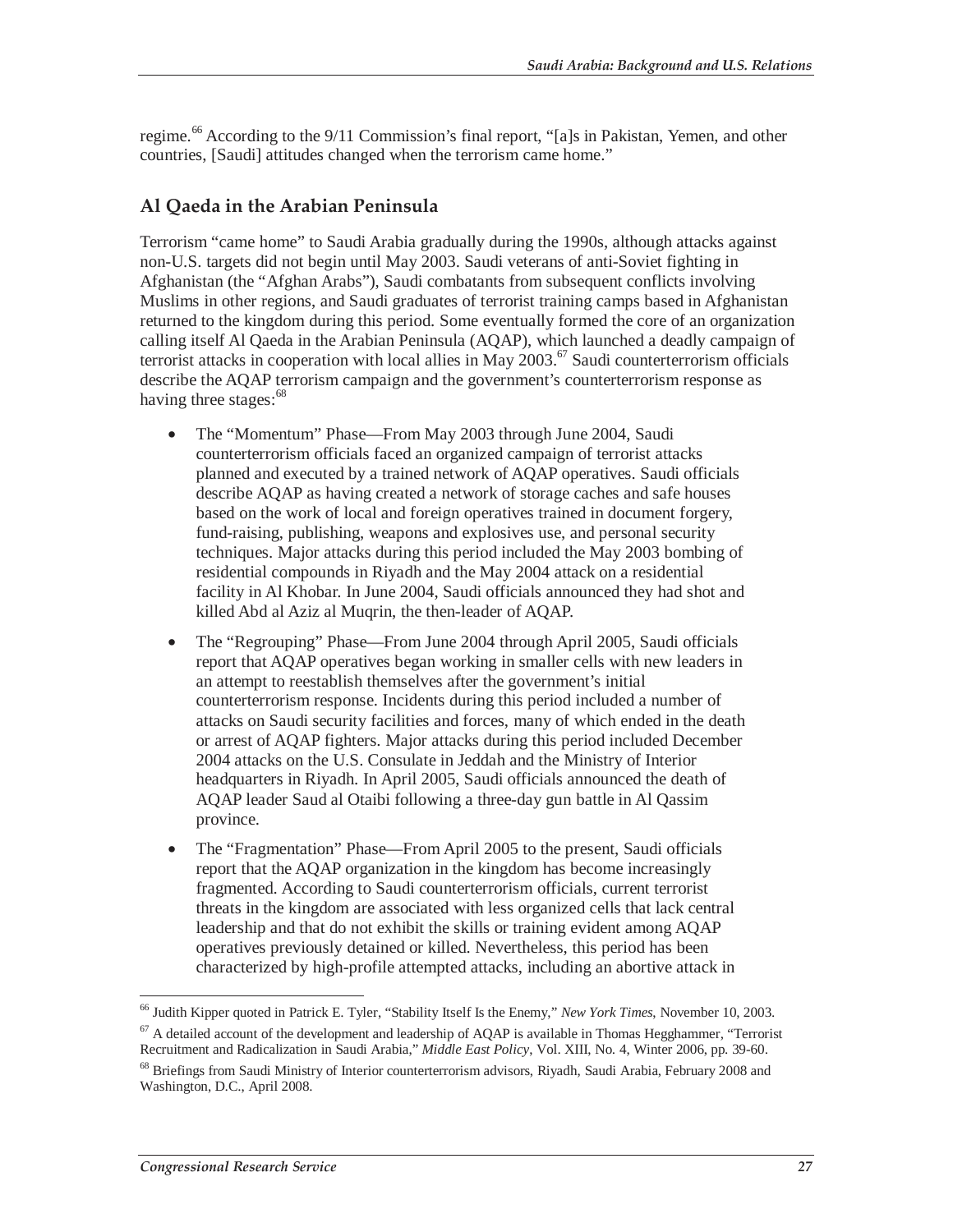February 2006 on the world's largest oil processing facility at Abqaiq in eastern Saudi Arabia. Shootouts and large scale arrests continued through late 2007.

Saudi counterterrorism officials appear confident that they have killed or captured most of the leaders and operatives that made up the original AQAP organization. King Abdullah echoed this sentiment in June 2006, when he stated that AQAP had been "defeated."<sup>69</sup> Nevertheless, continuing terrorist incidents and arrests have sustained concerns about the threat that Al Qaeda and its sympathizers pose in Saudi Arabia. Of particular concern is an apparent shift in attackers' objectives toward targeting critical energy infrastructure and Saudi government officials.<sup>70</sup> The arrest of over 110 terrorist suspects in March 2010, along with reports that some of the suspects planned to target energy installations, highlighted these concerns.

In response, Saudi authorities are establishing a 35,000-man oil facilities protection service, with U.S. support. Longer-term challenges include the prospect of better-trained Saudi operatives returning from Iraq (see below) and the prospect of new weapons and operatives entering the kingdom from Yemen, where some terrorist operatives have reestablished AQAP. Saudi authorities also are working to improve border security controls to prevent infiltration of weapons and trained individuals from these areas. According to the U.S. Department of State, "there is an ongoing security threat" in Saudi Arabia, and a travel warning remains in effect.<sup>71</sup>

While some analysts have argued that the AQAP campaign threatened the viability of the Al Saud family's control over the country, developments since 2004 have shown that relatively basic improvements in Saudi counterterrorism techniques and investigative procedures enabled the government to weather a sustained assault from trained, experienced Al Qaeda operatives. Others have suggested that if AQAP members had completed preparations for a national campaign the outcome of their sustained confrontation with Saudi authorities may have been more in doubt. Saudi counterterrorism officials, like security officials in other Arab states, report that they do not intend to allow combatants from Iraq and Afghanistan to return and that they plan to maintain a state of vigilance and preparedness based on the expectation of enduring terrorist threats, particularly from Al Qaeda affiliates in Yemen.

Yemen's importance as a hub for Al Qaeda activity appears to have grown during 2009, as indicated by the reorganization of Al Qaeda in the Arabian Peninsula there and the flight of several suspected Saudi Al Qaeda operatives to Yemen. The attempted assassination of Assistant Interior Minister for Security Affairs Prince Mohammed bin Nayef bin Abdelaziz Al Saud in August 2009 highlighted this threat and raised questions about the tactics employed in the kingdom's terrorist rehabilitation program (see below).

### **Combating Extremism**

Saudi officials now consider efforts to combat violent extremist ideology to be a central component in their domestic counterterrorism campaign. Saudi leaders and official religious figures have launched multifaceted public outreach and detainee rehabilitation campaigns that

 $\overline{a}$ 69 "Saudi King Says Al Qaeda Militants Defeated," *Reuters*, June 7, 2006.

 $70$  In late April 2007, Saudi authorities arrested 170 terrorism suspects on charges of planning to target critical oil facilities in the Eastern Province. Dan Murphy, "New Saudi Tack on Al Qaeda," *Christian Science Monitor*, April 30, 2007.

<sup>71</sup> U.S. Department of State Bureau of Consular Affairs, Travel Warning - Saudi Arabia, February 18, 2010.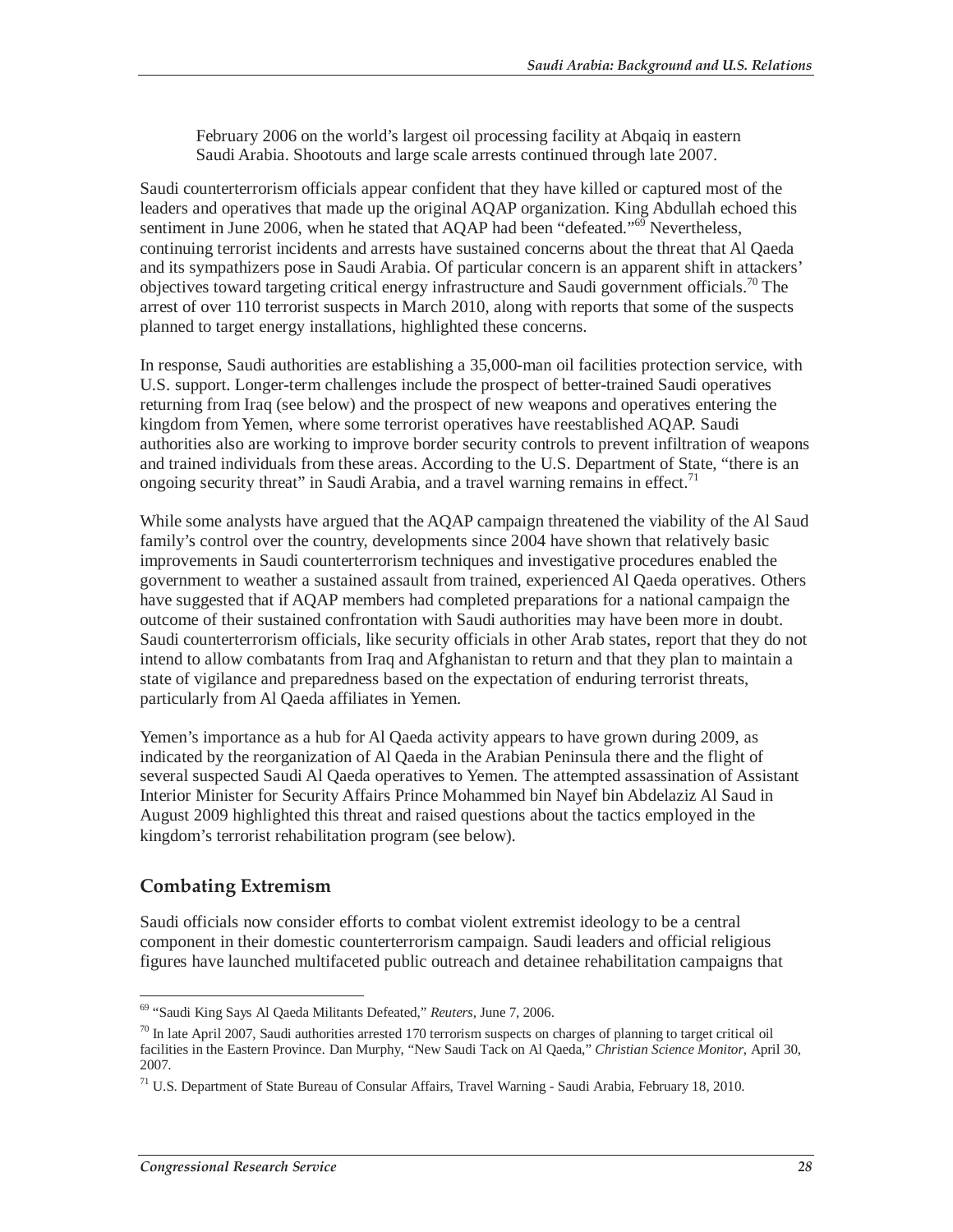seek to portray Al Qaeda supporters and other violent activists as "misguided" followers of a "deviant ideology." These characterizations have powerful negative connotations in Saudi society, and are closely associated with long-standing government efforts to promote social consensus and deference to the official views of religious and political authorities. Newspapers and television channels regularly feature articles and programs condemning "deviant ideology" and promoting Saudi government programs designed to root out violent extremism.

The Saudi Ministries of Islamic Affairs, Education, and Interior have launched various programs associated with the campaigns, as have religious bodies such as the Commission for the Promotion of Virtue and the Prevention of Vice.<sup>72</sup> The detainee rehabilitation program is based on the engagement of Saudi counterterrorism officials, psychologists, and religious clerics with terrorism detainees in an effort to dissuade detainees from supporting extremism and violence in the future.73 Successfully rehabilitated detainees are provided various types of social and financial support designed to prevent recidivism.<sup>74</sup> Saudi authorities report that recidivism rate estimates range from 10%-20%.<sup>75</sup>

Some outside observers have hailed the Saudi programs as innovative and effective, while others have questioned the wisdom of releasing and supporting former detainees because of the tangible threats that potential recidivism could pose. Saudi authorities state that they carefully monitor participants during and after rehabilitation, and trials and continued detention await unresponsive detainees. The extent and success of the program and Saudi Arabia's post-rehabilitation monitoring drew new skepticism in early 2009 when two individuals who had passed through the program and had disappeared resurfaced in Yemen and announced themselves to be the leaders of Al Qaeda operations in that country and in the broader Arabian Peninsula. Subsequent reporting revealed that other program participants could not be located and are believed to have resumed activities in support of Al Qaeda. The attempted assassination of the program's primary patron and sponsor, Prince Mohammed bin Nayef, by a Saudi national posing as a repentant terrorist raised further doubts about the program's success in dealing with hardened militants. Reporting in the aftermath of the attack also revealed a high degree of personal involvement on the part of the prince in negotiation with the would-be assassin for his surrender, undermining some international media accounts of the program that suggested the program was managed by counterterrorism officers with a strictly clinical approach.<sup>76</sup>

The ideological content of reeducation programs and Saudi anti-terrorism outreach statements also may be problematic to the extent that it portrays religiously motivated violence as illegitimate when it is expressly prohibited by religious and political leaders, rather than as being illegitimate in and of itself. Similar questions could be raised regarding the Saudi anti-extremism campaign's approach to so-called *takfiri* ideology; this term refers to a practice known as *takfir* in which an individual is ruled insufficiently pious and therefore subject to religious disavowal and

 $\overline{a}$  $72$  OSC Document FEA20070717232153, "Saudi Arabia: Riyadh Announces New Campaigns To Confront Extremist Ideology," July 17, 2007; and, OSC Document GMP20080429614004, "Saudi Vice, Virtue Chief on Study Documenting Counter-Terrorism Efforts," *Ukaz* (Jeddah), April 24, 2008.

<sup>73</sup> See Terrence Henry, "Get out of Jihad Free," *The Atlantic*, June 2007, pp 39-40.

<sup>74</sup> See for example, OSC Document GMP20071008836001, "Saudi Minister Orders Funds, Temporary Release For Returnees From Guantanamo," *Ukaz* (Jeddah), October 6, 2007.

<sup>&</sup>lt;sup>75</sup> Briefings from Saudi Ministry of Interior counterterrorism advisors, Riyadh, Saudi Arabia, February 2008.

 $76$  See for example, a partial transcript of call between the attacker and Prince Mohammed bin Nayef reprinted by the Saudi Press Agency on September 2, 2009, available at:

http://www.saudigazette.com.sa/index.cfm?method=home.regcon&contentID=2009090248580.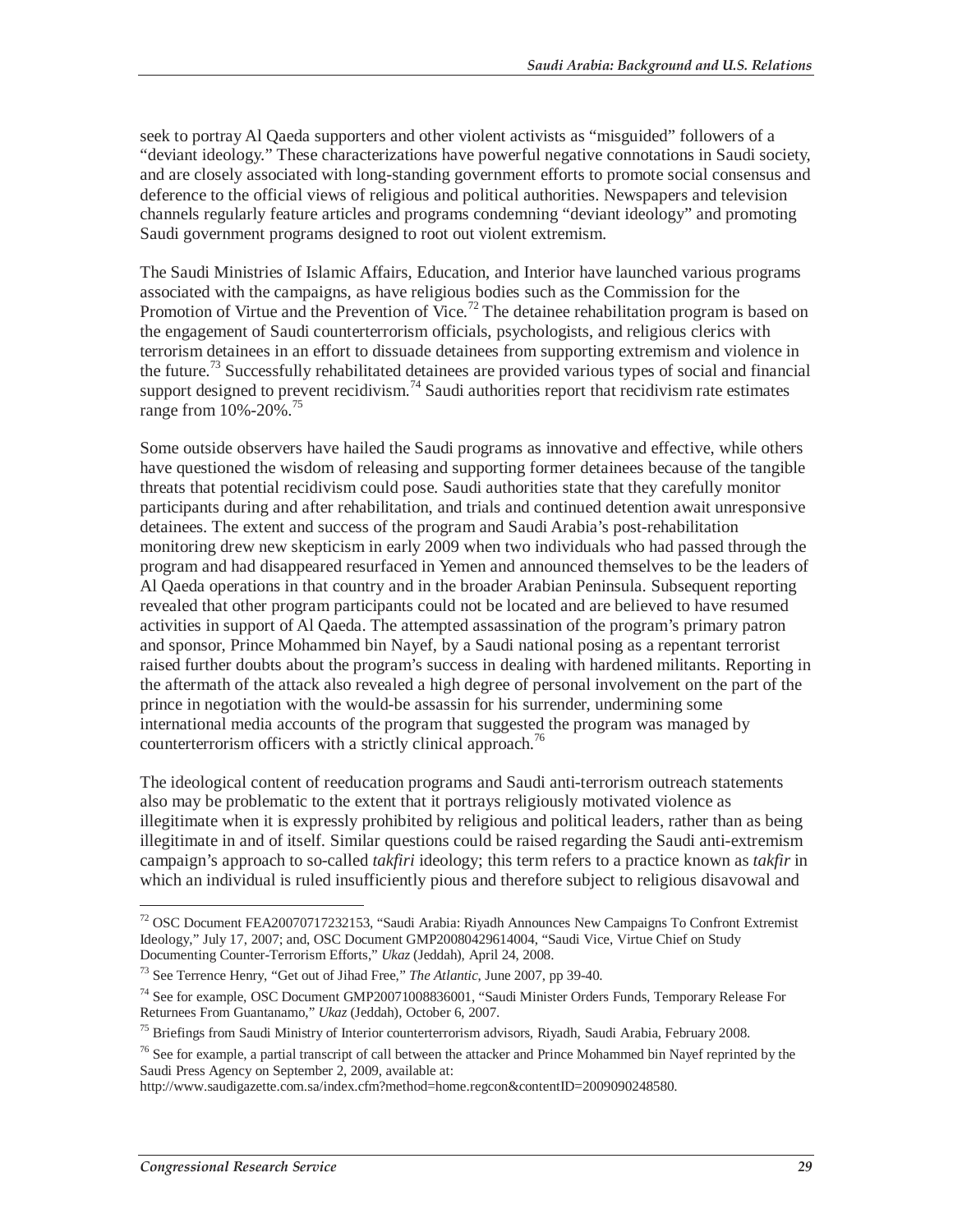potential violence. Some official clerics continue to argue that determinations of religious fidelity and infidelity are not divisive or illegitimate in and of themselves, but rather that judgments regarding individuals' piety should be made by qualified religious scholars.<sup>77</sup>

Some opposition figures have questioned the legitimacy of Saudi officials who call on Saudi citizens to avoid supporting combatants in Iraq or other conflicts involving Muslims. Some critics allege that Saudi officials and clerics are being hypocritical in light of their past encouragement of similar activism among Saudis in other cases.<sup>78</sup> At issue is the government's assertion that activism or violence are illegitimate unless endorsed by the country's leaders. Some critics' counter-arguments contend that the government's endorsements appear to have become arbitrary or based on secular foreign policy priorities rather than on religious principles or solidarity.

## **The Arab-Israeli Conflict**

Many Saudi citizens and officials hold and express the view that the Israeli-Palestinian conflict is the central policy problem in the Middle East region. Many Saudis argue that the United States should support a solution to the conflict that adequately addresses various Palestinian and Arab concerns. The government of Saudi Arabia supports Palestinian national aspirations, strongly endorses Muslim claims in the Old City of Jerusalem, and has frequently criticized Israeli settlement building in the West Bank and Gaza Strip. Since the 1940s, Saudi-U.S. relations have been challenged repeatedly by stark differences of opinion over the Israeli-Palestinian question, with leaders on both sides questioning the other's devotion to achieving a just peace and willingness to abide by stated policy commitments.

Unlike several other Gulf countries, Saudi Arabia has not established open trade or liaison channels for communication with Israel. Nevertheless, Saudi Arabia generally has supported U.S. policy since the early 1990s by endorsing Israeli-Palestinian peace agreements; by joining with neighboring Gulf states in 1994 in terminating enforcement of the so-called secondary and tertiary (indirect) boycotts of Israel;<sup>79</sup> and by adopting a more proactive approach to Arab-Israeli peacemaking and diplomacy. The outbreak of the second Palestinian *intifadah*, or uprising, in late 2000 and the collapse of the Oslo peace process in early 2001 ushered in a period of renewed tension in Saudi-Israeli relations. Saudi leaders were sharply critical of Israeli military and security responses to Palestinian terrorist attacks and launched massive relief campaigns for the Palestinians, some of which are alleged to have supported the families of Palestinians who died in attacks on Israelis or in engagements with Israeli security forces.

In response to Israel's 2009 military campaign against Hamas in the Gaza Strip, Saudi leaders sought to balance their commitment to conditional offers of peace and recognition to Israel with

 $77$  For example, Saudi Grand Mufti Shaykh Abd al Aziz bin Abdullah Al Al Shaykh has argued that, "The issues of holding others as infidels or debauchers or apostates are *sharia* [Islamic law] issues that should be built on the scholarship of sharia and by qualified religious scholars." OSC Document GMP20080318913003, "Saudi Grand Mufti Lashes Out at Terrorists, Deviants in Lecture at Islamic University," *Al Madinah* (Jeddah), March 18, 2008.

 $78$  A prominent early example of this type of encouragement was King Khalid's decision in 1980 to create a Committee to Aid the Afghani Mujahidin, which followed an earlier announcement by then-Grand Mufti Shaykh Abd al Aziz Bin Baz that authorized the payment of zakat, a 2.5% alms wealth tax required of Muslims as one of the five pillars of faith, to anti-Soviet fighters in Afghanistan. See Saudi Committee to Collect Funds for Afghan Muslims, U.S. Department of State, Cable Jidda 00530, January 1980. Similar committees were subsequently established over the next twenty years to provide "support" or "relief" to Bosnians, Palestinians, Chechens, Kashmiris, Kosovars, and Iraqis.

 $79$  Saudi Arabia maintains the primary (direct) boycott. See below.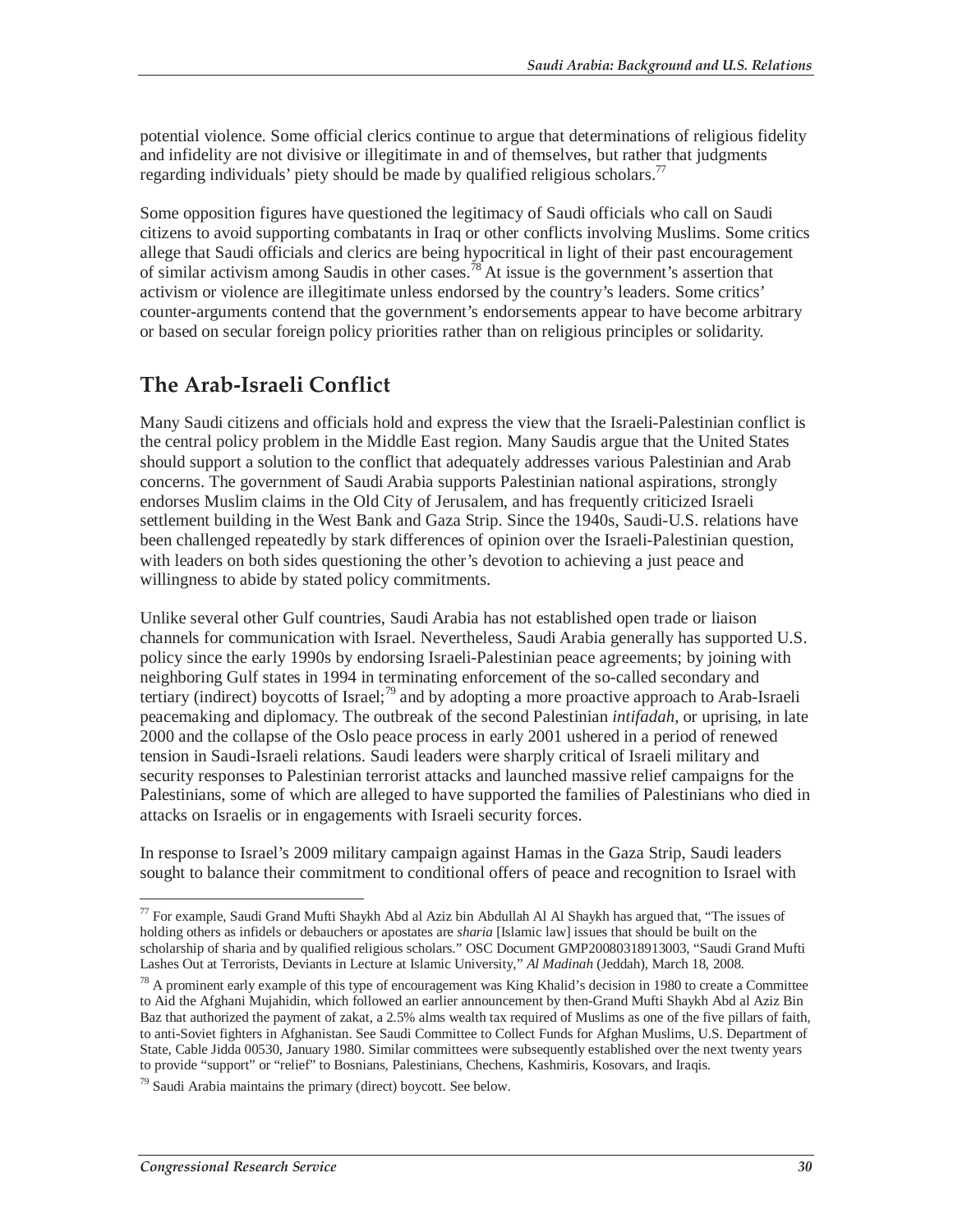the demands of regional rivals and some Saudi citizens, clerics, and officials for a more confrontational approach to Israel. Uneven progress in U.S.-sponsored peace efforts and Israeli settlement construction appear to be testing Saudi leaders patience. Statements from Saudi officials in 2010 indicate the kingdom's continuing support for U.S. involvement in the peace process; for comprehensive, direct negotiations between Israel and the Palestinians on all aspects of the conflict, and for an area free of weapons of mass destruction, including nuclear weapons, in the Middle East.

#### **Saudi-Palestinian Relations**

Saudi Arabia maintains contact with the two main Palestinian political entities—the secular nationalist Fatah movement and the Islamic Resistance Movement, more commonly known as Hamas, which remains a U.S.-designated foreign terrorist organization. Political rivalry and violence between Hamas and Fatah since 2006 has complicated Saudi policy toward the Palestinians. As a result, the Saudi government at times has pursued policies divergent from the expressed preferences of the United States and other members of the Quartet.<sup>80</sup> However, more recent Saudi policy initiatives have sought to promote reconciliation between Hamas and Fatah and foster inter-Arab unity, in light of internecine fighting and a political stalemate that has blocked further progress in the Palestinian-Israeli peace process.

Saudi authorities and citizens have long endorsed public and private efforts to channel financial and material support to Palestinian organizations and causes. These efforts continued during the period in which Hamas controlled the Palestinian Authority.<sup>81</sup> In December 2007, Saudi Arabia pledged between \$500 and \$750 million to the Palestinian Authority over three years, and unofficial estimates suggest that Saudi pledges scheduled for delivery in 2008 have been met. $82$  In January 2009, the Saudi Arabian government launched a nationwide fundraising campaign under the auspices of the Saudi Committee to Support the Palestinian People in response to Israel's military operations in the Gaza Strip. In August 2009, Saudi Arabia transferred \$200 million to the Palestinian Authority in line with its pledges of assistance.

#### **Saudi Peace Proposals**

 $\overline{a}$ 

In March 2002, then-Crown Prince Abdullah bin Abd al Aziz proposed a peace initiative calling for full Israeli withdrawal from occupied territories in return for full normalization of relations between Arab states and Israel. The 2002 initiative paralleled and built upon the August 1981

<sup>&</sup>lt;sup>80</sup> The Quartet includes the United States, the United Nations, Russia, and the European Union. For example, in 2006, Saudi Arabia continued to deliver assistance to the Palestinian territories, in spite of U.S. efforts to convince the international community to halt support for the Palestinian Authority following Hamas' victory in parliamentary elections. Similarly, in February 2007, King Abdullah invited representatives of Fatah and Hamas to meet in Mecca, where they negotiated an agreement on a national unity government. Although the agreement represented an achievement for Saudi diplomacy, the national unity government did not explicitly meet preconditions set by the United States and its Quartet partners for recognition of the then-Hamas-led government (i.e., disavowal of violence, recognition of Israel, and acceptance of previous Israeli-Palestinian accords). Helene Cooper, "After the Mecca Accord, Clouded Horizons," *New York Times*, February 21, 2007.

<sup>&</sup>lt;sup>81</sup> In late July 2006, the Saudi Arabian government announced plans to transfer \$250 million in reconstruction assistance "to the Palestinian people" and confirmed the transfer of half of a \$92 million budgetary support pledge for the Palestinian Authority.

<sup>82</sup> Howard LaFranchi, "Global donors exceed Palestinian expectations at Paris conference," *Christian Science Monitor*, December 19, 2007.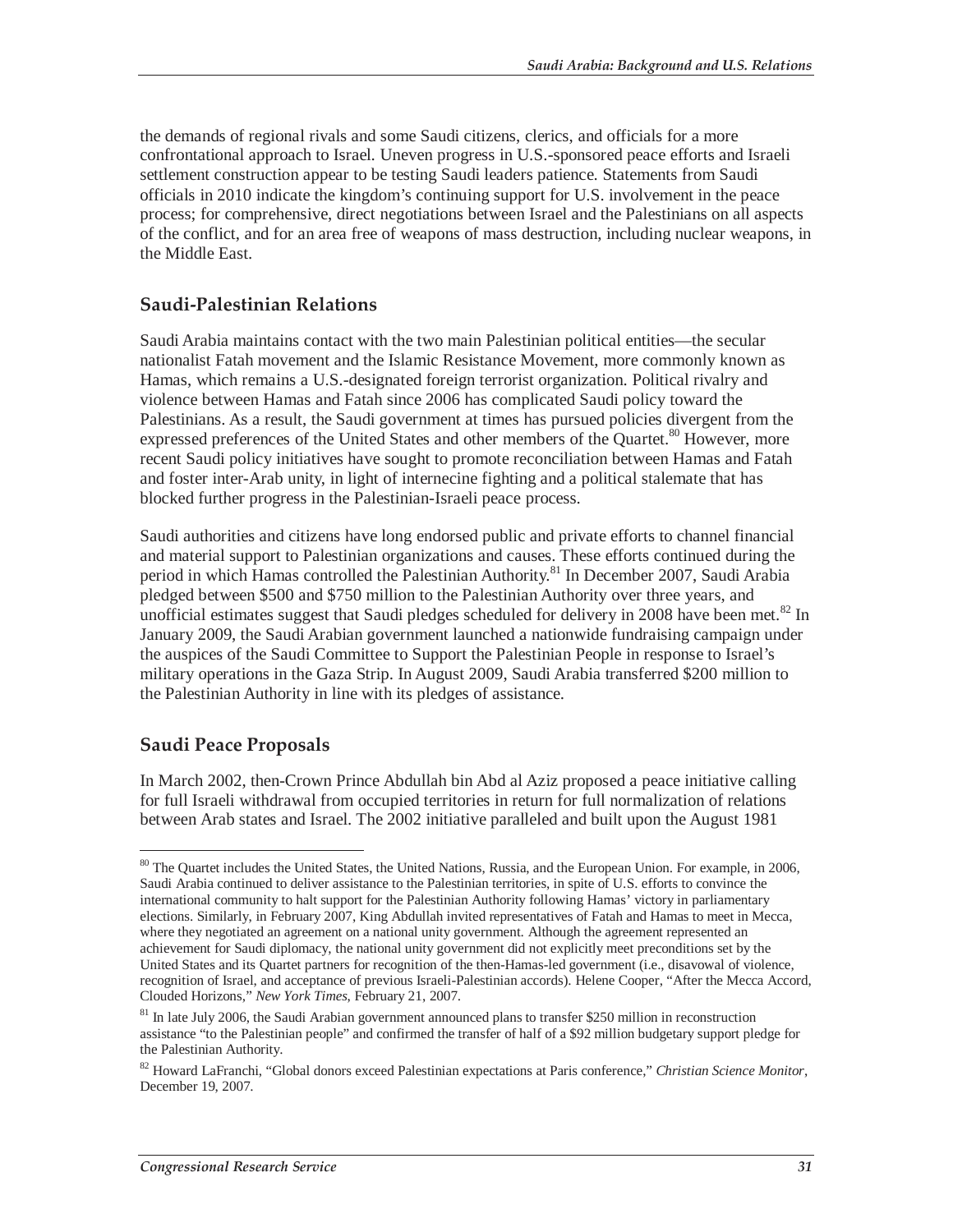eight point plan proposed by then-Crown Prince Fahd bin Abd al Aziz and subsequently endorsed by the Arab League. The text of both proposals can be found in **Appendix B**. Continuing violence and political developments precluded further consideration of the 2002 Saudi proposal for several years. The overall direction of Saudi policy has remained committed to engagement in support of an eventual negotiated settlement. On March 28-29, 2007, the heads of state of most of the Arab League countries met in Riyadh and reconfirmed their support for King Abdullah's peace proposal, as adopted by the Arab League in 2002. At the time, Saudi Foreign Minister Prince Saud al Faisal warned that if Israel rejects the proposal, "they will be putting their future not in the hands of the peacemakers but in the hands of the lords of war."83

In November 2007, Saudi Foreign Minister Prince Saud al Faisal attended the U.S.-sponsored peace meeting in Annapolis, MD, lending the kingdom's support to renewed U.S. efforts to broker a two-state solution to the Israeli-Palestinian conflict. The foreign minister reiterated Saudi Arabia's willingness to normalize relations with Israel subject to conditions, including the establishment of a Palestinian state on territory occupied by Israel in 1967, a negotiated solution for the return of Palestinian refugees, and some degree of Palestinian sovereignty over East Jerusalem.

During the last year of the Bush Administration, Saudi officials expressed increasing frustration with U.S. policy and Israeli efforts to restrict the flow of material into the Hamas-controlled Gaza Strip. In February 2008, Prince Saud al Faisal stated that, "We hope that Israel responds positively to our quest and efforts, to avoid desperation that would force us to review our options."84 In May 2008, he expressed the Saudi government's "dissatisfaction with and strong condemnation of Israel's continuation of its collective punishment policy against the Palestinian people, and its continuing blockade of the Gaza Strip."85

Israel's strikes on Hamas in January 2009 drew widespread condemnation in Saudi Arabia, although the government took a position that linked the outbreak of hostilities to intransigence and attacks by Hamas. At a January summit in Kuwait, King Abdullah characterized the Gaza conflict as "bloody, painful and brutal scenes and genocide being carried out by a criminal, inhuman, and merciless gang as the world listened and watched," and warned Israel that "the Arab Initiative on the table today will not be on the table for ever."<sup>86</sup>

U.S. Special Envoy for Middle East Peace Senator George Mitchell has visited Saudi Arabia repeatedly along with other high ranking U.S. officials. Saudi officials continue to call for Palestinian unity and forceful engagement by the United States in supporting a balanced approach to the conflict and in restraining potential Israeli military operations against Hamas and other regional threats.

Foreign Minister Prince Saud Al Faisal Al Saud visited the United States in September 2009 to represent the kingdom at the opening of the United Nations General Assembly and the G-20 meeting in Pittsburgh, PA. In his remarks at the General Assembly, he reiterated the kingdom's

<sup>&</sup>lt;sup>83</sup> David Blair, "Accept Peace Plan or Face War, Israel Told," Daily Telegraph (UK), March 28, 2007.

<sup>&</sup>lt;sup>84</sup> Damian Wroclavsky and Fiona Ortiz, "Saudi minister calls for Israeli response on talks," *Reuters*, February 20, 2008.

<sup>85</sup> OSC Document GMP20080514831001, "Re-filed Version of SPA Report on Saudi ForMin Al Faysal's News Conference," *Saudi Press Agency*, May 13, 2008.

<sup>86</sup> OSC Document GMP20090119869001, "Saudi King: Israel 'Must Realize' Arab Peace Offer 'Will Not Be on Table Forever'," January 19, 2009.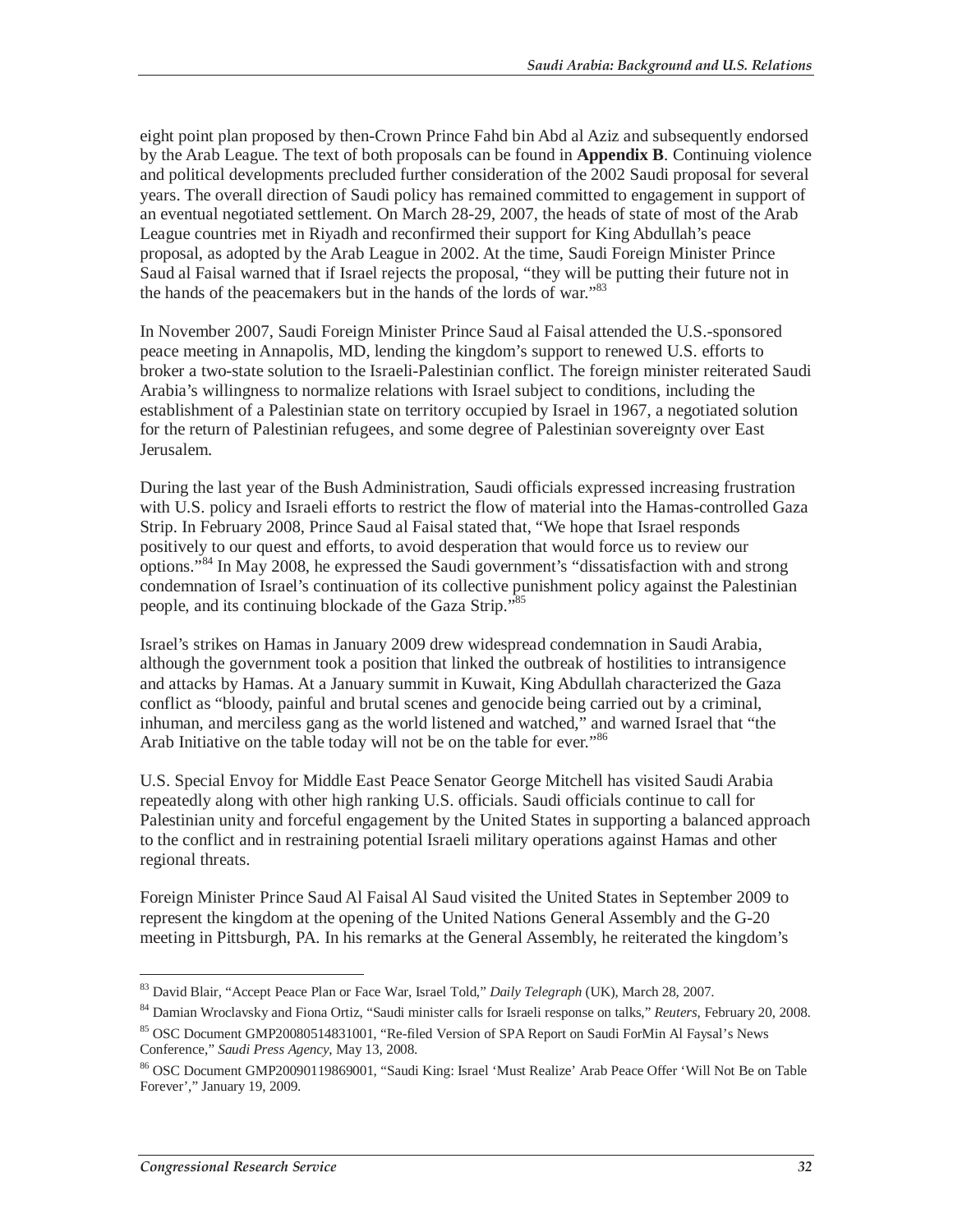position with regard to the Israeli-Palestinian conflict, emphasizing that the kingdom would not adopt any so-called "confidence building measures" toward Israel beyond the standing Saudi peace proposal that has been endorsed by the Arab League. The Foreign Minister said, "the desired peace will never be achieved by attempting to impose normalization of relations on the Arabs before the completion of withdrawal and the establishment of peace, as though we are expected to reward the aggressor for his aggression in a reverse logic that totally lacks any form of serious credibility."87

Prince Saud Al Faisal's remarks echoed the positions taken by Saudi Ambassador to the United States Adel Al Jubeir in a September 8, 2009, letter to Members of Congress, in which he stated the kingdom's "firm view that resolution of this conflict does require outlining the final settlement at the outset, followed by prompt resumption of negotiations on all final status issues—borders, Jerusalem, water, security and refugees—with a deadline set for their early conclusion. The focus must be on the final settlement and on the final peace, not on an incremental process."<sup>88</sup>

## **Iraq**

Saudi Arabia's relationship with Iraq has been tense historically, although periods of Saudi-Iraqi cooperation have occurred when supported by convergent interests, most notably during the Iran-Iraq war of the 1980s. Saudi Arabia publicly opposed the U.S.-led invasion of Iraq in 2003, but provided logistical support to U.S. forces,<sup>89</sup> and Saudi officials have called on U.S. forces not to leave Iraq on an "uninvited" basis.<sup>90</sup> Saudi Arabia's principal interests with regard to Iraq are first, to prevent instability and conflict in Iraq from threatening Saudi Arabia's internal security and stability; second, to prevent the repression of Iraq's Sunnis by newly dominant Shiites; and, third, to limit the regional influence of a potentially hostile Iran.<sup>91</sup>

Saudi Arabia's longer term interests include ensuring that the revival of Iraq's oil industry does not threaten Saudi preeminence and preferences in global energy markets and that Iraq does not

<sup>-</sup>87 United Nations General Assembly, Debate of the 64th Session (2009), Saudi Arabia – Statement of His Royal Highness Prince Saud Al-Faisal, Minister for Foreign Affairs, September 26, 2009. Available at: http://www.un.org/ga/64/generaldebate/SA.shtml.

<sup>88</sup> Letter available from the Embassy of Saudi Arabia, Washington, DC, at:

http://www.saudiembassy.net/announcement/announcement09130901.aspx.

<sup>89</sup> On March 19, 2003, a communiqué from then-King Fahd stated that Saudi Arabia "will not participate in any way" in the coalition attack on Iraq. A number of news reports, however, indicated that Saudi Arabia informally agreed to provide logistical support to U.S.-led forces, including permission to conduct refueling, reconnaissance, surveillance, and transport missions from bases in Saudi Arabia; landing and overflight clearances; and use of a U.S.-built facility in Saudi Arabia known as the Combat Air Operations Center (CAOC) to coordinate military operations in the region. Unnamed Saudi and U.S. officials later told the press that the Saudi royal family permitted the staging of U.S. special forces operations from inside Saudi Arabia, allowed some 250-300 mainly transport and surveillance planes to fly missions from Saudi Arabia, and provided tens of millions of dollars in discounted oil, gas, and fuel for U.S. forces. See also "U.S. And Saudis Agree On Cooperation," *Washington Post*, February 26, 2003; and John Solomon, "Saudis had wider role in war," *Associated Press*, April 26, 2004.

<sup>&</sup>lt;sup>90</sup> In October 2006, and repeatedly thereafter, then-Saudi Ambassador to the United States Prince Turki al Faisal argued that, "The kingdom's position has always been that since the United States came into Iraq uninvited, they shouldn't leave uninvited." Arshad Mohammed, "Saudi envoy warns US against abrupt Iraq withdrawal," *Reuters*, October 30, 2006.

<sup>91</sup> For the Saudi cabinet's statement of its key principles for Iraq, see *Saudi Press Agency* (Riyadh), "King Abdullah Chairs Cabinet's Session," November 20, 2006.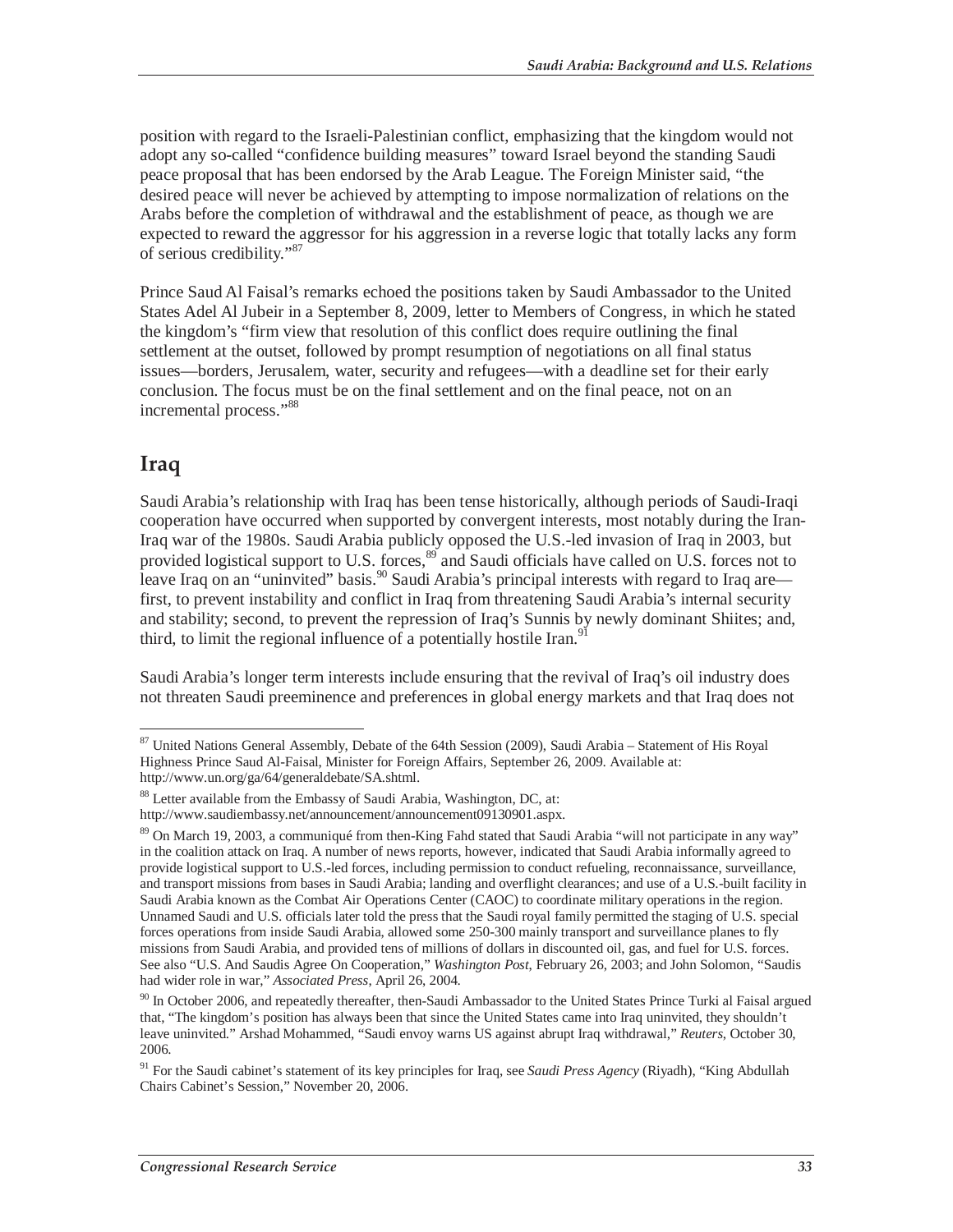re-emerge as a strategic military threat to the Arab Gulf states. Reconciliation and long-term stability in Iraq could ease Saudi fears of creeping insecurity, but could also create new challenges. Saudi Arabia's immediate concern is the reintegration or elimination of Saudi militants who may be seeking to return from Iraq. The success of Iraqi reconciliation efforts and the choices made by Iraq's government will determine whether Saudi fears about the empowerment of Shiite Arabs and the growth of Iranian influence persist or diminish. Future Iraqi choices in key areas such as energy and military policy will have important implications for Iraqi-Saudi relations.<sup>92</sup>

#### **Saudi Policy Priorities in Iraq**

The Saudi Arabian government has refrained from overt political-military intervention in Iraq since 2003, in spite of the threat that instability in Iraq has posed to Saudi Arabia's national security. To date, Saudi policy initiatives have sought to meet the humanitarian needs of Iraqis displaced by violence; to promote political and religious reconciliation among Iraqis by hosting and participating in various regional conferences; and, to take preventive security measures to limit the spread of violence into Saudi Arabia. Some analysts believe that Saudi Arabia has not fulfilled pledges of aid to Iraq because it has not wanted to support an Iraqi government that many Saudis believed had a Shiite sectarian agenda. Other observers also speculate that the Saudi government may be offering financial support to Sunni Arab individuals and groups in Iraq, including tribal leaders and others associated with the so called "awakening" movement and the Iraqiya coalition led by former Prime Miniser Iyad Allawi. However, Prince Saud al Faisal publicly has dismissed calls for direct Saudi involvement in supporting Iraqi Sunnis and has stated, that "since the start of the crisis in Iraq ... the Kingdom has said it will stand at an equal distance from all Iraqi groups and does not describe itself as the guardian of any group or sect."<sup>93</sup>

### **Saudi-Iraqi Diplomatic and Economic Relations**

Sectarian and strategic anxieties complicate Saudi efforts to engage the Shiite-led Iraqi government, to establish strong trade links, and to discourage and prevent Saudi clerics and individuals from supporting Sunni Arab combatants in Iraq. Saudi leaders maintain regular contact with prominent Iraqi government officials, clerics, and political figures. A Saudi Foreign Ministry delegation visited Iraq in August 2007 to explore the possibility of reopening an embassy in Baghdad, and in January 2008, Saudi Foreign Minister Prince Saud al Faisal announced that an ambassador had been chosen and that Saudi Arabia hoped to open an embassy in Baghdad "in the next few months."<sup>94</sup> However, in October 2008 he appeared to place an indefinite delay on plans to send an ambassador to Baghdad because, in the Saudi government's view, security concerns would limit the ability of any Saudi representative to operate effectively.<sup>95</sup>

 $\overline{a}$  $92$  With regard to oil policy, there is a possibility, in the words of one analyst, that, over the long term, "the Saudi interest in moderate prices and preserving market share will run afoul of the Iraqi need for maximum production at high prices to fund national reconstruction." See Joseph McMillan, *Saudi Arabia and Iraq: Oil, Religion, and an Enduring Rivalry*, USIP, Special Report No. 157, January 2006, p. 14.

<sup>93</sup> *Arab News* (Jeddah), "Kingdom Won't Take Sides in Iraq, Says Saud," December 20, 2006; and Robin Wright, "Royal Intrigue, Unpaid Bills Preceded Saudi Ambassador's Exit," *Washington Post*, December 23, 2006.

<sup>94</sup> Prince Saud al Faisal quoted in "U.S. Secretary of State Condoleezza Rice Remarks With Saudi Arabia Minister of Foreign Affairs, His Royal Highness Prince Saud Al-Faisal," State Department Press Releases and Documents, January 15, 2008.

<sup>95</sup> Donna Abu-Nasr, "Saudi Arabia, citing security, delays opening embassy in Baghdad," *Associated Press*, October (continued...)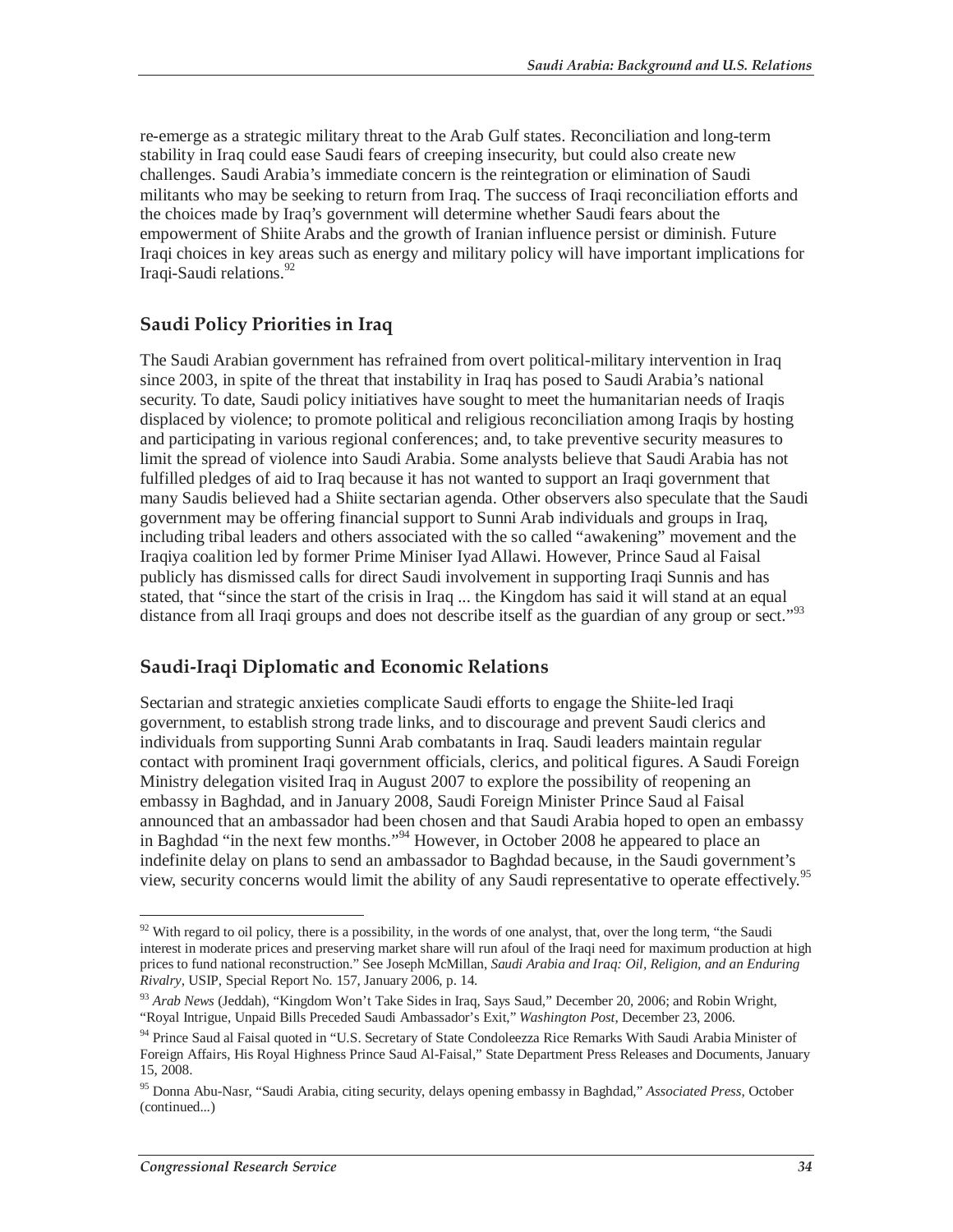A regional press report in April 2009 appeared to confirm that advanced preparations for an eventual Saudi diplomatic presence in Baghdad have been made, but quoted Saudi officials as indicating that security concerns continue to limit their willingness to send high level diplomatic personnel to Iraq on a permanent basis. The bombings of Iraqi government ministries in August and October 2009 likely confirmed Saudi views of insecurity in Baghdad following the withdrawal of U.S. forces from Iraq's cities. As of May 2010, a Saudi Embassy had not been opened in Baghdad and no ambassador had been publicly identified.

As of January 2004, Iraq reportedly owed the Saudi government \$9 billion in debts incurred during the Saddam Hussein regime (mostly during the Iran-Iraq war of the 1980s), while private Saudi firms and banks hold about \$19 billion in Iraqi debt.<sup>96</sup> Questions have been raised about whether Iraq's debt to Saudi Arabia is subject to interest, and both parties have agreed to discuss the matter. U.S. officials have encouraged Saudi Arabia and Kuwait to forgive Iraq's outstanding debt to support reconstruction and economic recovery efforts. The Iraq Study Group report speculated that Saudi Arabia could agree to cancel the outstanding debt as part of regional efforts to support and stabilize Iraq.<sup>97</sup> In May 2007, Prince Saud al Faisal stated that the Saudi government will continue its negotiations with Iraq "to have an appropriate solution to debts in line with rules of the Paris Club."

In December 2008, Paris Club members completed their debt forgiveness schedule with Iraq, which eliminated 80% of Iraq's Paris Club-held debt in line with Iraq's participation in an IMF economic reform program. In April 2009, press reports indicated that Saudi Arabia may be reconsidering the terms of publicly held Iraqi debt from the Iran-Iraq war period while continuing to consider privately held debt as unalterable. Past media reports have suggested that Saudi officials are reluctant to offer substantial economic concessions, such as debt relief, until they are confident that Iraq's elected government is committed to establishing an equitable balance of power among Iraq's sectarian groups and to resisting Iranian influence.

The Saudi government has pledged \$500 million from the Saudi Development Fund to sponsor Iraqi government-requested development projects, along with \$500 million to finance potential bilateral trade and close to \$90 million in humanitarian relief assistance.<sup>98</sup> However, since 2003, trade between Iraq and Saudi Arabia has remained very limited. Saudi and Iraqi security services also reportedly have increased their cooperation. Nevertheless, some accounts suggest that Iraqis are frustrated by the slow pace of official Saudi-Iraqi rapprochement and the Saudi government's unwillingness or inability to prevent individuals in Saudi Arabia from engaging in sectarian incitement. In September 2009, Iraqi Foreign Minister Hoshyar Zebari said in a media interview that, "To be frank and clear, I will say there is really a problem in Iraqi-Saudi relations. We are doing the impossible to correct these relations and place them on the right track."<sup>99</sup>

<sup>(...</sup>continued)

<sup>21, 2008.</sup> 

<sup>96</sup> For more information, see CRS Report RL33376, *Iraq's Debt Relief: Procedure and Potential Implications for International Debt Relief*, by Martin A. Weiss; and, Tom Everett-Heath, "Opposing Views of the Kingdom to Come," *Middle East Economic Digest*, January 23-29, 2004, p. 1.

<sup>97</sup> Mariam Karouny and Alister Bull, "Iraq Finance Minister Says Still No Deal on Gulf Debt, *Reuters*, August 1, 2006; and, ISG Report, p. 35.

<sup>98</sup> Statement of Foreign Minister Prince Saud al Faisal to United Nations meeting on Iraq, September 18, 2006. Available at http://www.mofa.gov.sa/Detail.asp?InNewsItemID=55259.

<sup>99</sup> OSC Report GMP20090918643001, "Al-Jazirah Interviews Iraq's Zebari on Syrian-Iraqi Crisis, Ties With (continued...)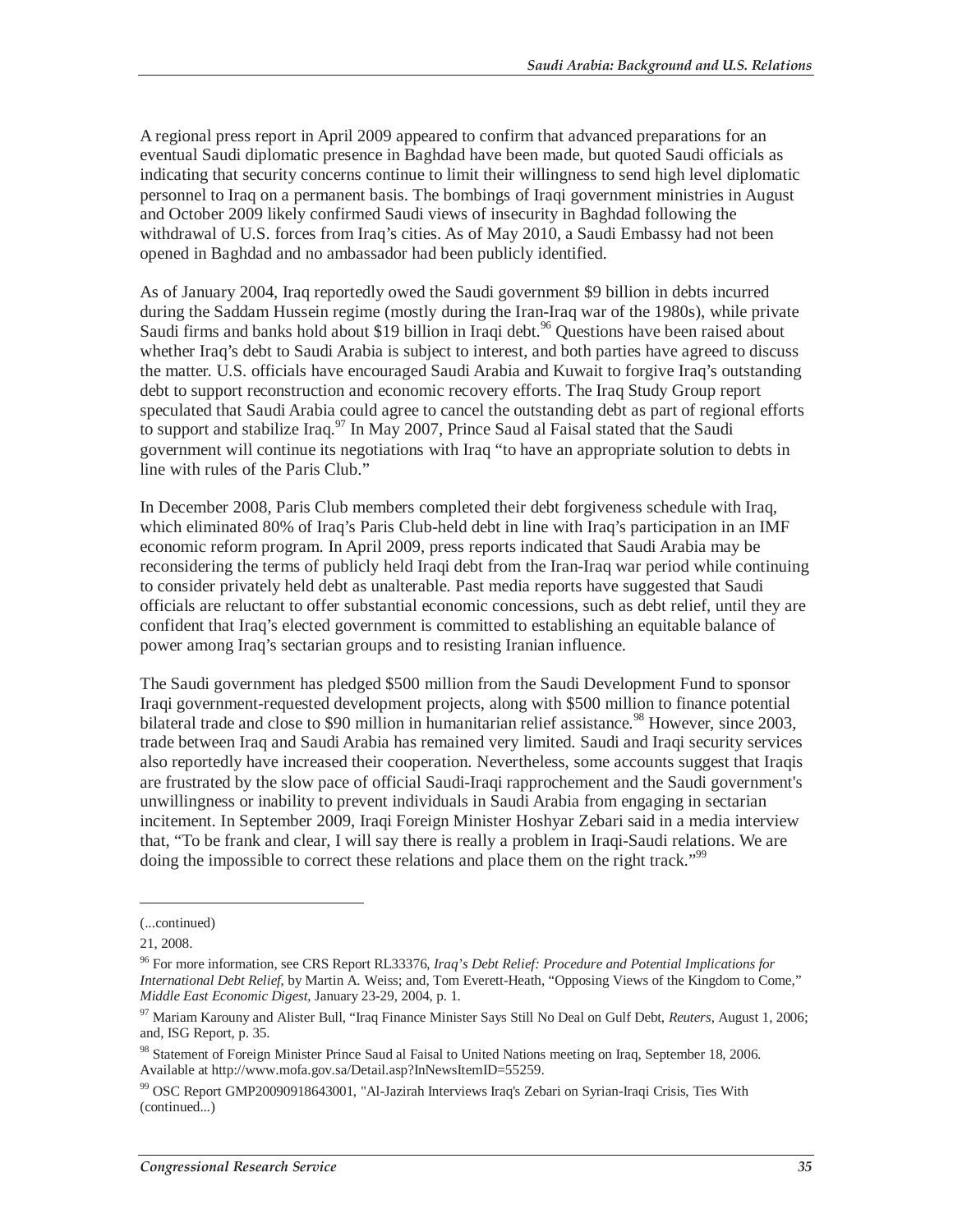## **Economic Relations and Trade**

### **U.S.-Saudi Trade**

Saudi Arabia remained the largest U.S. trading partner in the Middle East in 2009. According to the U.S. International Trade Administration, Saudi exports to the United States were \$22.0 billion (down from \$54.8 billion in 2008 and \$35.6 billion in 2007) and imports from the United States are estimated at \$10.8 billion (down from \$12.5 billion in 2008 and \$10.4 billion in 2007).<sup>100</sup> Comparable 2009 figures for Israel, the second-largest U.S. trading partner in the Middle East that year, were \$18.7 billion in exports to the United States and \$9.6 billion in imports from the United States. To a considerable extent, the high value of U.S.-Saudi trade is dictated by U.S. imports of hydrocarbons from Saudi Arabia (see **Table 3** below) and U.S. exports of weapons, machinery, and vehicles to Saudi Arabia. Fluctuations in the volume and value of U.S.-Saudi oil trade account for declines in the value of Saudi exports to the U.S. in recent years.

## **U.S. Oil Imports and Saudi Policy**

With the world's largest proven oil reserves (estimated at 262.3 billion barrels), Saudi Arabia produced approximately 8 million barrels per day (bpd) of crude oil in mid-January 2009, a significant drop from record high production of 9.7 million bpd in mid-2008.<sup>101</sup> Recent estimates suggest production remains at or near these levels. Saudi oil reserves, oil exports, and excess oil production capacity make the kingdom the focal point for the global oil market. SaudiAramco is in the process of completing a multi-year, multi-billion dollar production capacity expansion project that will raise its daily production capacity to 12.5 million bpd. According to the U.S. Energy Information Administration, in 2009, Saudi Arabia was the fourth-largest supplier to the United States, based on average monthly supply. (See **Table 3** below.)

U.S. calls for Saudi Arabia to increase its daily oil production in order to bring down climbing global oil prices in early 2008 were met with resistance from Saudi oil officials. Saudi officials argued that global consumption data and oil market conditions suggested that high oil prices were not the result of a lack of supply or excess demand, but rather a function of refining capacity restrictions, declines in the value of the U.S. dollar relative to other currencies, commodity market speculation, and insecurity in key oil producing regions. Significant declines in global demand and market prices for crude oil since mid-2008 have largely reversed a trend that delivered record oil export revenues and budget surpluses to Saudi Arabia over the last five years. Most estimates suggest that oil export revenue provides 90% of the Saudi government's budget. In response Saudi Arabia led OPEC production cuts in an attempt to stabilize oil prices. Saudi authorities estimated a 2009 budget deficit of \$17 billion after a record surplus of \$157 billion in 2008. In September 2009, Saudi Oil Minister Ali al Naimi said in an interview that, "We believe that around \$75 [per barrel] is a fair price for the oil producer, the consumer."<sup>102</sup>

<sup>(...</sup>continued)

Neighbors," September 18, 2009.

<sup>&</sup>lt;sup>100</sup> U.S. Department of Commerce, International Trade Administration Office of Trade and Industry Information (OTII), National Trade Data, Custom Report - Saudi Arabia, May 2010. Available at http://tse.export.gov/.

<sup>&</sup>lt;sup>101</sup> U.S. Energy Information Administration, Saudi Arabia: Energy Profile, April 21, 2008; and, Economist Intelligence Unit, Country Report: Saudi Arabia, January 19, 2009.

<sup>102</sup> Kate Dourian, "Saudi minister Naimi sees no need for OPEC production change at December meeting," *Platts*  (continued...)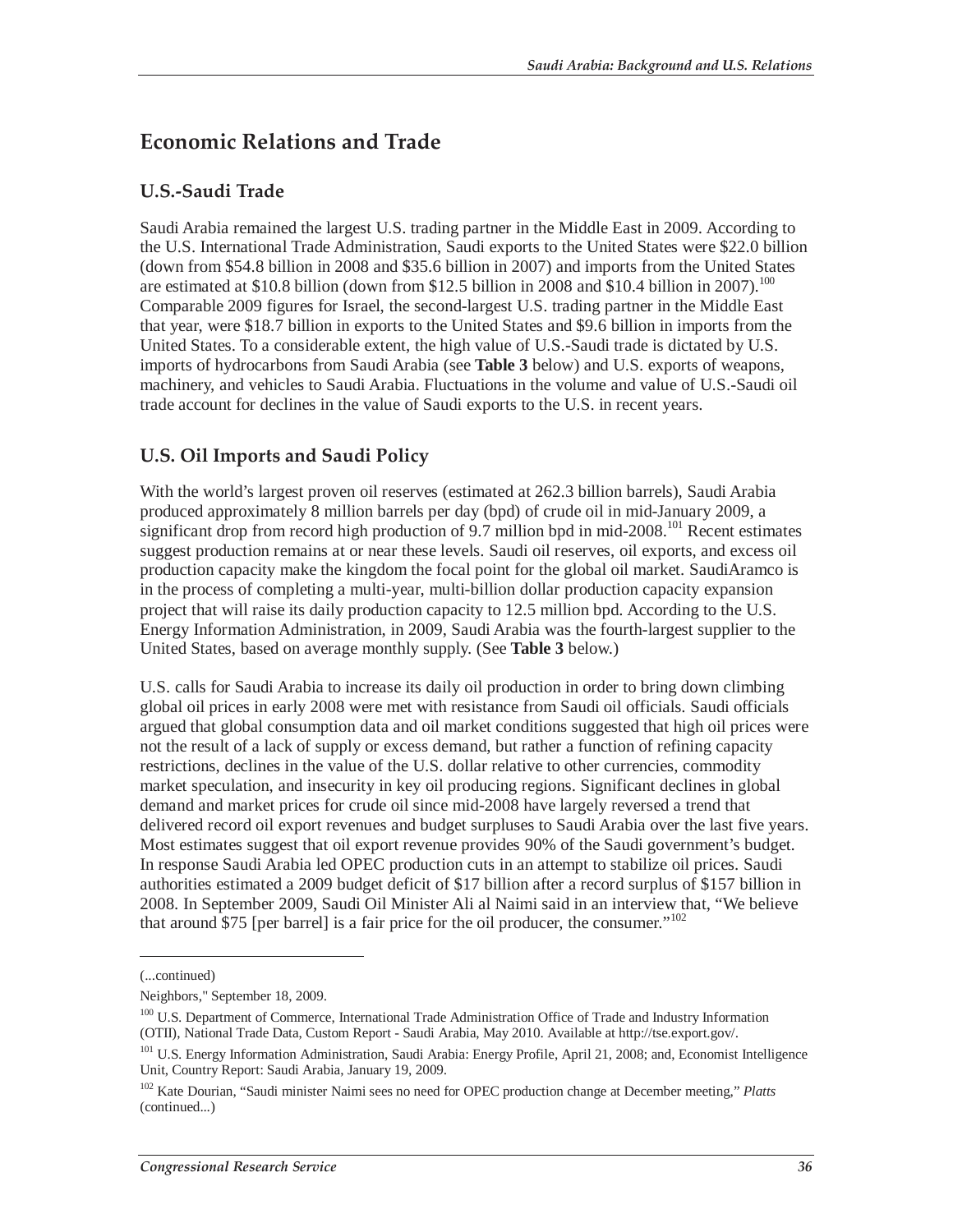| Category                     | 2003   | 2004   | 2005   | 2006   | 2007   | 2008   | 2009<br>Average |
|------------------------------|--------|--------|--------|--------|--------|--------|-----------------|
| Total U.S.<br>Consumption    | 20.034 | 20.731 | 20.802 | 20.687 | 20.698 | 19.419 | 18.879          |
| Total U.S.<br>Imports        | 12.264 | 13.145 | 13.714 | 13.612 | 13.439 | 12.872 | 11.891          |
| Imports from<br>Saudi Arabia | 1.774  | 1.558  | 1.537  | 1.463  | 1.489  | 1.532  | 1.012           |
| Imports from<br>Canada       | 2.072  | 2.138  | 2.181  | 2.353  | 2.426  | 2.459  | 2.464           |
| Imports from<br>Mexico       | 1.623  | 1.665  | 1.662  | 1.705  | 1.533  | 1.299  | 1.235           |
| Imports from<br>Venezuela    | 1.376  | 1.554  | 1.529  | 1.419  | 1.362  | 1.191  | 1.078           |

#### **Table 3. U.S. Oil Consumption and Imports**

(in millions of barrels per day)

**Source:** U.S. Department of Energy, Annual Energy Review (AER) 2008, Report No. DOE/EIA-0384(2008), June 26, 2009; Weekly U.S. Petroleum Products Product Supplied; Weekly Imports and Exports, and, AER Table 5.4 - Petroleum Imports by Country of Origin, 1960-2008, available at http://www.eia.doe.gov/aer/.

Saudi officials have committed to completing planned oil production capacity expansion to the level of 12.5 million barrels per day, while arguing that U.S. policy makers and elected officials are sending conflicting signals about the future of U.S. energy policy. Specifically, Saudi officials appear concerned that U.S. efforts to reduce petroleum consumption in the United States will undermine demand for Saudi and other petroleum producers' exports, which in turn could limit the profitability of planned investments in production capacity and threaten the fiscal positions of oil revenue dependent governments. Saudi officials also are warning that increased domestic energy consumption could significantly reduce the amount of oil available for export if changes to pricing and consumption patterns are not made. An Aramco official reportedly said in April 2010 that domestic oil consumption could grow from the equivalent of 3.4 mbd in 2009 to the equivalent of 8.3 mbd by 2028 if changes are not made.<sup>103</sup>

#### **U.S.-Saudi Foreign Direct Investment**

Saudi leaders, notably King Abdullah, have shown increasing interest in attracting foreign investment to the kingdom. Major Saudi economic initiatives, such as plans to construct several massive economic cities<sup>104</sup> and to lift Saudi Arabia's global competitiveness ranking into the top 10 by 2010 (the "10x10" initiative),  $^{105}$  involve efforts to secure foreign investment and economic

<sup>(...</sup>continued)

*Oilgram News*, September 29, 2009.

<sup>&</sup>lt;sup>103</sup> SaudiAramco CEO Chief Executive Khaled al Falih as cited in Alex Schindelar, "Aramco: Rising Consumption at Home Could Cut into Saudi Exports," *Oil Daily,* April 27, 2010.

<sup>&</sup>lt;sup>104</sup> For more information see the Saudi Arabian General Investment Authority (SAGIA) overview, available at http://www.sagia.gov.sa/english/index.php?page=ecs-overview.

<sup>105</sup> For more information, see the SAGIA overview, available at http://www.sagia.gov.sa/english/ index.php?page=overview-of-10x10-program.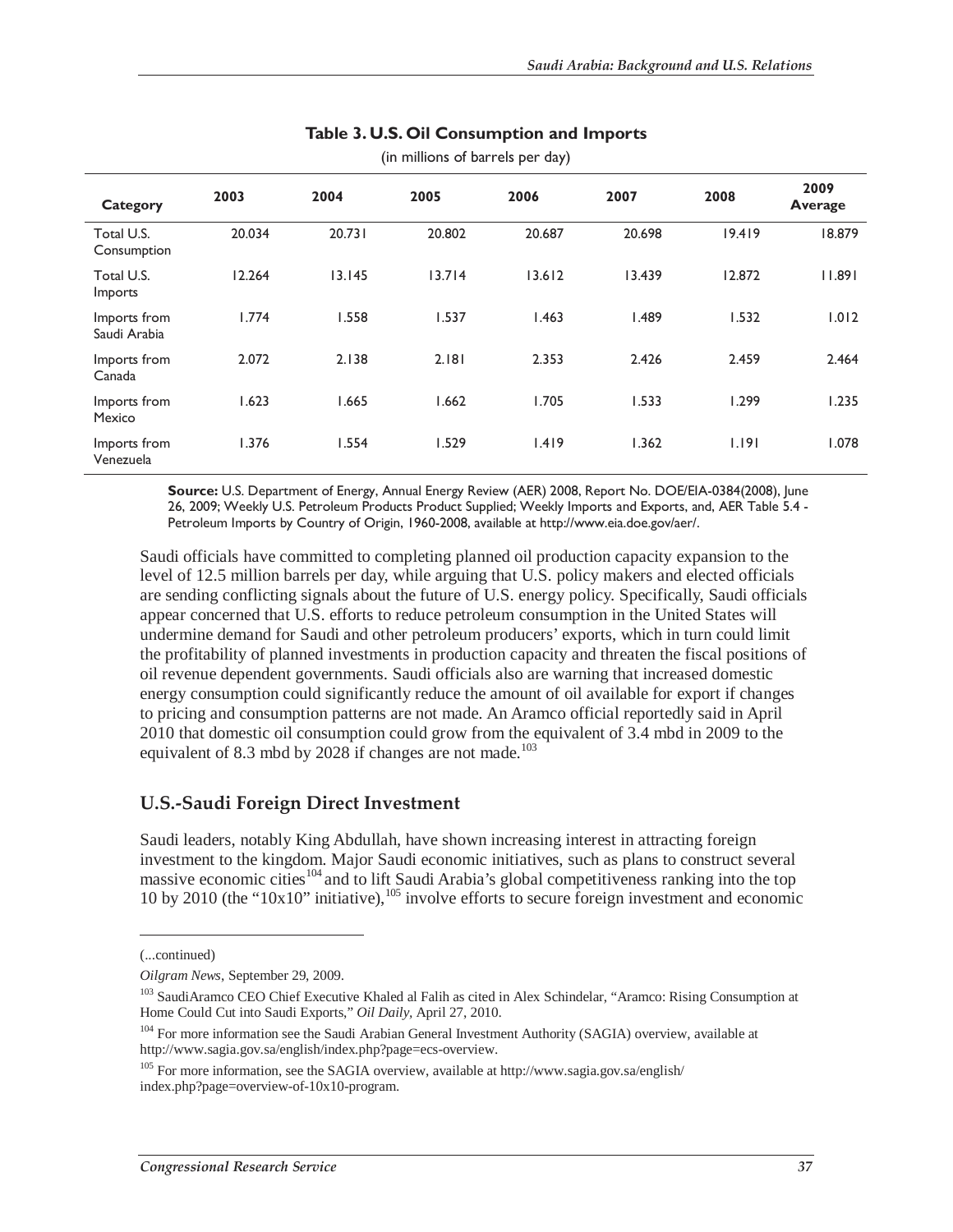development partnerships. Economists expect that tighter credit conditions and reduced global economic activity may hinder Saudi efforts to attract outside investors, although Saudi officials appear to be prepared to continue with several ambitious economic reform and infrastructure expansion initiatives.

Several U.S. companies are involved in existing or planned projects in Saudi Arabia, many of which leverage Saudi energy resources. On May 12, 2007, SaudiAramco and the U.S. Dow Chemical Company announced the signing of a memorandum of understanding related to the development of a large scale, jointly operated petrochemical and plastic production facility in Saudi Arabia's Eastern Province. The potential value of the deal has been estimated at over \$20 billion, although bidding for engineering and construction contracts has been delayed until 2010.<sup>106</sup> On May 21, 2008, General Electric announced the sale of its GE Plastics division to the Saudi Basic Industries Corporation (SABIC) for \$11.6 billion. The Saudi Arabian government owns 70% of SABIC.

Saudi officials and business leaders have at times expressed concern that U.S. companies are failing to adequately pursue non-energy resource linked investment opportunities in the kingdom. Saudi Arabia established a sovereign wealth fund in May 2008 with limited resources (~\$5 billion) for overseas investments. Other sovereign wealth funds have attracted interest in the United States, where some observers and policy makers have been advocating for increased transparency of and rules for sovereign wealth fund investments.<sup>107</sup>

#### **Saudi Boycott of Israel and WTO Membership** <sup>108</sup>

Some Members of Congress have raised questions regarding Saudi Arabia's participation in the primary Arab League boycott of Israel in light of the conclusion of a bilateral agreement with the United States on Saudi Arabia's WTO accession.<sup>109</sup> On April 5, 2006, the House passed H.Con.Res. 370, which expresses the sense of Congress that Saudi Arabia should fully live up to its WTO commitments and end all aspects of any boycott on Israel. Under the terms of an agreement with the United States, Saudi negotiators confirmed that Saudi Arabia would not invoke the non-application provision of the WTO Agreement toward any fellow WTO member (which would prohibit enforcement of the boycott) and confirmed the kingdom would not enforce the secondary and tertiary Arab League boycotts.

However, in June 2006, then-Saudi Ambassador to the United States Prince Turki al Faisal reportedly stated that the Government of Saudi Arabia plans to continue to enforce the Arab

<sup>108</sup> See CRS Report RL33961, *Arab League Boycott of Israel*, by Martin A. Weiss.

<sup>106</sup> Sharad Mirji, "Dow/Saudi Aramco delay bids for \$25 bil Ras Tanura plant: sources," *Platts Commodity News*, February 5, 2009.

<sup>&</sup>lt;sup>107</sup> See Economist Intelligence Unit, "Join the club: Saudi Arabia launches a formal sovereign-wealth fund," May 1, 2008. For background information on sovereign wealth funds and related U.S. policy debates, see CRS Report RL34336, Sovereign Wealth Funds: Background and Policy Issues for Congress, by Martin A. Weiss.

<sup>&</sup>lt;sup>109</sup> For more background, see American Association of Exporters and Importers, "Saudi Arabia's WTO Accession," Vol. 105, No. 46, November 22, 2005. On September 9, 2005, the U.S. Trade Representative (USTR) announced that the United States and Saudi Arabia had completed bilateral negotiations on terms of Saudi accession to the World Trade Organization (WTO). On November 10, President Bush signed a memorandum to the USTR noting that Saudi Arabia had concluded a bilateral agreement with the United States related to Saudi accession to the WTO. In the meantime, the press noted that Saudi Arabia had concluded bilateral negotiations with all other interested WTO members, and on December 11, 2005, Saudi Arabia became the 149<sup>th</sup> member of the WTO.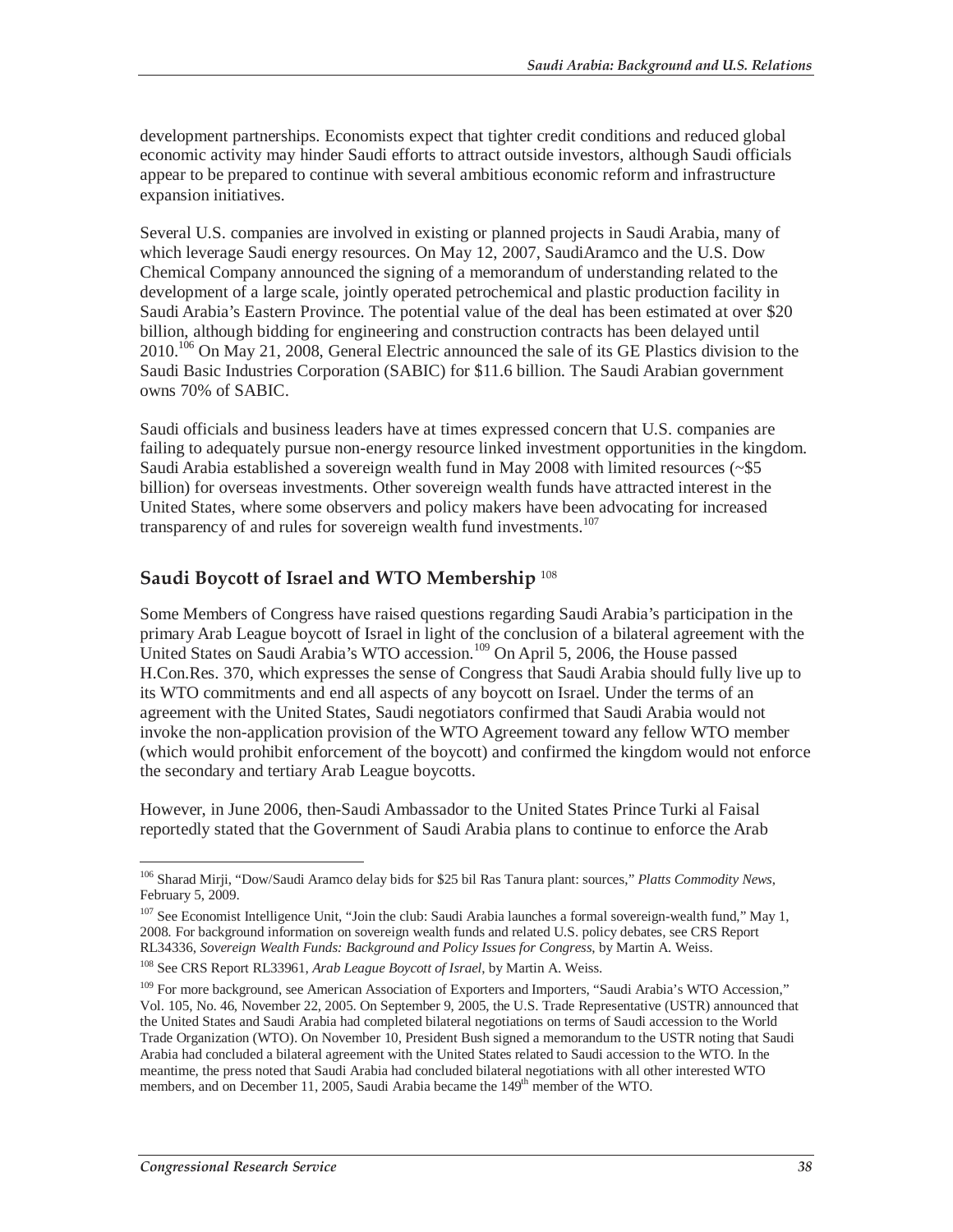League's primary boycott of Israel, drawing criticism and inquiries from some Members of Congress. Prince Turki reportedly commented that "the primary boycott is an issue of national sovereignty guaranteed within the makeup of the WTO and its rules," and indicated that the Saudi government had already made its decision clear to the United States Trade Representative's office (USTR). A USTR spokesman was quoted as saying that "in [USTR's] view, maintaining the primary boycott of Israel is not consistent with Saudi Arabia's obligation to extend full WTO treatment to all WTO Members."110 January 2007 press reports quoted the Director General of the Saudi Customs Service, Saleh Al Barak, as saying that goods manufactured in Israel could not be legally imported into Saudi Arabia.<sup>111</sup> However, Dan Catarivas, director of foreign trade and international relations at the Manufacturers Association of Israel, stated his opinion in a March 2008 interview that "the Arab boycott exists much more on paper than in practicality," and media reporting suggests that low levels of Saudi-Israeli trade do exist and may grow if political conditions permit.<sup>112</sup> As of April 2010, the U.S. Department of the Treasury included Saudi Arabia on the list of countries that require or may require participation in or cooperation with an international boycott as define in Section 999(b)(3) of the Internal Revenue Code of 1986.<sup>113</sup>

## **Human Rights, Religious Freedom, and Political Reform**

U.S. efforts to encourage the protection of human rights, the establishment of religious freedom, and the liberalization of political life in Saudi Arabia continue, but face some significant obstacles. To outsiders, Saudi decision-making processes remain opaque. Many experts agree that the leaders of the Saudi monarchy seek to preserve their ultimate authority over political decision making in the kingdom. Saudi leaders maintain their legitimacy among conservative constituent groups by carefully managing changes that could affect established religious and cultural practices. Recent experience suggests that U.S. reliance on Saudi government cooperation for counterterrorism, regional security, and global energy supply purposes may limit the U.S. government's ability to press for more rapid or wide-ranging changes in Saudi domestic and social policies.

As it has elsewhere across the Arab world, advocacy by the U.S. government and other international parties in support of social and political reform in the kingdom has been met with skepticism and allegations of outside interference. At the same time, some reform activists question the commitment of the United States to promote political and social liberalization, because, in their view, renewed U.S.-Saudi security and counterterrorism cooperation strengthens the ability of the Saudi government and the royal family to control the Saudi population and perceived political rivals. Some observers also believe that apparent Saudi reluctance to adopt broader social reforms is a product of the rapid transformation that the country has undergone since its establishment, some of which has been met with violent opposition.

By all accounts, the Al Saud family and its close allies dominate political and economic decision making in the kingdom, although Saudi leaders have taken some nominal steps since the early

<sup>-</sup><sup>110</sup> Michael Freund, "Saudi Ambassador to U.S. Admits Boycott of Israel Still in Force," *Jerusalem Post*, June 22, 2006; and, Freund "U.S. Official Under Fire Over Saudi Flap," *Jerusalem Post*, June 25, 2006.

<sup>&</sup>lt;sup>111</sup> "Ban on Israeli Goods in Place: Customs Chief," *Arab News* (Jeddah), January 4, 2007.

<sup>112</sup> Rachelle Kliger, "Made in Israel, sold in Saudi Arabia," *Jerusalem Post*, March 21, 2008.

<sup>&</sup>lt;sup>113</sup> Department of the Treasury, Office of the Secretary, List of Countries Requiring Cooperation With an International Boycott, April 23, 2010, reprinted in the Federal Register, April 29, 2010 (Volume 75, Number 82), p. 22679.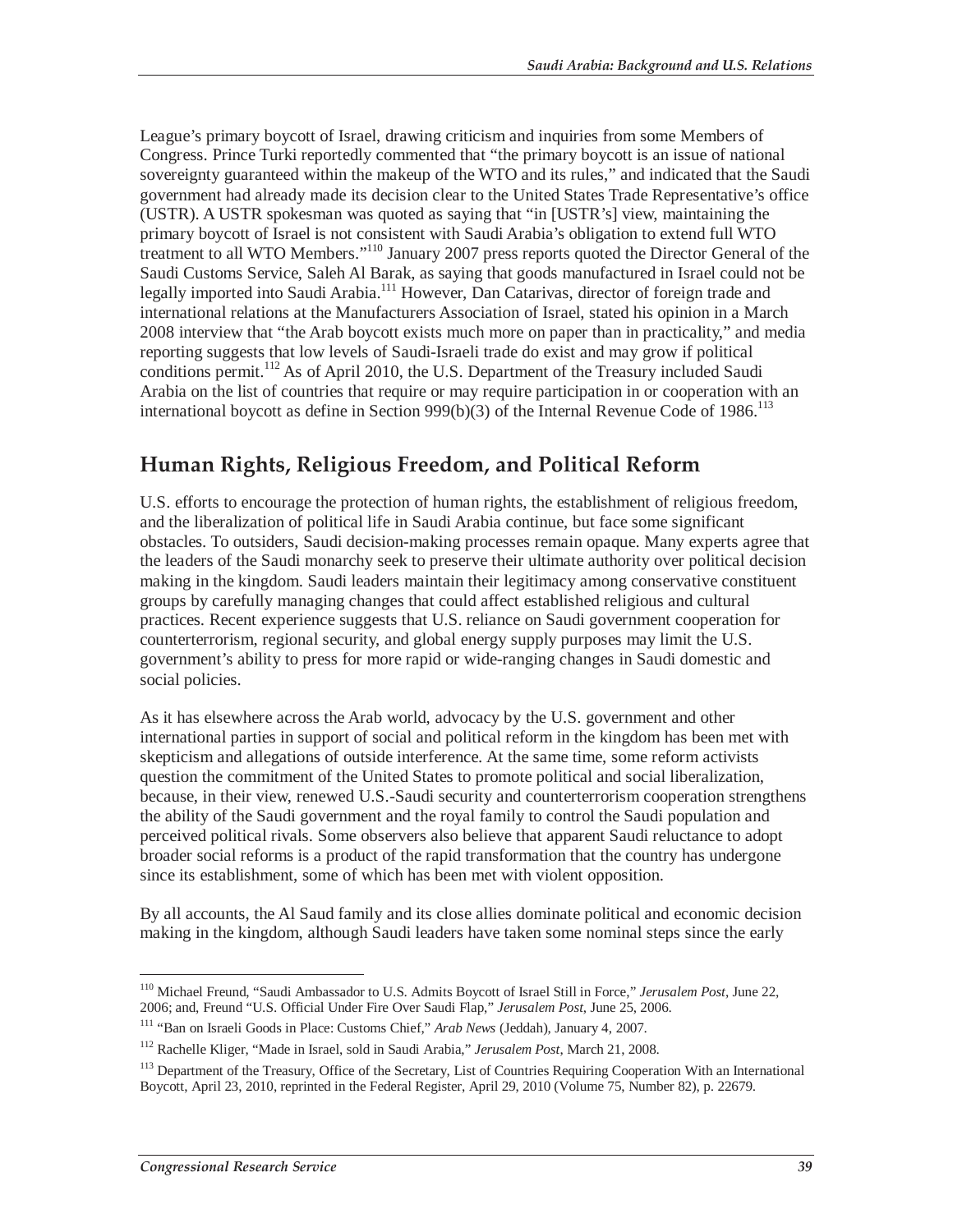1990s to respond to calls for the protection of individual liberties and for more participatory, accountable government. Within the ruling family, political differences and intra-clan and intergenerational rivalries appear to influence the distribution of government posts and the policy positions of leading actors on key issues. King Abdullah bin Abd al Aziz is widely considered to be supportive of some social and economic reforms, but appears to share the strong commitment of other leading royal figures to preserving the Al Saud family's national authority and the country's international influence. Although decision-making authority remains concentrated, policy decisions on controversial issues appear to reflect Saudi leaders' efforts to manage and address the demands of various interest groups. Outside observers and Saudi officials describe the policy-making process in the kingdom as being based on the pursuit and maintenance of consensus among key groups rather than being exclusively driven by the immediate needs of the royal family and its allies.

Saudi Arabia's conservative religious establishment and other non-government affiliated clerics remain socially and culturally influential. Members of the official clerical community continue to provide a degree of religious legitimacy to the rule of the royal family, but they have no formal political authority, outside of the judicial system. Important families, tribal groups, and business leaders also influence Saudi policy decisions on some issues. Political and religious advisory bodies, such as the 150-member, appointed Shura Council and the appointed Senior Ulema Council (made up of leading religious scholars), reflect the views of these influential groups but have only cursory powers.

#### **Political Reform Debates and Elections**

Saudis have debated questions of political legitimacy and authority in the kingdom throughout its history. Continuing petitions from reform activists since the 1990s have called on the royal family to make decision-making and governance structures more participatory, accountable, and responsive to citizens' needs. To date, these calls have been met with a mixture of embrace and resistance by the government. Since 2003, activists have submitted petitions calling for specific political reforms, including the introduction of a constitutional monarchy.<sup>114</sup> Then-crown prince and now King Abdullah responded to initial calls for reform by instituting a "National Dialogue" process, which some observers have described as an unprecedented opportunity for Saudi citizens to publicly debate political and social issues and to offer criticism of government policies.<sup>115</sup> However, the subsequent arrest and detention of signatories of various reform petitions has angered reform supporters and creates doubt among some Saudis and outside observers about the royal family's willingness to compromise on certain core principles, particularly on issues relating to the overarching authority of the royal family.

As such, tangible changes to the structure of the Saudi political system since 2003 have been extremely limited. In 2005, elections were held for half of the seats on 178 newly created municipal councils, which have been granted nominal powers to oversee local government and make recommendations to regional and national level authorities. In practice, some Saudis have

<sup>-</sup>114 See, International Crisis Group, "Can Saudi Arabia Reform Itself?" Middle East Report N̊28, July 14, 2004; and, *Reuters*, "Saudi Arabia Frees 3 Islamist Reformists," July 10, 2007.

<sup>&</sup>lt;sup>115</sup> Six sessions have been held under the auspices of the King Abdulaziz Center for National Dialogue, with corresponding regional preparation meetings. The subjects included national unity, combating extremism, women, youth, "dialogue with world cultures," and education policy. For more information, see http://www.kacnd.org/eng/ default.asp.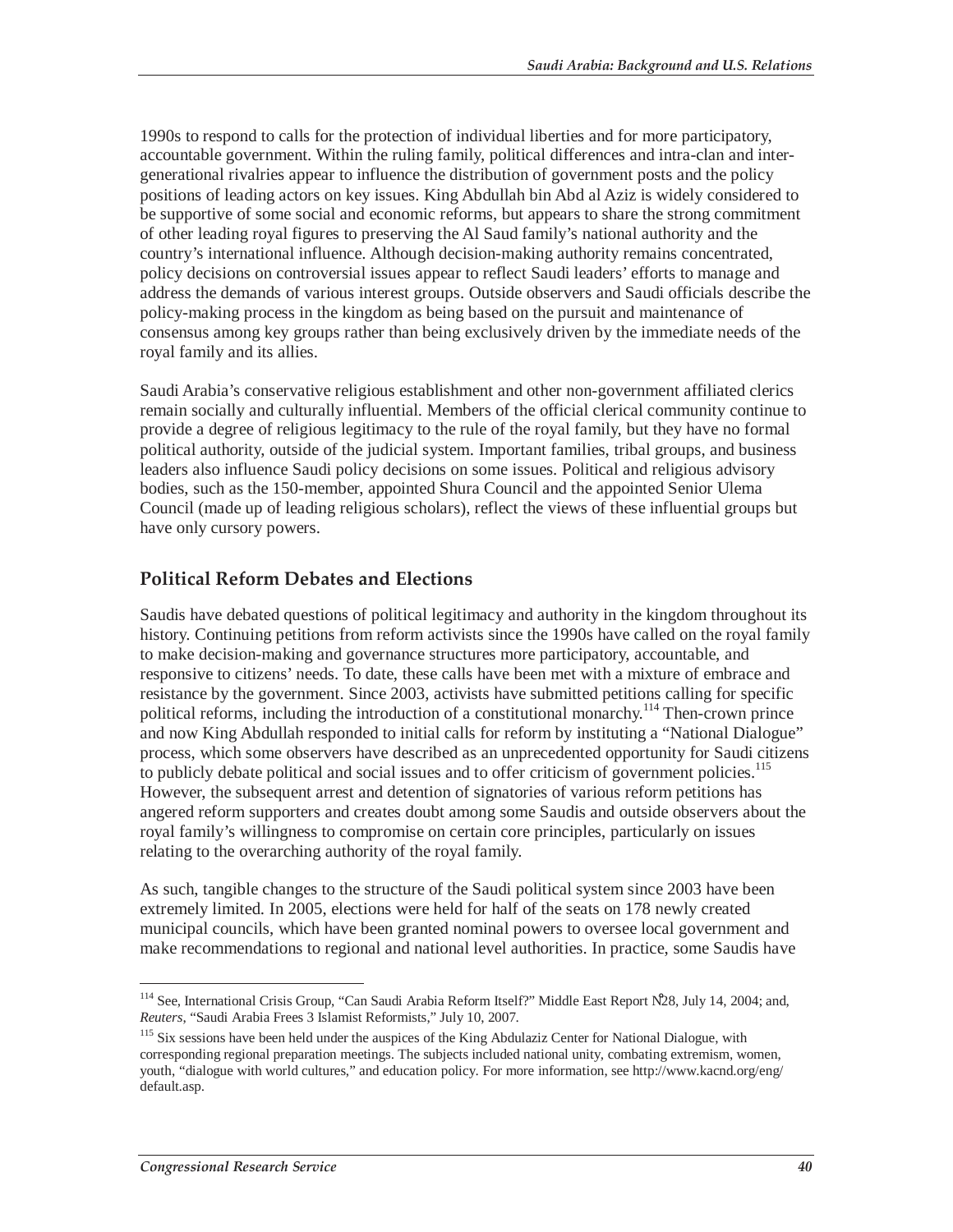criticized the government for failing, in their views, to implement recommendations made through the National Dialogue process or to adequately empower the municipal councils vis-à-vis municipal and regional authorities. Several municipal council members have resigned, and support for structural changes appears to remain strong among some Saudis. In September 2007, Prince Talal bin Abd al Aziz, half-brother of King Abdallah and a long-term reform advocate, called for the creation of a reform-oriented political party in the kingdom and criticized the detention of reform activists.<sup>116</sup>

Municipal council elections were scheduled to be held in 2009, but the election has been postponed. However, in April 2009, Prince Mansour bin Miteb bin Abd al Aziz, then-deputy minister for municipal and rural affairs, indicated that recommendations for improving the municipal council system were the subject of a recent conference held in Ras Tanura. Press reports suggest that proposals to allow women to vote in municipal council elections would be considered, along with recommendations intended to shape a forthcoming bylaw for the municipal council system. Prince Mansour was promoted to minister for municipal and rural affairs in November 2009 in the wake of his father's resignation.

#### **Leadership and Succession**

In the aftermath of King Fahd's death in 2005, media reports initially speculated that King Abdullah planned to name a second deputy prime minister (a de facto deputy crown prince) as his recent predecessors had done, but the king did not do so. Some commentators believed the king declined to take this step to avoid possible rivalries over future succession within the large Al Saud family, which numbers more than 5,000 princes, according to some estimates. On October 18, 2007, the royal court released royal decree A/135 to amend the Basic Law and create a Bayah [Arabic for "Allegiance"] Council to fill the positions of king and crown prince using defined procedures and criteria. Under the Bayah system, the 39 Allegiance Council members [members of the families of the 37 sons of the founder of the modern Saudi state, Abd al Aziz ibn Saud, plus two family members appointed by the king] will select the new crown prince in consultation with the king.

The new procedures, the members of the Council, and potential candidates have received increased attention since late 2008, when reports surfaced that current Crown Prince Sultan bin Abd al Aziz had received additional medical treatment for chronic illness in the United States and spent most of 2009 convalescing in Morocco. The advanced age of many of the leading members of the Al Saud (the sons of Abd al Aziz) suggests that there is the potential for a series of leadership changes in the kingdom over the coming decade. Possible future candidates for succession include the 21 remaining brothers and half-brothers of the king and a number of their sons and nephews. For example, many experts consider Prince Salman, Governor of Riyadh, and Prince Nayef, Minister of the Interior, as possible candidates for the position of crown prince when the position becomes vacant.<sup>117</sup>

 $\overline{a}$ <sup>116</sup> *Associated Press* (AP), "Key Saudi Prince Says Plans To Form Political Party," September 4, 2007.

<sup>&</sup>lt;sup>117</sup> Like Crown Prince Sultan, both Prince Nayef and Prince Salman are full brothers of the late King Fahd, and belong to an influential group within the royal family whose mother was a member of the Sudayri tribe. Some commentators note that the conservative Prince Nayef is thought to have resisted reforms supported by Abdullah, while Prince Salman has a lower international profile than Crown Prince Sultan or Prince Nayef.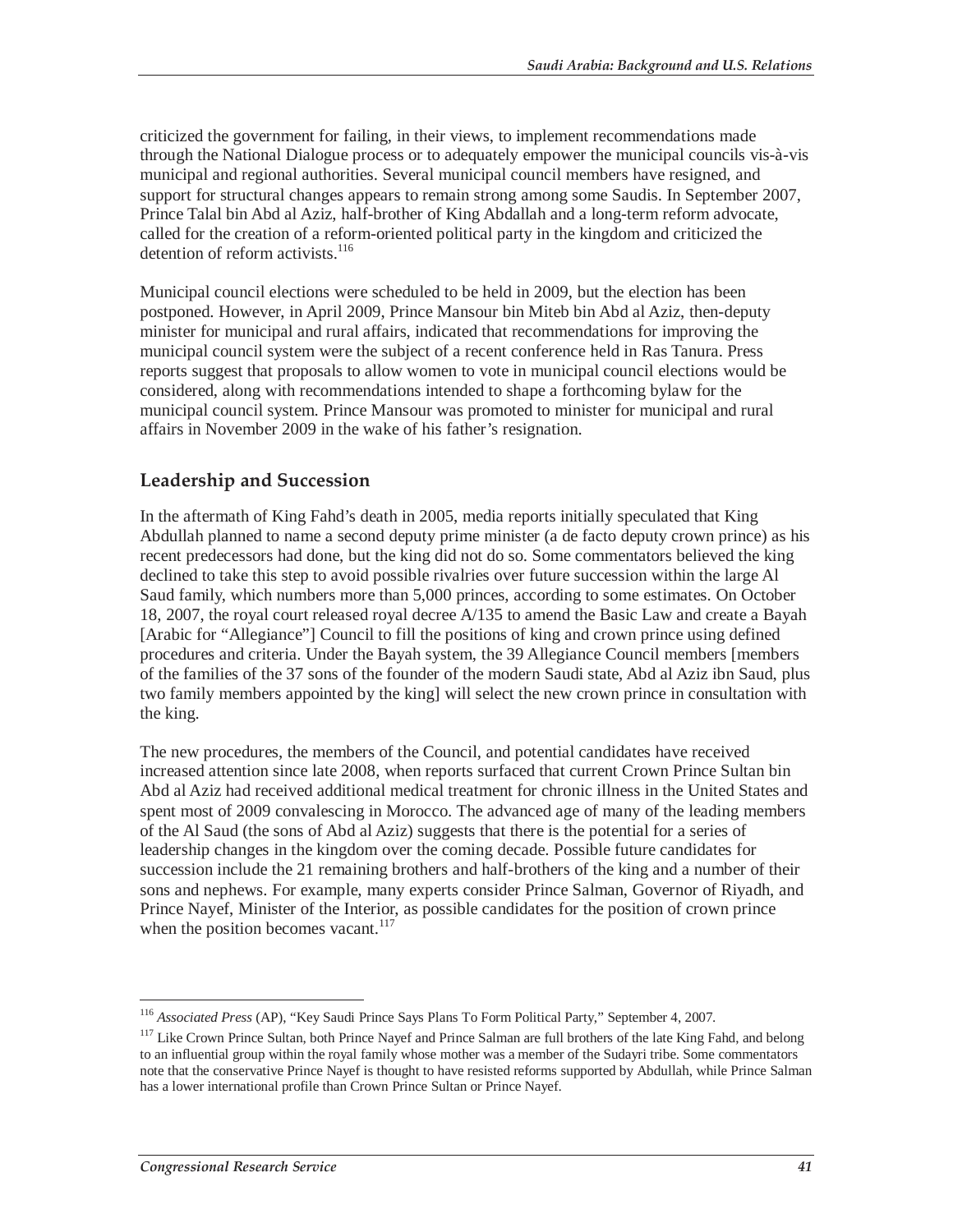Some observers contend that the likelihood that Prince Nayef will serve as the next crown prince has increased following his promotion to the position of second deputy prime minister in March 2009. Intelligence director Prince Muqrin bin Abd al Aziz also has been mentioned as a potential candidate.<sup>118</sup> Other members of the next generation of Saudi leaders also have distinguished themselves and accumulated important responsibilities, including Prince Mohammed bin Nayef, Prince Khaled bin Sultan, Prince Khaled al Faisal, and Prince Miteb bin Abdullah.

Some observers have speculated that the appointment of King Abdullah's private secretary, Khaled al Tuwayjeri, as secretary general of the Allegiance Council may indicate the king's desire to influence the Council's operation in the event of his death or incapacitation. The lack of reference in the decree to Saudi Arabia's clerical establishment also has drawn comments from some academics who have speculated that the omission may have been an intentional step to sideline the religious authorities. Others contend that Saudi clerics have not had a direct role in the royal family's critical decision-making processes for decades but rather have served in advisory and legitimating roles before and after key decisions are taken—roles that are likely to continue.

#### **Social Reform Debates and Recent Leadership Changes**

Since 2006, significant public debates have occurred on social issues such as the powers of religious police, education reform proposals, the roles and rights of women, and the integration of Shiites into Saudi Arabia's predominantly Sunni society. Each has illustrated the challenges Saudi leaders face in responding to some groups' calls for change while preserving national traditions and pursuing their own political goals.

- Numerous allegations of abuse leveled against members of the Commission for the Promotion of Virtue and the Prevention of Vice (Saudi Arabia's religious police) have fueled a public debate among Saudis, many of whom appear not to question the underlying legitimacy of the Commission as an institution, but may have serious concerns about the Commission's statutory powers, the professionalism of its employees, and the protection of due process for detained individuals.
- Similarly, many Saudis have expressed support for education reform proposals as a means of improving the economic opportunities available to the kingdom's young population. However, others have spoken out against curricular reforms they perceive to be either contrary to Saudi religious and cultural traditions or taken in response to the wishes of outsiders, including the United States.
- The roles and rights of women remain subjects of interest in the United States and subjects of intense debate in Saudi Arabia. Some Saudi activists advocate for greater employment, marital, and political rights for Saudi women, while others seek to maintain status quo arrangements based on their religious and cultural preferences. The issue of restrictions on female driving, often discussed as an example of gender bias by outside observers, is debated among many Saudis as both a cultural and economic issue; the views of some Saudi families appear to be changing as they begin to face limits in their ability to meet the costs of hiring

<sup>-</sup><sup>118</sup> For one analyst's views, see Simon Henderson, "Saudi Leadership Crisis Looms: Health of Crown Prince Falters," Washington Institute for Near East Policy - PolicyWatch #1459, January 21, 2009.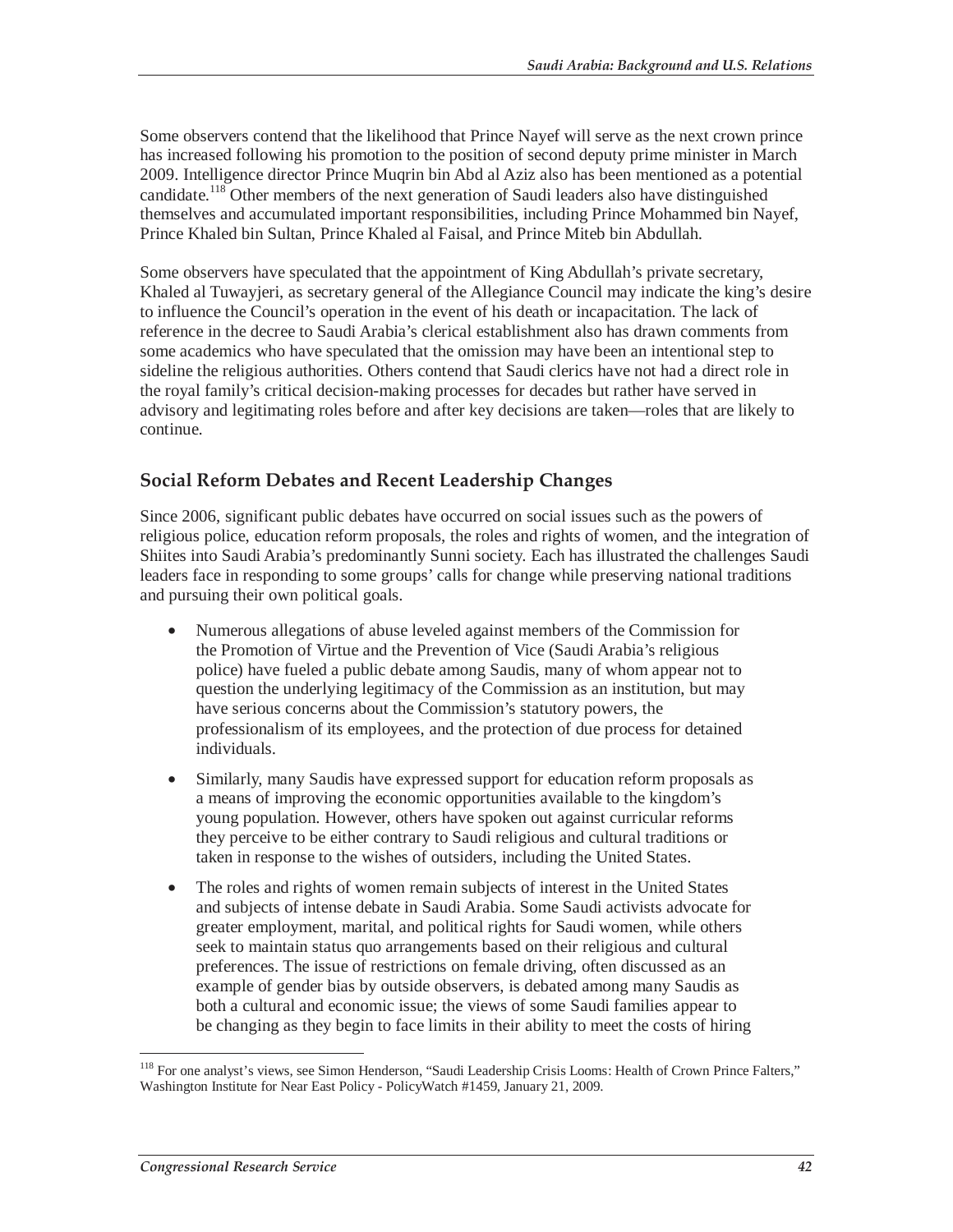drivers so that mothers and daughters can pursue economic and educational goals outside the home.

• King Abdullah has made some high-level public attempts to improve sectarian relations between Sunni and Shiite leaders, but these efforts have been undermined amid ongoing claims of abuses against Shiites and the issuance of a series of statements from clerics who regard Shiite minority groups as religiously aberrant and potentially politically disloyal. Since early 2007, Shiite groups in the Eastern Province and the southern region of Najran have reported a number of human rights violations and restrictions on their political and religious rights, in spite of some government attempts to create a more tolerant atmosphere.<sup>119</sup>

Leadership changes announced by King Abdullah in February 2009 appear designed in part to address several of the concerns at the heart of the social reform debates described above. The director of the Commission for the Promotion of Virtue and the Prevention of Vice was replaced, and its new director has pledged to continue to improve the professionalism of Commission personnel. Sheikh Saleh bin Abdullah bin Humaid, the former chairman of the Shura Council, has been named as the chairman of the Supreme Judicial Council and will work with new Minister of Justice Mohammad Al Eissa to implement judicial reform. The former judicial council head, Sheikh Saleh bin Mohammed Al Luhaydan was perceived to have resisted some reform efforts and caused controversy in 2008 by making statements regarding the potential execution of prominent media industry figures on religious grounds.

King Abdallah also named a former intelligence official Prince Faisal bin Mohammed bin Abd al Aziz Al Saud as education minister in a shift that may indicate the king's intention to strengthen efforts to root out extremism in the education sector. Norah Al Fayez will serve as Prince Faisal bin Mohammed's deputy, making her the first female deputy minister in the kingdom's history; her appointment has been met with opposition from conservatives.<sup>120</sup> Finally, in March 2009 King Abdullah named his son Prince Meshaal bin Abdullah as the replacement for the former governor of Najran province, who was removed in December 2008 in a move widely interpreted as a positive gesture toward local Shiite residents. However, as noted above, clashes between Sunni and Shiite citizens and Shiites and security forces in Medina and the Eastern Province since February 2009 have placed further stress on sectarian relations in the kingdom.

#### **Human Rights**

According to the Department of State, several categories of human rights violations occurred in Saudi Arabia during 2009, along with some improvements in government efforts to implement judicial reform and to improve educational opportunities for women.<sup>121</sup> The Saudi National

<sup>-</sup>119 OSC Document FEA20070501128188, "Report On Situation Of Saudi Shiites 1 Jan 06-30 Apr 07" *Al Rasid Newspaper* (Saudi Arabia) April 24, 2007; and, OSC Document GMP20080514866001, "Saudi Authorities Arrest Fatimid Leader," *Al Rasid Newspaper* May 14, 2008.

<sup>120</sup> Jumana Al Tamimi, "High-ranking female official settles in job," *Washington Times*, April 1, 2009; and *Gulf News*, "Hardliners want Saudi woman minister sacked," April 10, 2009.

<sup>&</sup>lt;sup>121</sup> Reported violations included "no right to change the government peacefully; disappearances; torture and physical abuse; poor prison and detention center conditions; arbitrary arrest and incommunicado detention; denial of public trials and lack of due process in the judicial system; political prisoners; restrictions on civil liberties such as freedoms of speech (including the Internet), assembly, association, movement, and severe restrictions on religious freedom; and corruption and lack of government transparency. Violence against women, violations of the rights of children, and discrimination on the basis of gender, religion, sect, and ethnicity were common. The employment sponsorship system (continued...)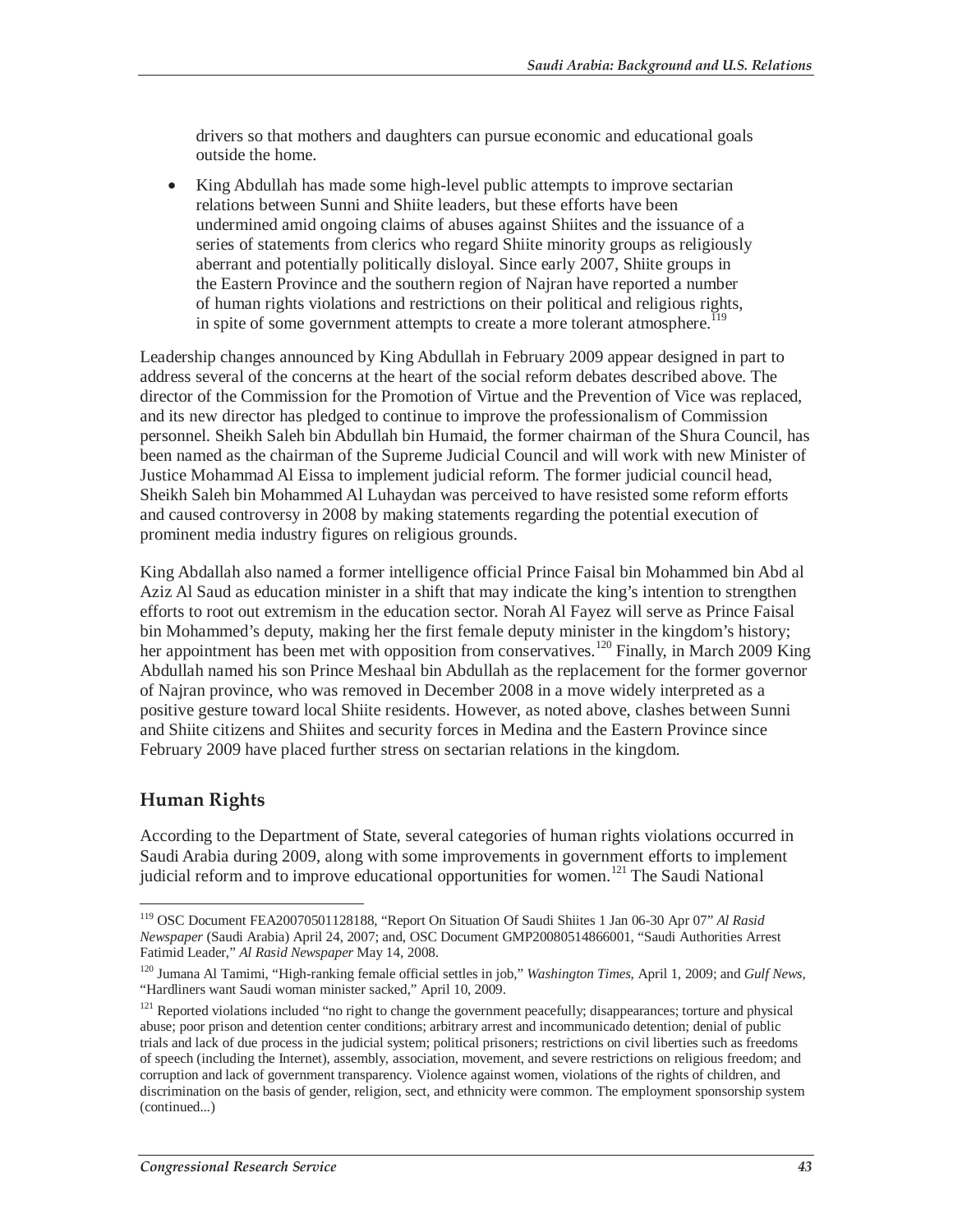Society for Human Rights, an independent organization approved by the Saudi government in 2004, also reported and investigated alleged human rights abuses during the year, including violations reported by Saudi citizens.<sup>122</sup> In 2008, Human Rights Watch argued that "violations of defendants' fundamental rights in Saudi Arabia are so systemic that it is hard to reconcile the existing criminal justice system with basic principles of fairness, the rule of law and international human rights standards."<sup>123</sup> Saudi authorities have launched a comprehensive judicial restructuring process aimed at improving some identified deficiencies and many observers expect that leadership changes announced by King Abdullah in February 2009 will improve the likelihood that several influential judicial bodies will implement planned reforms. Notable recent cases involving human rights activists or alleged abuses include the arrest and detention of Saudi blogger Fouad Al Farhan (released April 2008) and human rights advocate and university professor Dr. Matrook Al Faleh (released January 2009).<sup>124</sup> Saudi Arabia served as a member of the United Nations Human Rights Council through June 2009.

#### **Religious Freedom**

The State Department has designated Saudi Arabia as a "country of particular concern" since 2004 with regard to restrictions on religious freedom. According to the most recent International Religious Freedom Report (released October 26, 2009) religious freedom remains "severely restricted" in Saudi Arabia.<sup>125</sup> Non-Muslims continue to be prohibited from worshiping publicly. However, the report noted for the third year in a row that U.S. officials observed some positive developments that "would continue progress" and noted the king's personal calls for interfaith dialogue and religious tolerance among Muslims. According to the report:

Improvements included limited education reform, better protection of the right to possess and use personal religious materials, augmented efforts to curb and investigate harassment by the CPVPV, increased media coverage and criticism of the CPVPV, somewhat greater authority and capacity for official human rights entities to operate, and measures to combat extremist ideology.

The Obama Administration waived the imposition of sanctions on Saudi Arabia in May 2009 as a result of these observed steps.<sup>126</sup> U.S. organizations such as Freedom House have criticized

<sup>(...</sup>continued)

limited the rights of foreign workers and remained a severe problem." U.S. Department of State, Bureau of Human Rights, Democracy, and Labor, Country Reports on Human Rights Practices 2009 - Saudi Arabia, March 11, 2010. Available at: http://www.state.gov/g/drl/rls/hrrpt/2009/nea/136079.htm.

<sup>&</sup>lt;sup>122</sup> OSC Report GMP20100316869002, "Saudi Human Rights Commission Publishes Annual Report," Al-Sharq al-*Awsat* (London) March 16, 2010.

<sup>&</sup>lt;sup>123</sup> Christoph Wilcke, "Re-education, Saudi style," *Guardian Unlimited* (UK), April 25, 2008. Wilcke is the primary author of "Precarious Justice: Arbitrary Detention and Unfair Trials in the Deficient Criminal Justice System of Saudi Arabia," *Human Rights Watch*, Volume 20, No. 3(E), March 2008. Available at http://hrw.org/reports/2008/ saudijustice0308/.

<sup>124</sup> See Faiza Saleh Ambah, "Saudi Activist Blogger Freed After 4 Months in Jail Without Charge," *Washington Post*, April 27, 2008; and, Faiza Saleh Ambah, "Saudi Critic Jailed After Decrying Justice System," *Washington Post*, May 21, 2008.

<sup>&</sup>lt;sup>125</sup> U.S. Department of State, Bureau of Democracy, Human Rights and Labor, International Religious Freedom Report 2009, October 26, 2009. Saudi Arabia entry available at http://www.state.gov/g/drl/rls/irf/2009/127357.htm.

<sup>&</sup>lt;sup>126</sup> State Department Public Notice 6608, Secretary of State's Determination Under the International Religious Freedom Act of 1998, Federal Register: May 11, 2009 (Volume 74, Number 89), p. 21843.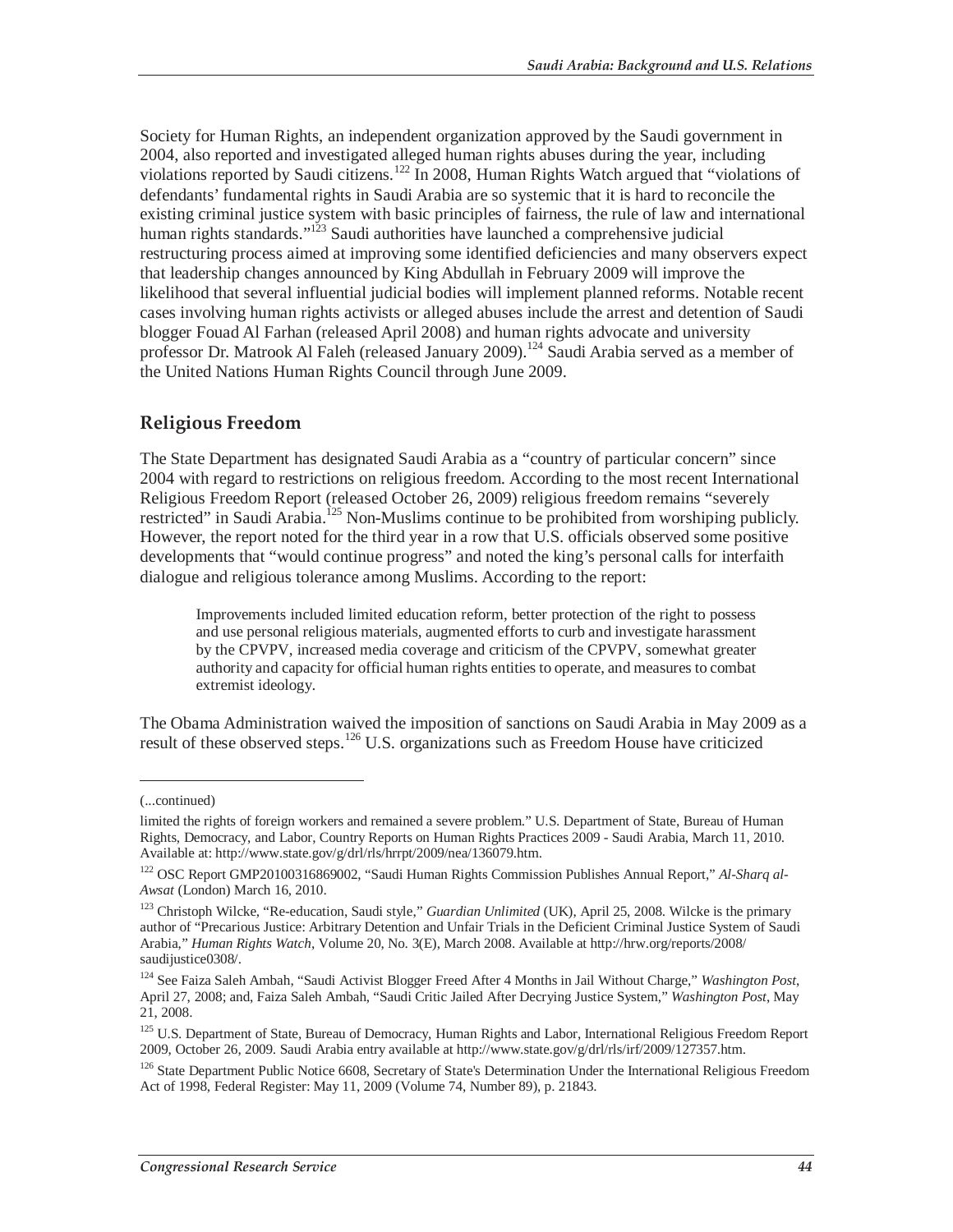restrictions on religious freedom in Saudi Arabia and questioned the Saudi government's commitment to stated reform initiatives, including education reform.

### **Consular Issues**

Prior to 2001, Saudi nationals received the highest number of U.S. non-immigrant entry visas issued to nationals of any Arab country, and were second only to Israel and Turkey in the Middle East. Saudis in Saudi Arabia were able to utilize so-called 'third party' expedited visa services whereby travel agencies were permitted to forward visa materials to consular officials at the U.S. Embassy for processing and the applicants would later receive their entry visas by mail. The revelations that 15 of the September 11 hijackers were Saudi nationals who had legally obtained U.S. visas and that three of the hijackers reportedly had obtained their U.S. visas using the expedited "visa express" arrangements led to significant changes in U.S. visa policy in Saudi Arabia and around the world.<sup>127</sup> Following the 2001 attacks, third party visa issuance in Saudi Arabia was specifically prohibited under Section 428(i) of the Homeland Security Act of 2002  $(PL. 107-296).$ <sup>128</sup> The Department of State terminated the expedited visa system in Saudi Arabia in 2002 and significantly increased the visa interview rates for Saudi nationals.<sup>129</sup>

As in other countries, new administrative arrangements were made at U.S. consular facilities in Saudi Arabia to accommodate new security requirements. As a result, visa issuances to Saudi nationals slowed along with Saudi application rates. Global non-immigrant visa issuance rates declined after 2001, and issuance rates dropped steeply for Saudi Arabian nationals, but have now returned to their previous level. (See **Figure 2** below.) In addition to complaints about backlogs and perceived discrimination, Saudi officials and nationals voiced strong concerns about declines in the number of Saudis visiting the United States for travel, work, and study. People-to-people linkages have supported U.S.-Saudi relations over time, particularly to the extent that many leading Saudis have pursued their higher education in the United States since the 1960s. U.S. officials, who had long sought visa reciprocity for U.S. citizens with regard to multiple entry and long-term visas for Saudi Arabia, reportedly met resistance from Saudi authorities in light of the post-9/11 U.S. policy changes.

New U.S. consular administrative practices<sup>130</sup> and broader Saudi awareness of new U.S. visa requirements reportedly have contributed to an ease in visa backlogs and delays in recent months.<sup>131</sup> Overall, visa issuance rates for Saudi nationals have increased annually since 2003. (See **Figure 2** below.) The Department of State has opened a permanent visa issuance facility at the U.S. consulate in Dhahran, and in April 2008, then-U.S. Ambassador Ford Fraker announced that the U.S. government aimed to double the number of student visas issued to Saudi students within five years.

 $\overline{a}$ 127 Jonathan Peterson, "Express Visa Program May Have Benefitted 3 Hijackers," *Los Angeles Times*, December 17, 2001.

<sup>&</sup>lt;sup>128</sup> Section 428(i) reads as follows: "Notwithstanding any other provision of law, after the date of the enactment of this Act all third party screening programs in Saudi Arabia shall be terminated. On-site personnel of the Department of Homeland Security shall review all visa applications prior to adjudication."

<sup>129</sup> William C. Mann, "Feds End Visa Shortcut for Saudis," *Associated Press,* July 20, 2002.

<sup>&</sup>lt;sup>130</sup> Saudis nationals have the option of scheduling visa interview appointments at the U.S. Embassy in Riyadh using an online reservation system, and the Embassy has frequently advised Saudi students on how best to avoid having their studies in the United States interrupted by visa renewal requirements.

<sup>&</sup>lt;sup>131</sup> Briefings from U.S. Department of State personnel, Washington, D.C. and Riyadh Saudi Arabia, February 2008.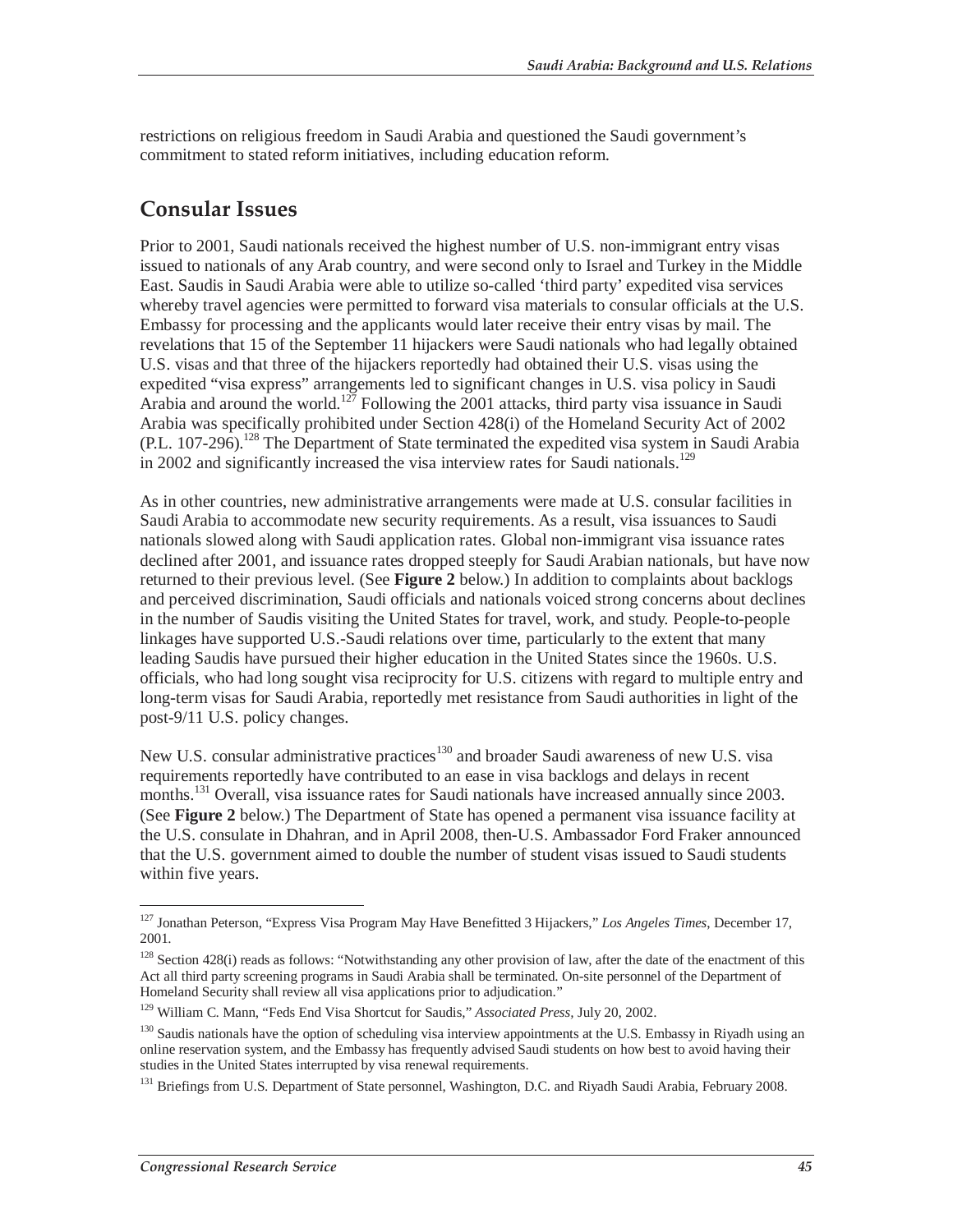Under the terms of a consular agreement announced in May 2008, Saudi students are allowed to travel to and from the United States for up to five years without having to reapply for a visa after two years, as previously required.132 The Department of Homeland Security Student and Exchange Visitor Information System (SEVIS) provides status and identification information for U.S. government verification throughout foreign students' stays in the United States. In the 111<sup>th</sup> Congress, S. 2944 and S. 3077 would empower the Department of Homeland Security to conduct on-site reviews of visa applications in Saudi Arabia and other countries and, if necessary, to revoke visas held by nationals of Saudi Arabia and the nationals of a number of other specific countries.





**Sources:** CRS graphic derived from data in U.S. Department of State, Visa Office Report, 2005, Table XVIII (Part I) "Nonimmigrant Visas Issued by Nationality (Including Border Crossing Cards), Fiscal Year 1996-2005"; and, Department of State, Visa Office Report, 2009, Table XVII "Nonimmigrant Visas Issued by Nationality (Including Border Crossing Cards), Fiscal Year 2000-2009." Available at http://www.travel.state.gov/pdf/FY09AnnualReport\_TableXIX.pdf.

Some Members of Congress have expressed concern about U.S. visa issuance to Saudi nationals, and legislation has been introduced in the  $111<sup>th</sup>$  Congress seeking to influence U.S. visa policy toward Saudi Arabia. Some Members of Congress have expressed concern about restrictions on the importation of non-Islamic religious materials and symbols into Saudi Arabia and about reported visa restrictions for Jewish visitors to the kingdom or Israeli passport stamp holders.

<sup>-</sup><sup>132</sup> Saudi student visa holders, like student visa holders from other countries, are be required to remain "in status" and be enrolled in a full course of study. According to the Department of State, "This decision to expand visa reciprocity was taken in light of the economic benefits associated with more business, tourist, and student travelers and heightened cooperation on security and counterterrorism between the U.S. and Saudi Arabia. This decision also reflects recent measures taken by the U.S. to enhance visa processing and security, such as online visa applications and enhanced biometrics." U.S. Department of State response to CRS inquiry, May 20, 2008.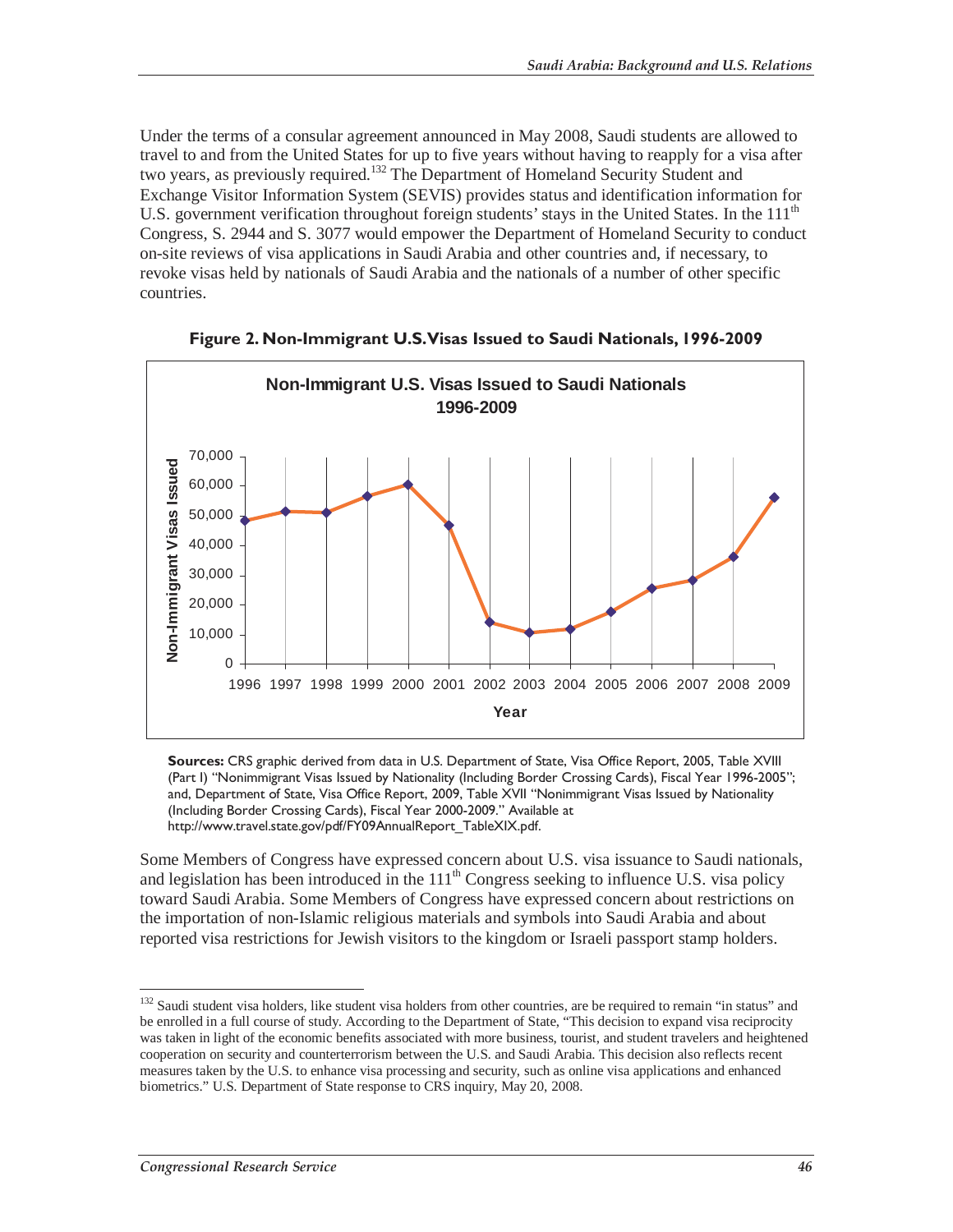In the  $110<sup>th</sup>$  Congress, H.R. 2981 specifically sought to ban the issuance of visas to Saudi nationals until these concerns are addressed. H.R. 3217 sought to prohibit the issuance of student and diversity immigrant visas to Saudi Arabian nationals on security grounds absent Presidential review.

In the 111<sup>th</sup> Congress, H.R. 1288, the Saudi Arabia Accountability Act of 2009, would prohibit the issuance of any visa to any Saudi citizen "until the President certifies that the Kingdom of Saudi Arabia does not discriminate in the issuance of visas on the basis of religious affiliation or heritage."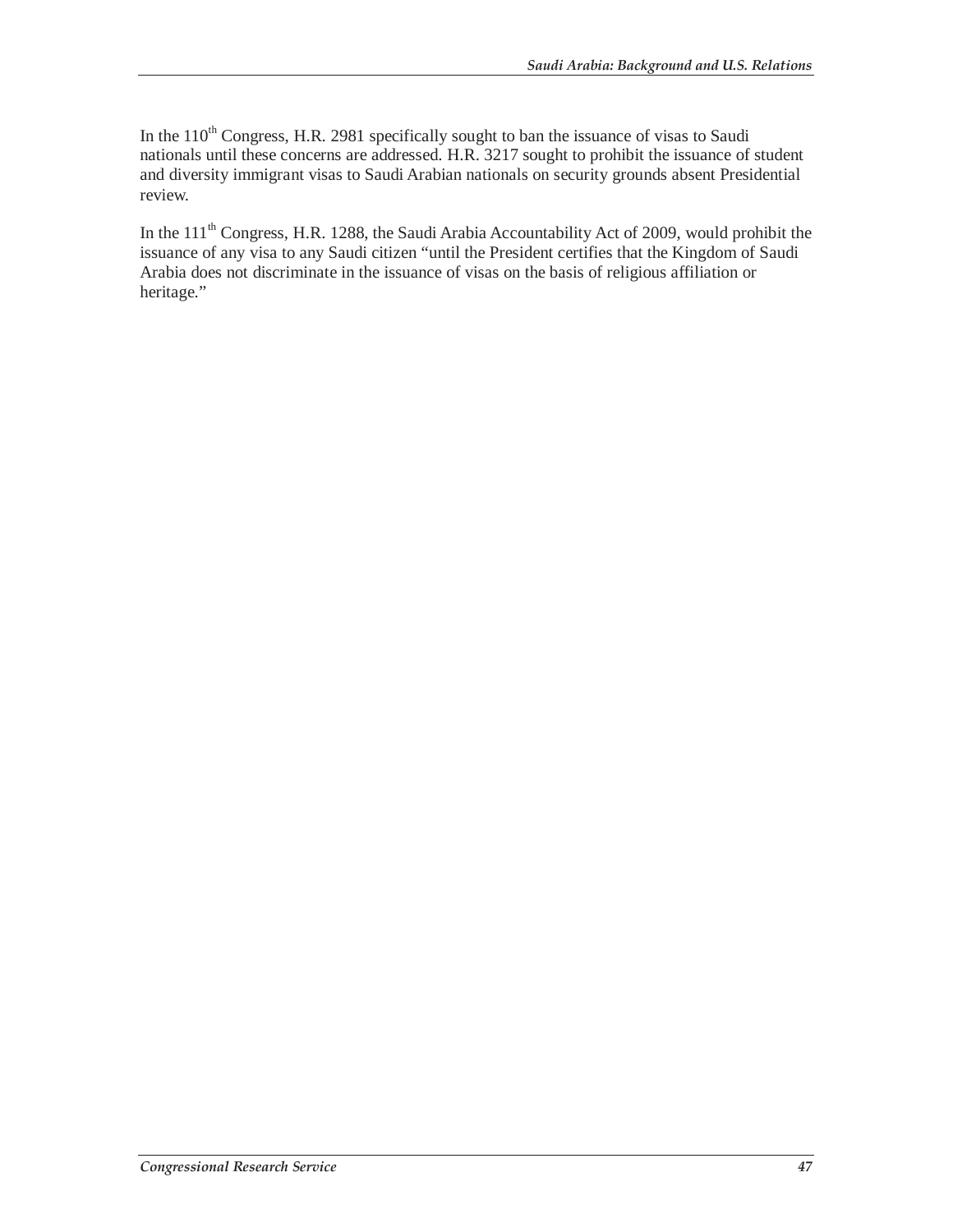# **Further Reading and Historical Resources**

Paul Aarts and Gerd Nonneman (eds.), *Saudi Arabia in the Balance: Political Economy, Society, Foreign Affairs*, New York University Press, 2006.

Rachel Bronson, *Thicker than Oil: America's Uneasy Partnership with Saudi Arabia*, Oxford University Press, 2006.

Steve Coll, *Ghost Wars: The Secret History of the CIA, Afghanistan, and Bin Laden, from the Soviet Invasion to September 10, 2001*, Penguin Press, 2004.

Steve Coll, *The Bin Ladens: An Arabian Family in the American Century*, Penguin Press, 2008.

John S. Habib, *Ibn Saud's Warriors of Islam: The Ikhwan of Najd and their Role in the Creation of the Saudi Kingdom, 1910-1930*, E.J. Brill, 1978.

Thomas Hegghammer, "Terrorist Recruitment and Radicalisation in Saudi Arabia," *Middle East Policy*, Volume 13, Number 4, 2006.

Joseph Kostiner, *The Making of Saudi Arabia, 1916-1936, From Chieftaincy to Monarchical State*, Oxford University Press, 1993.

Robert Lacey, *The Kingdom: Arabia & The House of Sa'ud*, Harcourt Brace Jovanovich, 1982.

Thomas W. Lippman, *Inside the Mirage: America's Fragile Partnership with Saudi Arabia*, Westview Press, 2004.

David E. Long, *Culture and Customs of Saudi Arabia*, Greenwood Press, 2005.

David E. Long, *The United States and Saudi Arabia: Ambivalent Allies*, Westview Press, 1985.

Madawi Al Rasheed, *A History of Saudi Arabia*, Cambridge University Press, 2002.

Madawi Al Rasheed, *Contesting the Saudi State*, Cambridge University Press, 2006.

Yaroslav Trofimov, *The Siege of Mecca: The Forgotten Uprising in Islam's Holiest Shrine and the Birth of Al Qaeda*, Doubleday, 2007.

Alexei Vassiliev, *History of Saudi Arabia*, New York University Press, 2000.

Robert Vitalis, *America's Kingdom: Mythmaking on the Saudi Oil Frontier*, Stanford University Press, 2006.

Mai Yamani, *Cradle of Islam: The Hijaz and the Quest for an Arabian Identity*, I.B. Tauris, 2004.

Mai Yamani, *Changed Identities: The Challenge of the New Generation in Saudi Arabia*, University of British Columbia Press, 2005.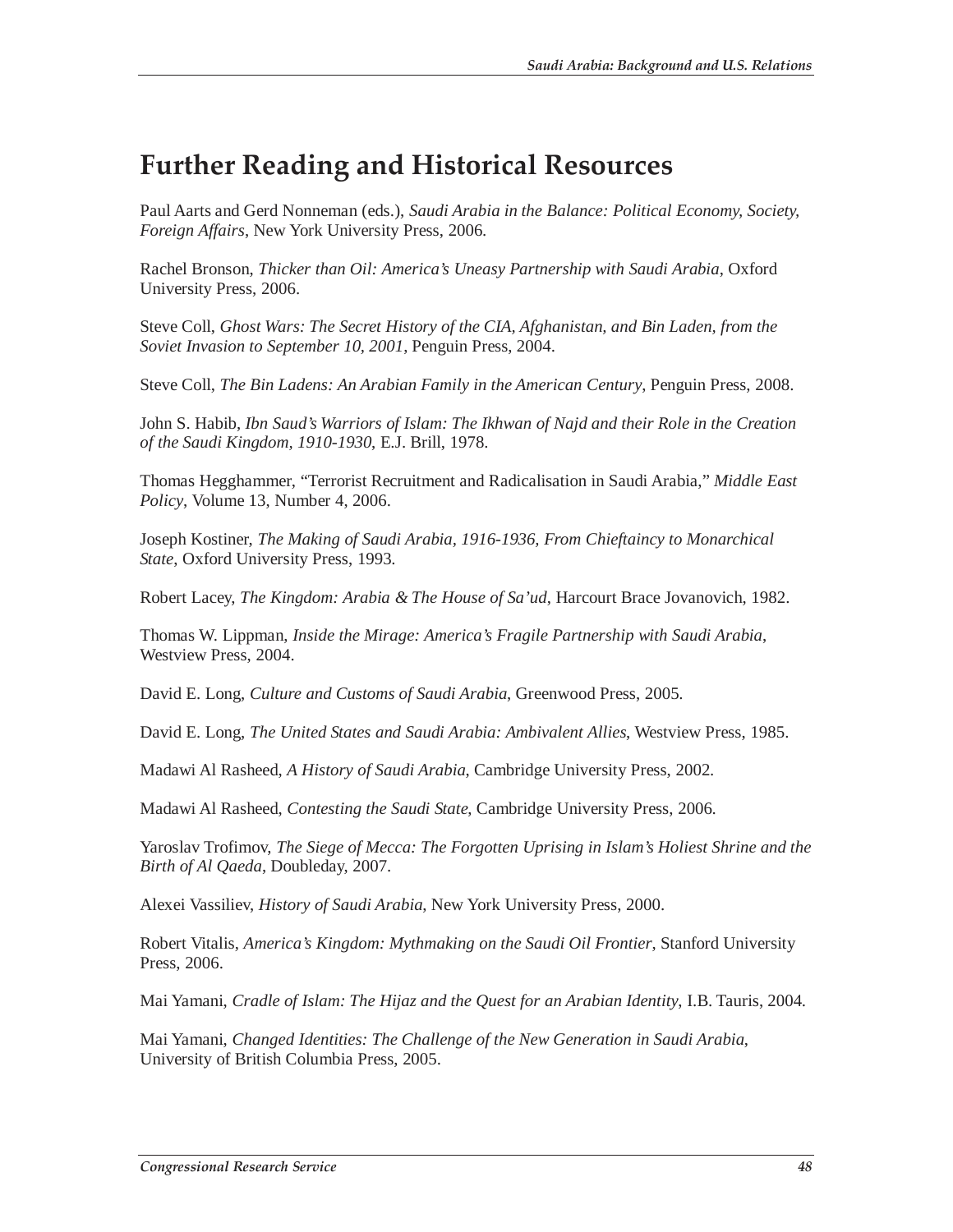# **Appendix A. Recent Proposed Arms Sales**

On October 4, 2007, Congress was notified of a possible sale of **Light Armored Vehicles (LAV) and High Mobility Multi-Purpose Wheeled Vehicles (HMMWV) and associated equipment.** Specifically, 37 Light Armored Vehicles-Assault Gun (LAV-AG); 26 LAV-25mm; 48 LAV Personnel Carriers; 5 Reconnaissance LAVs; 5 LAV Ambulances; 3 LAV Recovery Vehicles; 25 M1165A1 High Mobility Multi-purpose Wheeled Vehicles (HMMWV); 25 M1165A1 HMMWV with winch; 124 M240 7.62mm Machine Guns; 525 AN/PVS-7D Night Vision Goggles (NVGs); various M978A2 and M984A2 Heavy Expanded Mobility Tactical Trucks, family of Medium Tactical Vehicles, 120mm Mortar Towed, M242 25mm guns, spare and repair parts; sets, kits, and outfits; and support services and equipment. The estimated value of the sale, if all options are exercised, could be as high as  $$631$  million. Transmittal No. 08-03.<sup>133</sup>

On December 7, 2007, Congress was notified of a possible sale of **five sets of Airborne Early Warning (AEW) and Command, Control and Communications (C3) mission equipment/Radar System Improvement Program (RSIP) Group B kits for subsequent installation and checkout in five E-3 Airborne Warning and Control Systems (AWACS)**. This proposed sale will also include spare and repair parts, support equipment, documentation, contractor engineering and technical support, and other program support. The estimated value of the sale, if all options are exercised, could be as high as \$400 million. Transmittal No.  $08\text{-}28$ .<sup>134</sup>

On December 7, 2007, Congress was notified of a possible sale of **40 AN/AAQ-33 SNIPER Advanced Targeting Pods**, aircraft installation and checkout, digital data recorders/cartridges, pylons, spare and repair parts, support equipment, publications and technical documentation, contractor engineering and technical support, and other program support. The estimated value of the sale, if all options are exercised, could be as high as \$220 million. Transmittal No. 08-29.<sup>135</sup>

On January 14, 2008, Congress was notified of a possible sale of **900 Joint Direct Attack Munition (JDAM) tail kits (which include 550 Guided Bomb Unit (GBU)-38 kits for MK-82 bombs, 250 GBU-31 kits for MK-84 bombs, and 100 GBU-31 kits for BLU-109 bombs).** Also included are bomb components, mission planning, aircraft integration, publications and technical manuals, spare and repair parts, support equipment, contractor engineering and technical support, and other related support elements. The estimated value of the sale, if all options are exercised, could be as high as  $$123$  million. Transmittal No. 08-18.<sup>136</sup>

On July 18, 2008, Congress was notified of a possible sale of **continued assistance in the modernization of the Saudi Arabian National Guard (SANG) as well as associated equipment and services**. The estimated value, if all options are exercised, could be as high as \$1.8 billion. The sale would support the continuation of the PM-SANG program (see "Saudi Arabian National Guard Modernization Program (PM-SANG)") through December 2013. Transmittal No.  $08-67$ .  $137$ 

 $\frac{1}{1}$ <sup>133</sup> Details available at http://www.dsca.mil/PressReleases/36-b/2007/Saudi\_08-03.pdf.

<sup>134</sup> Details available at http://www.dsca.mil/PressReleases/36-b/2007/Saudi\_08-28.pdf.

<sup>135</sup> Details available at http://www.dsca.mil/PressReleases/36-b/2007/Saudi\_08-29.pdf.

<sup>&</sup>lt;sup>136</sup> Details available at http://www.dsca.mil/PressReleases/36-b/2008/Saudi\_Arabia\_08-18.pdf.

<sup>&</sup>lt;sup>137</sup> Details available at http://www.dsca.mil/PressReleases/36-b/2008/Saudi\_Arabia\_08-67.pdf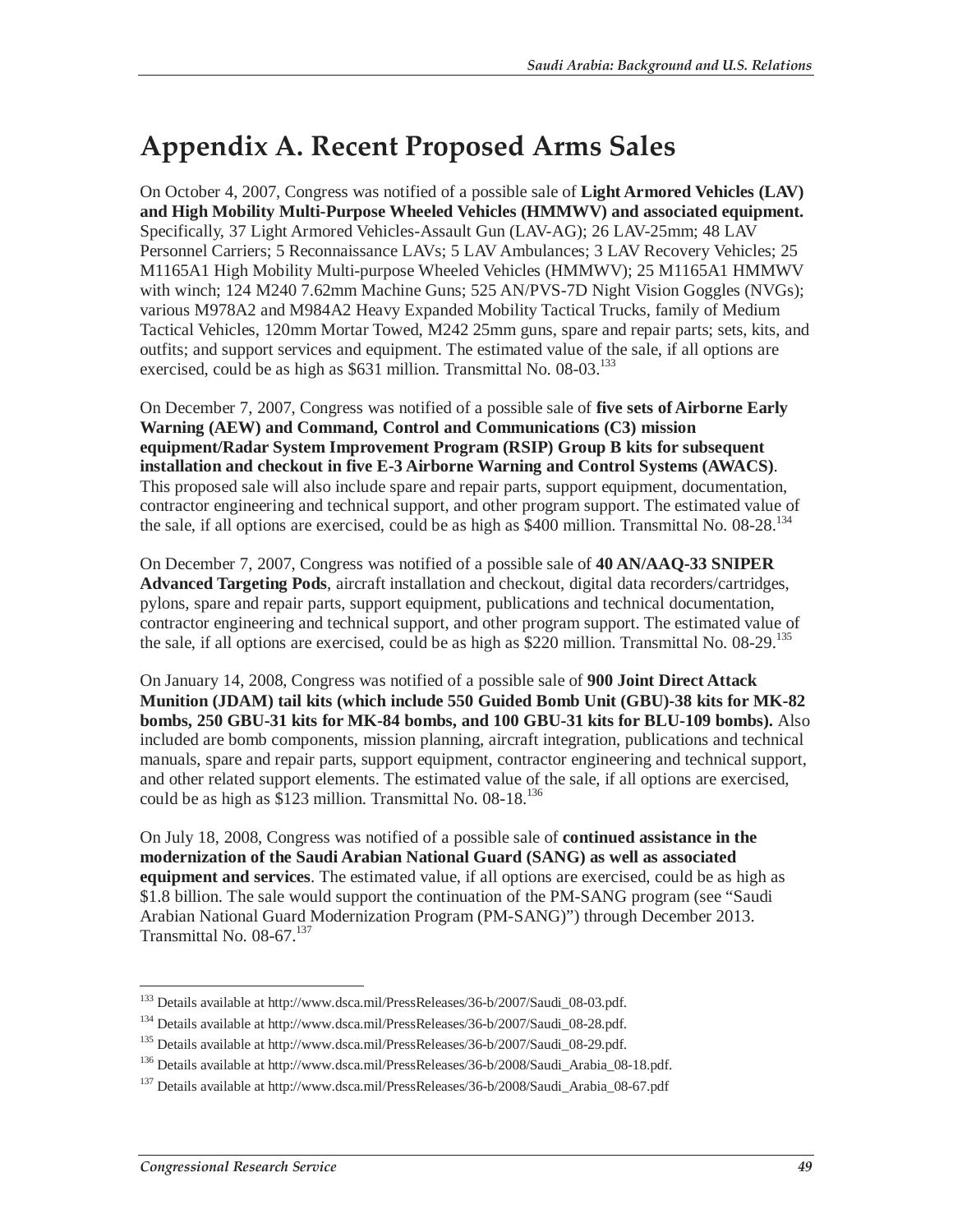On September 9, 2008, Congress was notified of a possible sale of **12 AH-64D APACHE Longbow Helicopters**, along with 30 T700-GE-701D Engines, 12 Modernized Targeting Acquisition and Designation Systems/Pilot Night Vision Sensors, 4 each AN/APG-78 Fire Control Radars and AN/APR-48 Radar Frequency Interferometers, 28 M299 HELLFIRE Longbow Missile Launchers, 12 AN/ALQ-144C(V)3 Infrared Jammers, 12 AN/APR-39A(V)4 Radar Signal Detecting Sets, 12 AN/ALQ-136(V)5 Radar Jammers, 12 AAR-57(V)3/5 Common Missile Warning Systems, 36 Improved Countermeasures Dispensers, and 12 AN/AVR-2B Laser Warning Sets. The sale would also include U.S. Government and contractor technical support and other related elements of program support. The estimated value of the sale, if all options are exercised, could be as high as  $$598$  million. Transmittal No.  $08-75$ <sup>138</sup>

On September 26, 2008, Congress was notified of a possible sale of **80 Link 16 Multifunctional Information Distribution System/Low Volume Terminals (MIDS/LVT-1) to be installed on United Kingdom Eurofighter Typhoon aircraft**, as well as associated equipment and services. The estimated value of the sale, if all options are exercised, could be as high as \$31 million. Transmittal No. 08-101.<sup>139</sup>

On September 26, 2008, Congress was notified of a possible sale of **250 All-Up-Round AIM-9X SIDEWINDER Missiles, 84 AIM-9X SIDEWINDER Captive Air Training Missiles (CATMs), 12 AIM-9X SIDEWINDER Dummy Air Training Missiles (DATMs)**, as well as associated equipment and services, personnel training and training equipment, contractor engineering and technical support services, and other related elements of logistics support. The estimated value of the sale, if all options are exercised, could be as high as \$164 million. Transmittal No. 08-88.<sup>140</sup>

On September 26, 2008, Congress was notified of a possible sale of **17 AN/FPS-117 radars**, including installation and checkout, engineering, calibration, reintegration, testing, support equipment, spare and repair parts, personnel training, publications and technical data, U.S. Government and contractor technical assistance and other related elements of logistics support. The estimated value of the sale, if all options are exercised, could be as high as \$145 million. Transmittal No. 08-88.<sup>141</sup>

On August 5, 2009, Congress was notified of a possible sale of **Tactical Airborne Surveillance System (TASS) aircraft upgrades**, including spare and repair parts, support and test equipment, personnel training and training equipment, modification/construction of facilities, U.S. Government and contractor engineering and support services and other related elements of logistics support. The estimated value of the sale, if all options are exercised, could be as high as \$530 million. Transmittal No.  $09-20$ .<sup>142</sup>

On August 6, 2009, Congress was notified of a possible sale of **Communication Navigation and Surveillance/Air Traffic Management upgrades** for Saudi Arabia's E-3 Airborne Warning and

 $\frac{1}{1}$ <sup>138</sup> Details available at http://www.dsca.mil/PressReleases/36-b/2008/Saudi\_Arabia\_08-75.pdf

<sup>139</sup> Details available at http://www.dsca.mil/PressReleases/36-b/2008/Saudi\_Arabia\_08-101.pdf

<sup>140</sup> Details available at http://www.dsca.mil/PressReleases/36-b/2008/Saudi\_Arabia\_08-88.pdf

<sup>&</sup>lt;sup>141</sup> Details available at http://www.dsca.mil/PressReleases/36-b/2008/Saudi\_Arabia\_08-90.pdf

<sup>&</sup>lt;sup>142</sup> Details available at http://www.dsca.mil/PressReleases/36-b/2009/Saudia\_Arabia\_09-20.pdf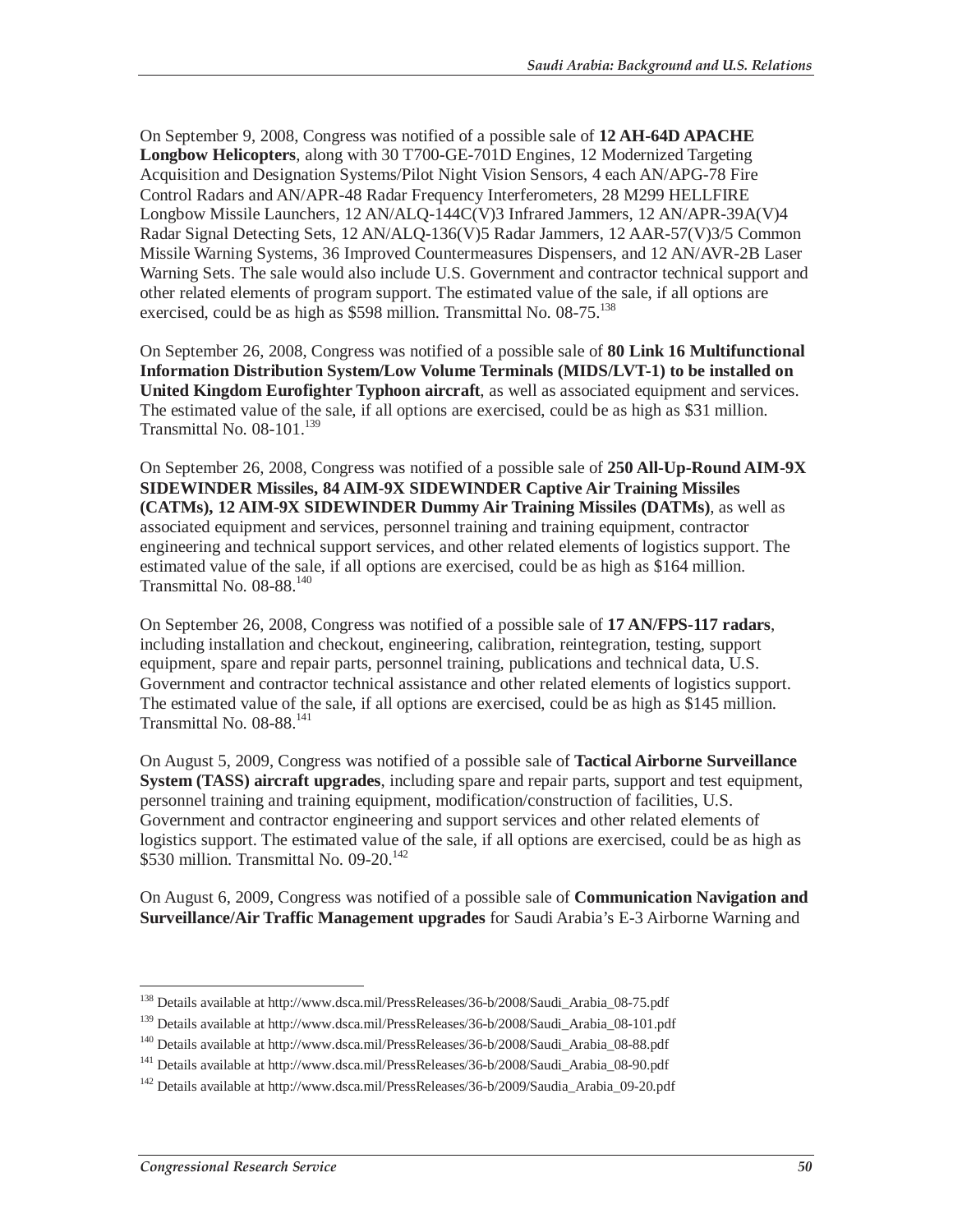Control System (AWACS) airplane fleet. The estimated value of the sale, if all options are exercised, could be as high as  $$1.5$  billion. Transmittal No. 09-40.<sup>143</sup>

On December 17, 2009, Congress was notified of a possible sale of **2,742 BGM-71E-4B-RF Tube-Launched, Optically-Tracked, Wire-Guided (TOW-2A) Radio Frequency missiles and associated parts, equipment, training and logistical support** for the Saudi Arabian National Guard (SANG). The estimated value of the sale, if all options are exercised, could be as high as \$177 million billion. Transmittal No. 09-63.<sup>144</sup>

 $\frac{1}{1}$ <sup>143</sup> Details available at http://www.dsca.mil/PressReleases/36-b/2009/Saudia\_Arabia\_09-40.pdf

<sup>144</sup> Details available at http://www.dsca.mil/PressReleases/36-b/2009/Saudia\_Arabia\_09-63.pdf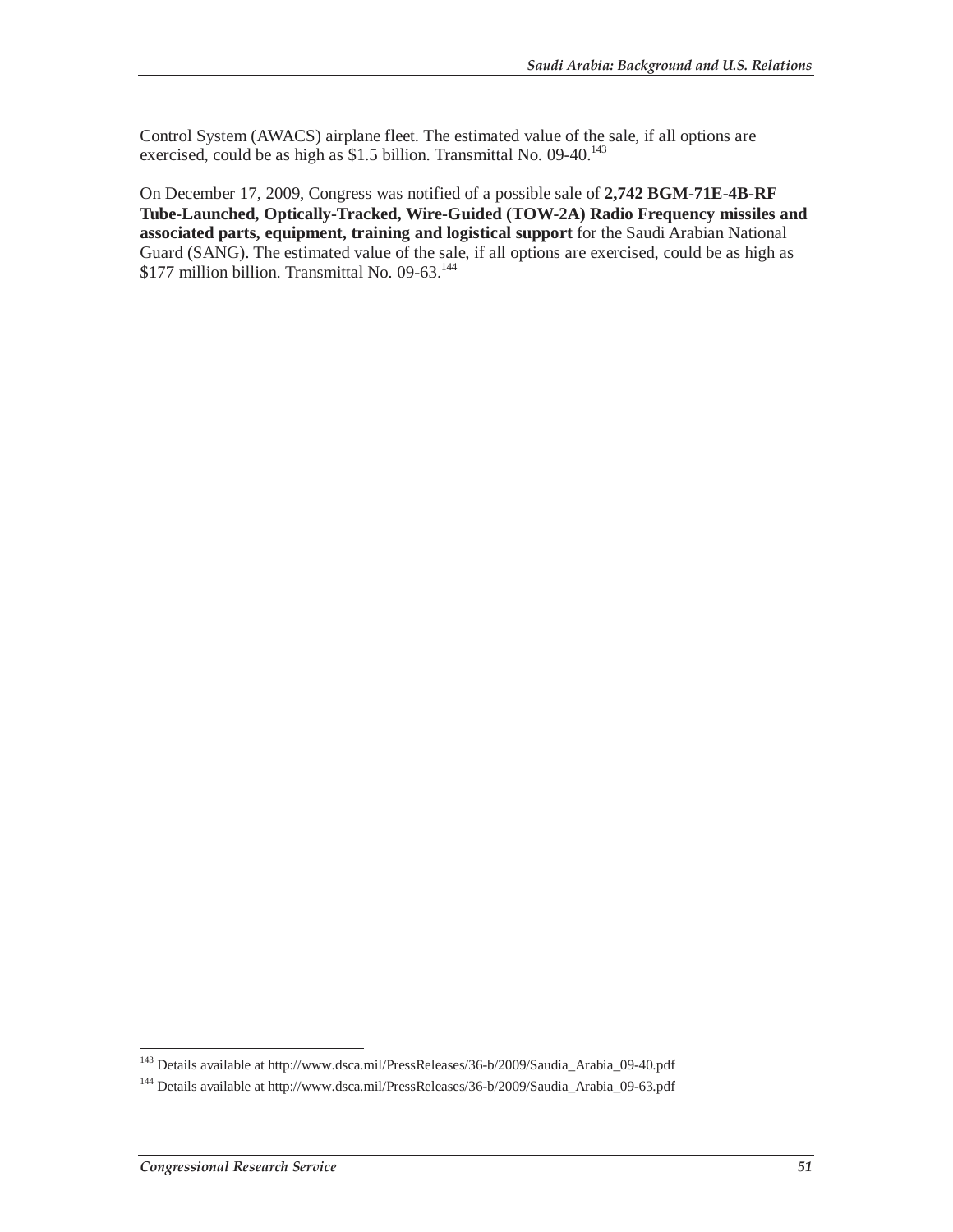# **Appendix B. Text of Saudi Peace Initiatives**

## **Final Declaration of the Twelfth Arab Summit Conference, adopted at Fez on 9 September 1982**

The following text reflects principles proposed by then-Crown Prince and now late King Fahd bin Abd al Aziz Al Saud in August 1981 and later adopted by the Arab League in September 1982.<sup>145</sup> It is commonly referred to as "the Fahd eight point plan," "the Fahd principles," and "the Fez declaration," among other terms.

Convinced of the ability of the Arab nation to achieve its legitimate objectives and to put an end to the aggression, on the basis of the fundamental principles laid down by the Arab Summit Conferences, in view of the desire of the Arab States to continue to strive by every means for the achievement of peace based on justice in the Middle East region, taking account of the plan of His Excellency President Habib Bourguiba, which holds international legality to be the basis for the solution of the Palestinian question, and of the plan of His Majesty King Fahd Ibn Abdul Aziz for peace in the Middle East and in the light of the discussions and observations of Their Majesties, Their Excellencies and Their Highnesses, the Kings, Presidents and Amirs, the Conference adopted the following principles:

1. Israel to withdraw from all Arab territory occupied in 1967, including Arab Jerusalem.

2. Israeli settlements built on Arab land after 1967 to be dismantled, including those in Arab Jerusalem.

3. A guarantee of freedom of worship for all religions in the Holy Places.

4. An affirmation of the right of the Palestinian Arab people to return to their homes and compensation for those who do not wish to return.

5. The West Bank and the Gaza Strip to have a transitional period under the auspices of the United Nations for a period not exceeding several months.

6. An independent Palestinian State should be set up with Jerusalem as its capital.

7. All States in the region should be able to live in peace in the region.

8. The United Nations or Member States of the United Nations to guarantee the carrying out of these provisions.

## **Beirut Declaration on Saudi Peace Initiative**

The following is the text of the peace initiative proposed by then-Crown Prince and current King Abdullah bin Abd al Aziz Al Saud and adopted by the Arab League in March 2002. It is commonly referred to as "the Beirut declaration," "the Saudi peace initiative," and "the Arab

<sup>&</sup>lt;sup>145</sup> Letter dated December 3, 1982 from the Permanent Representative of Morocco to the United Nations addressed to the Secretary-General, United Nations General Assembly Security Council Document A/37/696, S/15510, December 15, 1982.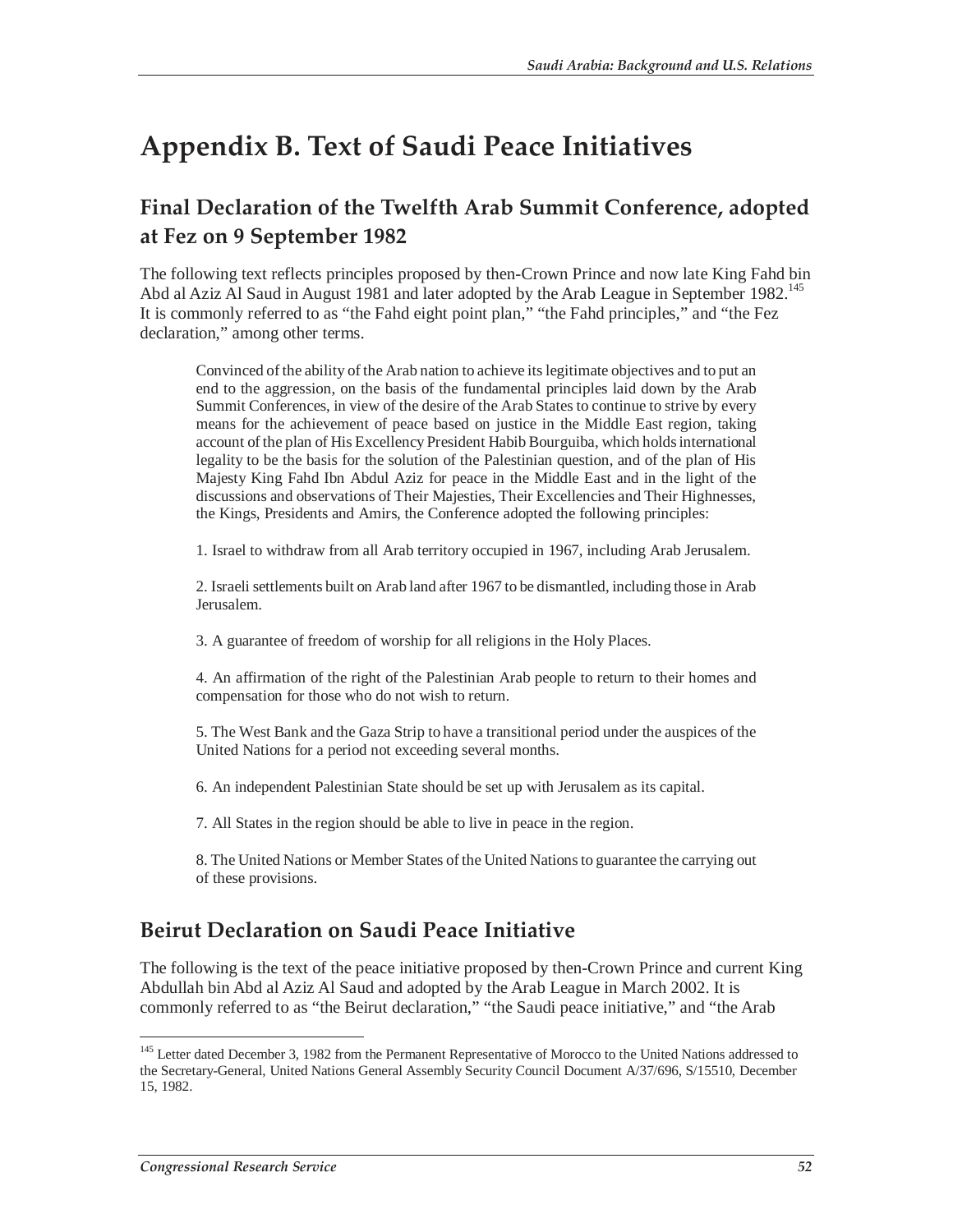League peace proposal," among other terms. The following translation is available in the United States Institute of Peace - Peace Agreements Digital Collection.

March 28, 2002

The Council of Arab States at the Summit Level at its 14th Ordinary Session, reaffirming the resolution taken in June 1996 at the Cairo Extra-Ordinary Arab Summit that a just and comprehensive peace in the Middle East is the strategic option of the Arab countries, to be achieved in accordance with international legality, and which would require a comparable commitment on the part of the Israeli government.

Having listened to the statement made by his royal highness Prince Abdullah bin Abdul Aziz, crown prince of the Kingdom of Saudi Arabia, in which his highness presented his initiative calling for full Israeli withdrawal from all the Arab territories occupied since June 1967, in implementation of Security Council Resolutions 242 and 338, reaffirmed by the Madrid Conference of 1991 and the land-for-peace principle, and Israel's acceptance of an independent Palestinian state with East Jerusalem as its capital, in return for the establishment of normal relations in the context of a comprehensive peace with Israel.

Emanating from the conviction of the Arab countries that a military solution to the conflict will not achieve peace or provide security for the parties, the council:

1. Requests Israel to reconsider its policies and declare that a just peace is its strategic option as well.

2. Further calls upon Israel to affirm:

I- Full Israeli withdrawal from all the territories occupied since 1967, including the Syrian Golan Heights, to the June 4, 1967 lines as well as the remaining occupied Lebanese territories in the south of Lebanon.

II- Achievement of a just solution to the Palestinian refugee problem to be agreed upon in accordance with UN General Assembly Resolution 194.

III- The acceptance of the establishment of a sovereign independent Palestinian state on the Palestinian territories occupied since June 4, 1967 in the West Bank and Gaza Strip, with East Jerusalem as its capital.

3. Consequently, the Arab countries affirm the following:

I- Consider the Arab-Israeli conflict ended, and enter into a peace agreement with Israel, and provide security for all the states of the region.

II- Establish normal relations with Israel in the context of this comprehensive peace.

4. Assures the rejection of all forms of Palestinian patriation which conflict with the special circumstances of the Arab host countries.

5. Calls upon the government of Israel and all Israelis to accept this initiative in order to safeguard the prospects for peace and stop the further shedding of blood, enabling the Arab countries and Israel to live in peace and good neighbourliness and provide future generations with security, stability and prosperity .